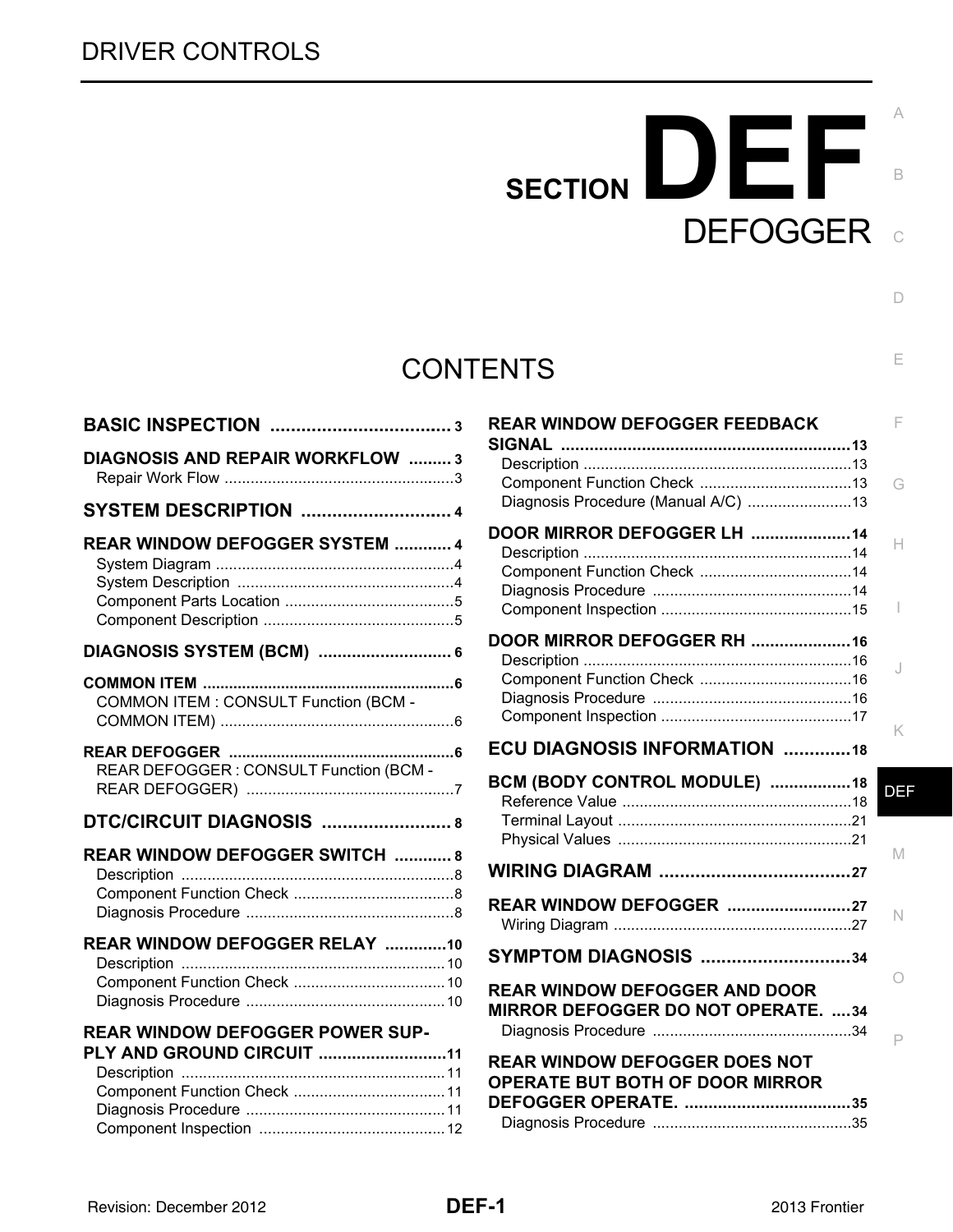| <b>BOTH DOORS MIRROR DEFOGGER DON'T</b><br><b>OPERATE BUT REAR WINDOW DEFOG-</b>    |  |
|-------------------------------------------------------------------------------------|--|
|                                                                                     |  |
|                                                                                     |  |
| DRIVER SIDE DOOR MIRROR DEFOGGER                                                    |  |
|                                                                                     |  |
|                                                                                     |  |
| <b>PASSENGER SIDE DOOR MIRROR DEFOG-</b>                                            |  |
| <b>REAR WINDOW DEFOGGER SWITCH DOES</b><br><b>NOT LIGHT, BUT REAR WINDOW DEFOG-</b> |  |

| Precaution for Supplemental Restraint System<br>(SRS) "AIR BAG" and "SEAT BELT PRE-TEN-<br>Handling for Adhesive and Primer  40 |  |
|---------------------------------------------------------------------------------------------------------------------------------|--|
| <b>REMOVAL AND INSTALLATION  41</b>                                                                                             |  |
|                                                                                                                                 |  |
|                                                                                                                                 |  |
|                                                                                                                                 |  |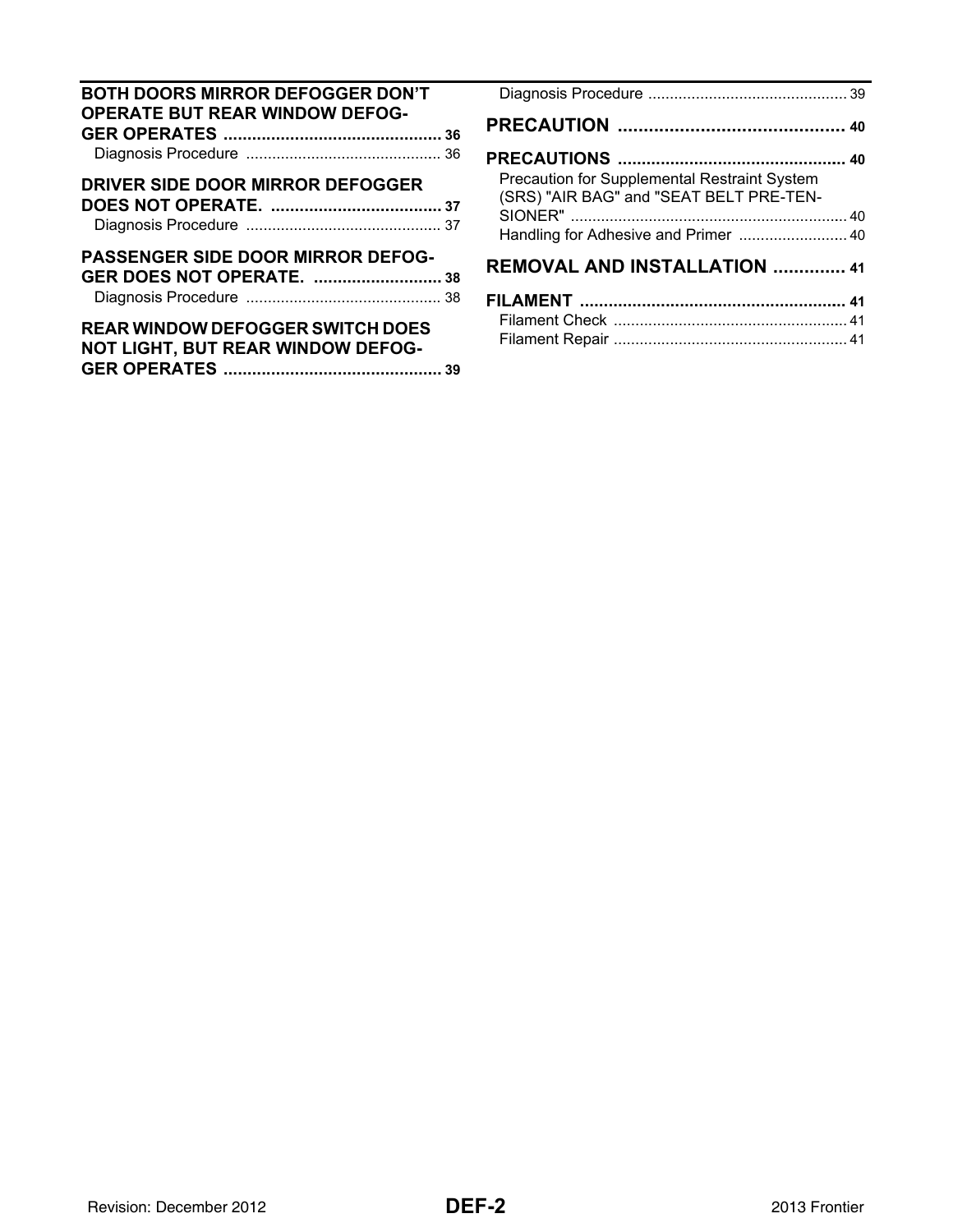## **DIAGNOSIS AND REPAIR WORKFLOW**

<span id="page-2-2"></span><span id="page-2-1"></span><span id="page-2-0"></span>

| < BASIC INSPECTION >                                                                                                      |            |
|---------------------------------------------------------------------------------------------------------------------------|------------|
| <b>BASIC INSPECTION</b>                                                                                                   |            |
| <b>DIAGNOSIS AND REPAIR WORKFLOW</b>                                                                                      | A          |
| <b>Repair Work Flow</b><br>INFOID:0000000008789540                                                                        | B          |
| <b>DETAILED FLOW</b>                                                                                                      |            |
| 1. LISTEN TO CUSTOMER COMPLAINT                                                                                           | C          |
| Listen to customer complaint. Get detailed information about the conditions and environment when the symp-<br>tom occurs. | D          |
| >> GO TO 2                                                                                                                |            |
| $2.$ VERIFY THE SYMPTOM WITH OPERATIONAL CHECK                                                                            | Е          |
| Verify the symptom with operational check.                                                                                |            |
| >> GO TO 3                                                                                                                | F          |
| $3.$ GO TO APPROPRIATE TROUBLE DIAGNOSIS                                                                                  |            |
| Go to appropriate trouble diagnosis.                                                                                      | G          |
| >> GO TO 4                                                                                                                |            |
| $4.$ REPAIR OR REPLACE                                                                                                    | Н.         |
| Repair or replace the specific parts.                                                                                     |            |
| >> GO TO 5                                                                                                                |            |
| 5. FINAL CHECK                                                                                                            |            |
| Final check.                                                                                                              |            |
| Is inspection result normal?                                                                                              |            |
| <b>YES</b><br>>> Inspection End<br>>> Refer to GI-49. "Intermittent Incident".<br>NO                                      | Κ          |
|                                                                                                                           |            |
|                                                                                                                           | <b>DEF</b> |
|                                                                                                                           |            |
|                                                                                                                           | M          |
|                                                                                                                           |            |

N

O

P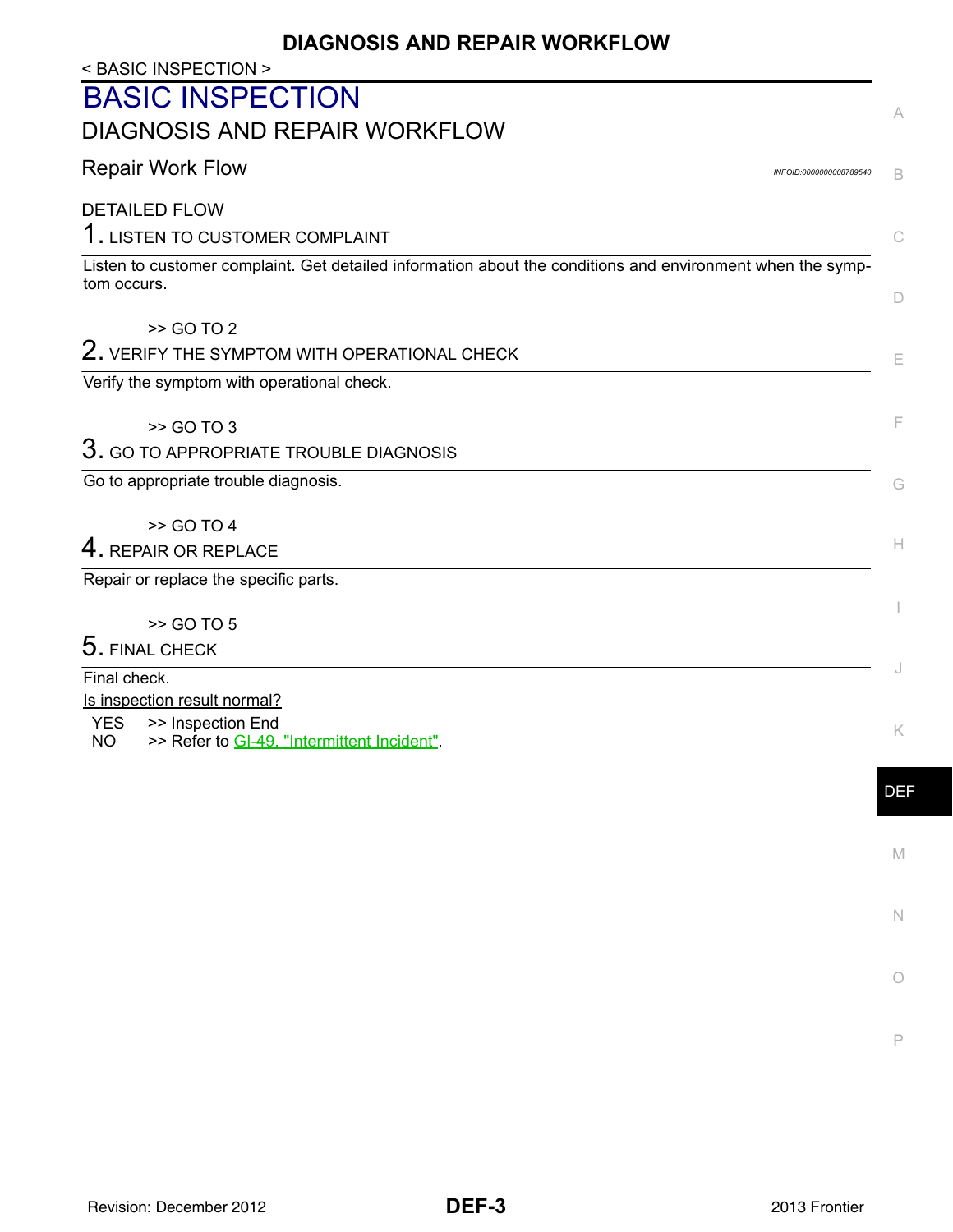### < SYSTEM DESCRIPTION >

## <span id="page-3-1"></span><span id="page-3-0"></span>SYSTEM DESCRIPTION REAR WINDOW DEFOGGER SYSTEM

### <span id="page-3-2"></span>System Diagram *INFOID:0000000008789541*



## <span id="page-3-3"></span>System Description *INFOID:000000008789542*

#### Operation Description

- When rear window defogger switch is turned ON while ignition switch is ON, the front air control transmits rear window defogger switch signal to BCM.
- BCM transmits rear window defogger control signal to IPDM E/R via CAN communication when rear window defogger operates.
- IPDM E/R turns rear window defogger relay and heated mirror relay (if equipped) ON when rear window defogger switch signal is received.
- Rear window defogger and door mirror defogger (if equipped) are supplied with power and operate when rear window defogger relay and heated mirror relay (if equipped) turn ON.
- Rear window defogger ON is displayed when signal is received.

Timer function

- BCM turns rear window defogger relay and heated mirror relay (if equipped) ON for approximately 15 minutes when rear window defogger switch is turned ON while ignition switch is ON. It makes rear window defogger and door mirror defogger (if equipped) operate.
- Timer is canceled after pressing rear window defogger switch again during timer operation. Then BCM turns rear window defogger relay and heated mirror relay (if equipped) OFF. The same reaction also occurs during timer operation, if the ignition switch is turned OFF.

### INPUT/OUTPUT SIGNAL CHART

| Input signal to BCM<br>Switch |                        | <b>BCM</b> function                | Actuator                              |  |
|-------------------------------|------------------------|------------------------------------|---------------------------------------|--|
| Rear window defogger switch   | Defogger switch signal | Rear window defogger & door mirror | Rear window defogger                  |  |
| Ignition switch               | Ignition signal        | defogger (if equipped) control     | Door mirror defogger (if<br>equipped) |  |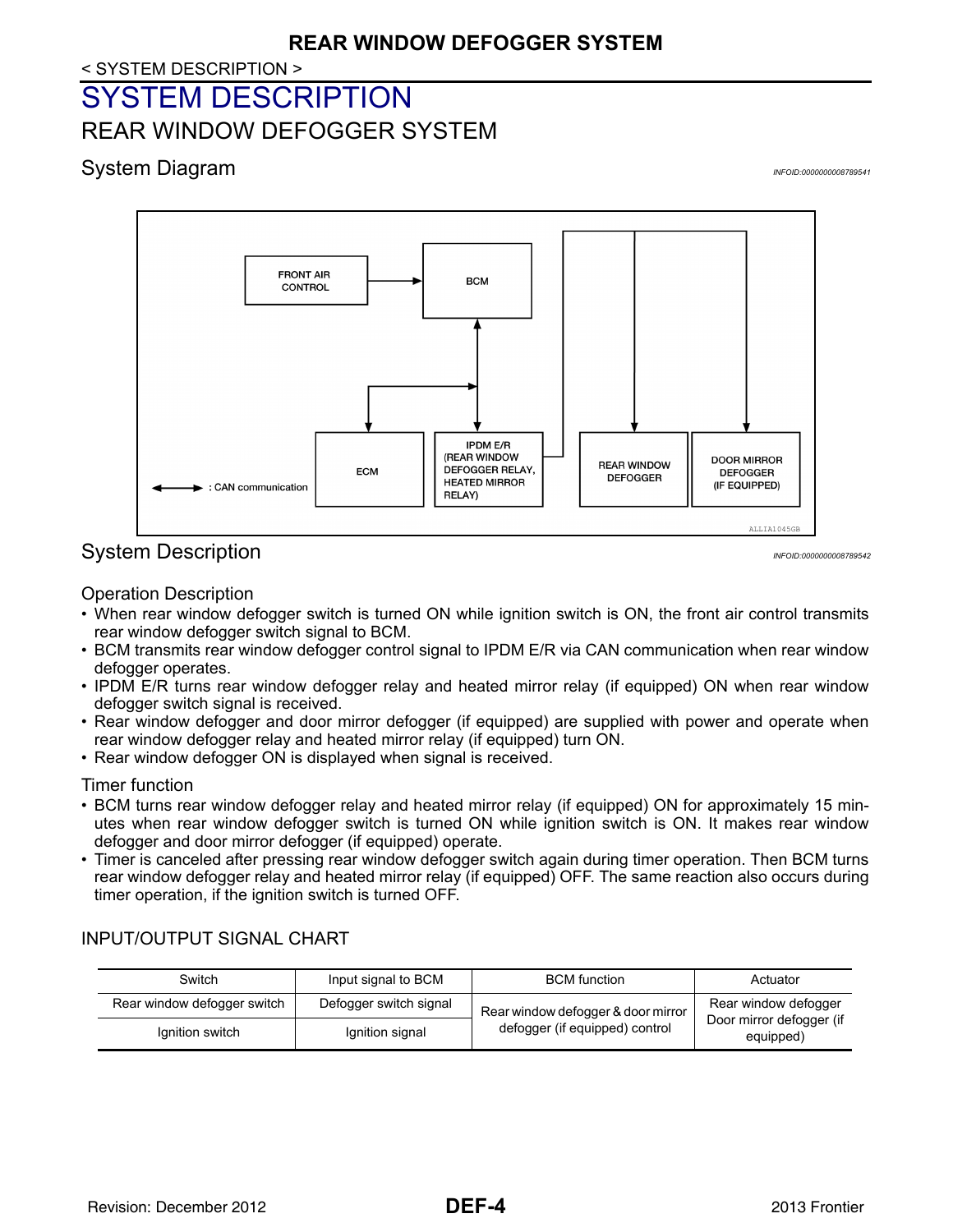## **REAR WINDOW DEFOGGER SYSTEM**

### < SYSTEM DESCRIPTION >

## <span id="page-4-0"></span>Component Parts Location *INFOID:000000008789543*



- 1. BCM M18, M19, M20 (view with lower instrument panel LH removed)
- 4. IPDM E/R (rear window defogger relay, 5. heated mirror relay) E120, E122, E124
- Rear window defogger connector B165
- A. Rear window defogger switch (with automatic A/C or manual A/C type 1) B. Rear window defogger switch (with manual A/C type 2)
- 3. Rear window defogger ground connector B210
- 6. Door mirror (door mirror defogger) LH D4, RH D107

K

DEF

J

## <span id="page-4-1"></span>Component Description *INFOID:0000000008789544*

| <b>BCM</b>                  | • Operates the rear window defogger with the operation of rear window defogger switch.<br>• Performs the timer control of rear window defogger. |
|-----------------------------|-------------------------------------------------------------------------------------------------------------------------------------------------|
| Rear window defogger relay  | • Operates the rear window defogger with the control signal from BCM.                                                                           |
| Rear window defogger switch | • The rear window defogger switch is turned ON.<br>• Turns the indicator lamp ON when detecting the operation of rear window defogger.          |
| Rear window defogger        | • Heats the heating wire with the power supply from the rear window defogger relay to prevent<br>the rear window from fogging up.               |
| Heated mirror relay*        | Operates the door mirror defogger with the control signal from IPDM E/R. Controlled simulta-<br>neously with the rear window defogger relay.    |
| Door mirror defogger*       | The heating elements heat up when powered by the heated mirror relay to defog the door mirrors<br>or prevent the door mirrors from fogging up.  |
| f equipped                  |                                                                                                                                                 |

\*:if equipped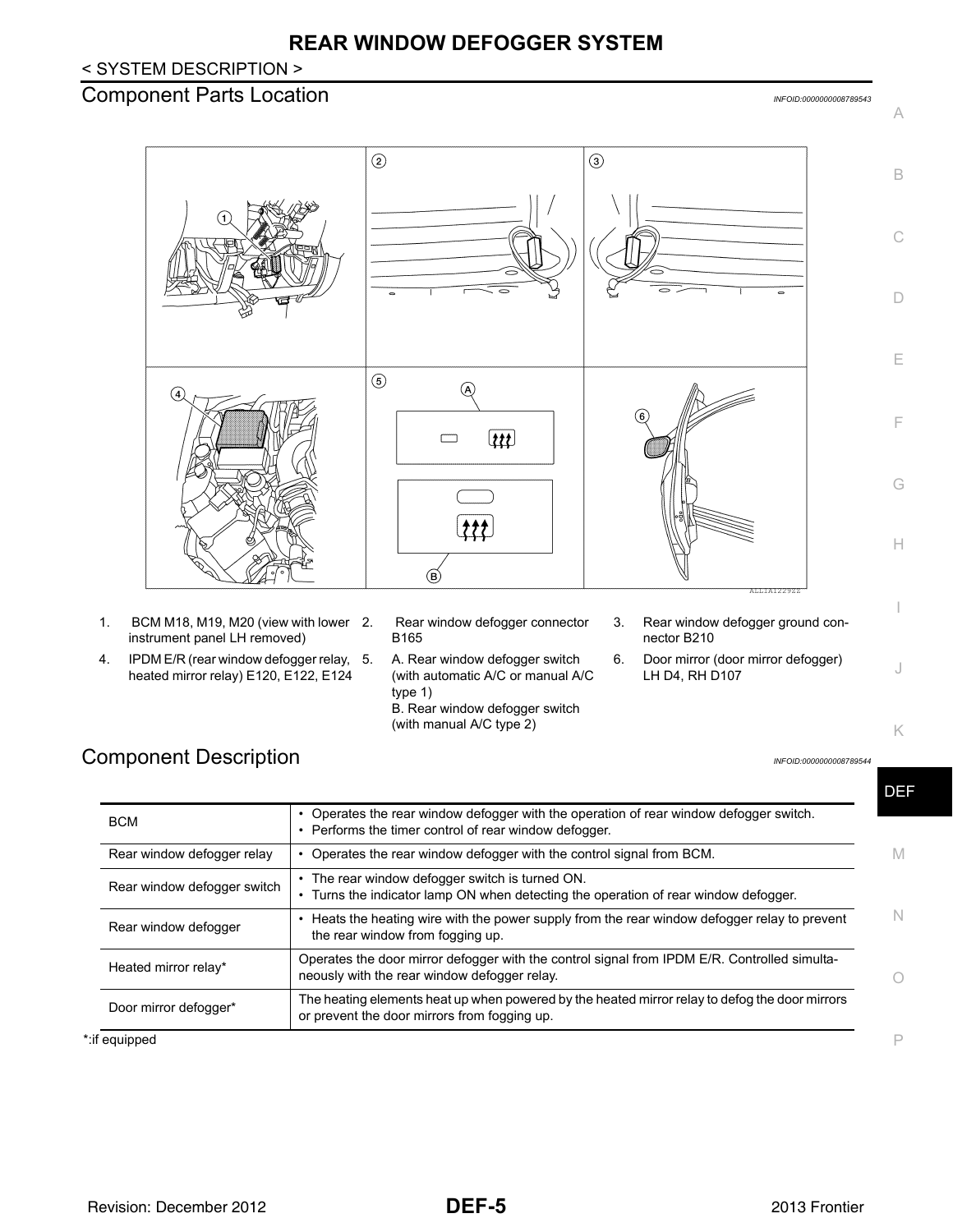### < SYSTEM DESCRIPTION >

## <span id="page-5-1"></span><span id="page-5-0"></span>DIAGNOSIS SYSTEM (BCM) COMMON ITEM

## <span id="page-5-2"></span>**COMMON ITEM : CONSULT Function (BCM - COMMON ITEM)** *INFOID:000000009225454*

### APPLICATION ITEM

CONSULT performs the following functions via CAN communication with BCM.

| Direct Diagnostic Mode | Description                                                                                                                   |  |  |
|------------------------|-------------------------------------------------------------------------------------------------------------------------------|--|--|
| Ecu Identification     | The BCM part number is displayed.                                                                                             |  |  |
| Self Diagnostic Result | The BCM self diagnostic results are displayed.                                                                                |  |  |
| Data Monitor           | The BCM input/output data is displayed in real time.                                                                          |  |  |
| <b>Active Test</b>     | The BCM activates outputs to test components.                                                                                 |  |  |
| Work support           | The settings for BCM functions can be changed.                                                                                |  |  |
| Configuration          | The vehicle specification can be read and saved.<br>The vehicle specification can be written when replacing BCM.<br>$\bullet$ |  |  |
| CAN Diag Support Mntr  | The result of transmit/receive diagnosis of CAN communication is displayed.                                                   |  |  |

#### SYSTEM APPLICATION BCM can perform the following functions.

|                                      |                         | Direct Diagnostic Mode |                        |              |             |              |               |                       |
|--------------------------------------|-------------------------|------------------------|------------------------|--------------|-------------|--------------|---------------|-----------------------|
| System                               | Sub System              | Ecu Identification     | Self Diagnostic Result | Data Monitor | Active Test | Work support | Configuration | CAN Diag Support Mntr |
| Door lock                            | <b>DOOR LOCK</b>        |                        |                        | $\times$     | $\times$    | $\times$     |               |                       |
| Rear window defogger                 | <b>REAR DEFOGGER</b>    |                        |                        | $\times$     | $\times$    |              |               |                       |
| Warning chime                        | <b>BUZZER</b>           |                        |                        | $\times$     | $\times$    |              |               |                       |
| Interior room lamp timer             | <b>INT LAMP</b>         |                        |                        | $\times$     | $\times$    | $\times$     |               |                       |
| Remote keyless entry system          | <b>MULTI REMOTE ENT</b> |                        |                        | $\times$     | $\times$    | $\times$     |               |                       |
| <b>Exterior lamp</b>                 | <b>HEAD LAMP</b>        |                        |                        | $\times$     | $\times$    | $\times$     |               |                       |
| Wiper and washer                     | <b>WIPER</b>            |                        |                        | $\times$     | $\times$    | $\times$     |               |                       |
| Turn signal and hazard warning lamps | <b>FLASHER</b>          |                        |                        | $\times$     | $\times$    |              |               |                       |
| Air conditioner                      | <b>AIR CONDITIONER</b>  |                        |                        | $\times$     |             |              |               |                       |
| Combination switch                   | <b>COMB SW</b>          |                        |                        | $\times$     |             |              |               |                       |
| <b>BCM</b>                           | <b>BCM</b>              | $\times$               | $\times$               |              |             | $\times$     | $\times$      | $\times$              |
| Immobilizer                          | <b>IMMU</b>             |                        | $\times$               | $\times$     | $\times$    |              |               |                       |
| Interior room lamp battery saver     | <b>BATTERY SAVER</b>    |                        |                        | $\times$     | $\times$    | $\times$     |               |                       |
| Vehicle security system              | THEFT ALM               |                        |                        | $\times$     | $\times$    | $\times$     |               |                       |
| RAP system                           | <b>RETAINED PWR</b>     |                        |                        | $\times$     | $\times$    | $\times$     |               |                       |
| Signal buffer system                 | <b>SIGNAL BUFFER</b>    |                        |                        | $\times$     | $\times$    |              |               |                       |
| <b>TPMS</b>                          | AIR PRESSURE MONITOR    |                        | $\times$               | $\times$     | $\times$    | $\times$     |               |                       |
| Panic alarm system                   | PANIC ALARM             |                        |                        |              | $\times$    |              |               |                       |

## <span id="page-5-3"></span>REAR DEFOGGER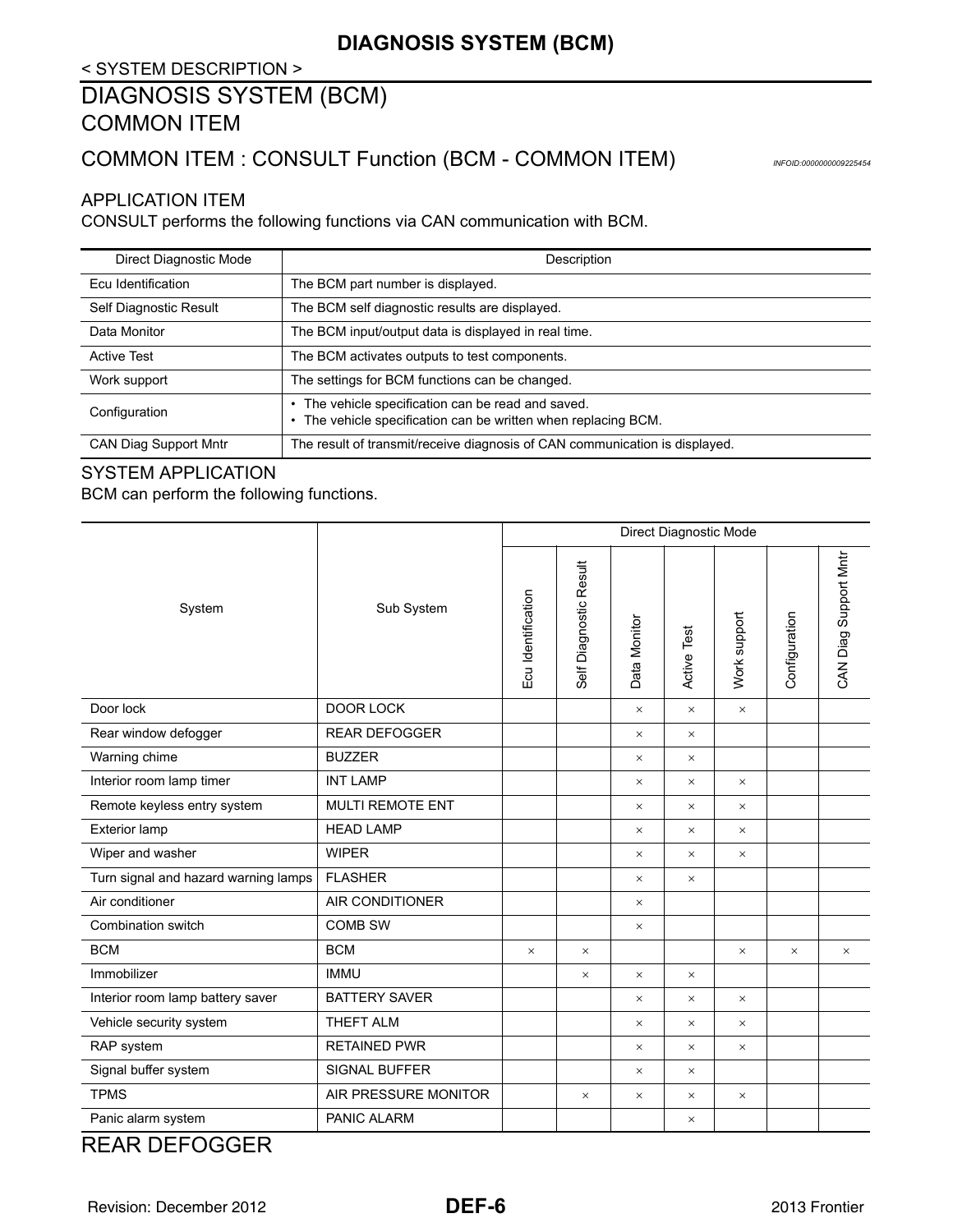### **DIAGNOSIS SYSTEM (BCM)**

### < SYSTEM DESCRIPTION >

## <span id="page-6-0"></span>REAR DEFOGGER : CONSULT Function (BCM - REAR DEFOGGER) *INFOID:0000000009225455*

#### DATA MONITOR

| Monitor Item [Unit]  | Description                                          |  |
|----------------------|------------------------------------------------------|--|
| IGN ON SW [On/Off]   | Indicates condition of ignition switch ON position.  |  |
| ACC ON SW [On/Off]   | Indicates condition of ignition switch ACC position. |  |
| REAR DEF SW [On/Off] | Indicates condition of rear window defogger switch.  |  |

### ACTIVE TEST

| Test Item     | Description                                                         |
|---------------|---------------------------------------------------------------------|
| REAR DEFOGGER | This test is able to check rear window defogger operation [Off/On]. |

DEF

M

N

O

P

 $\Box$ 

A

E

F

G

H

I

J

K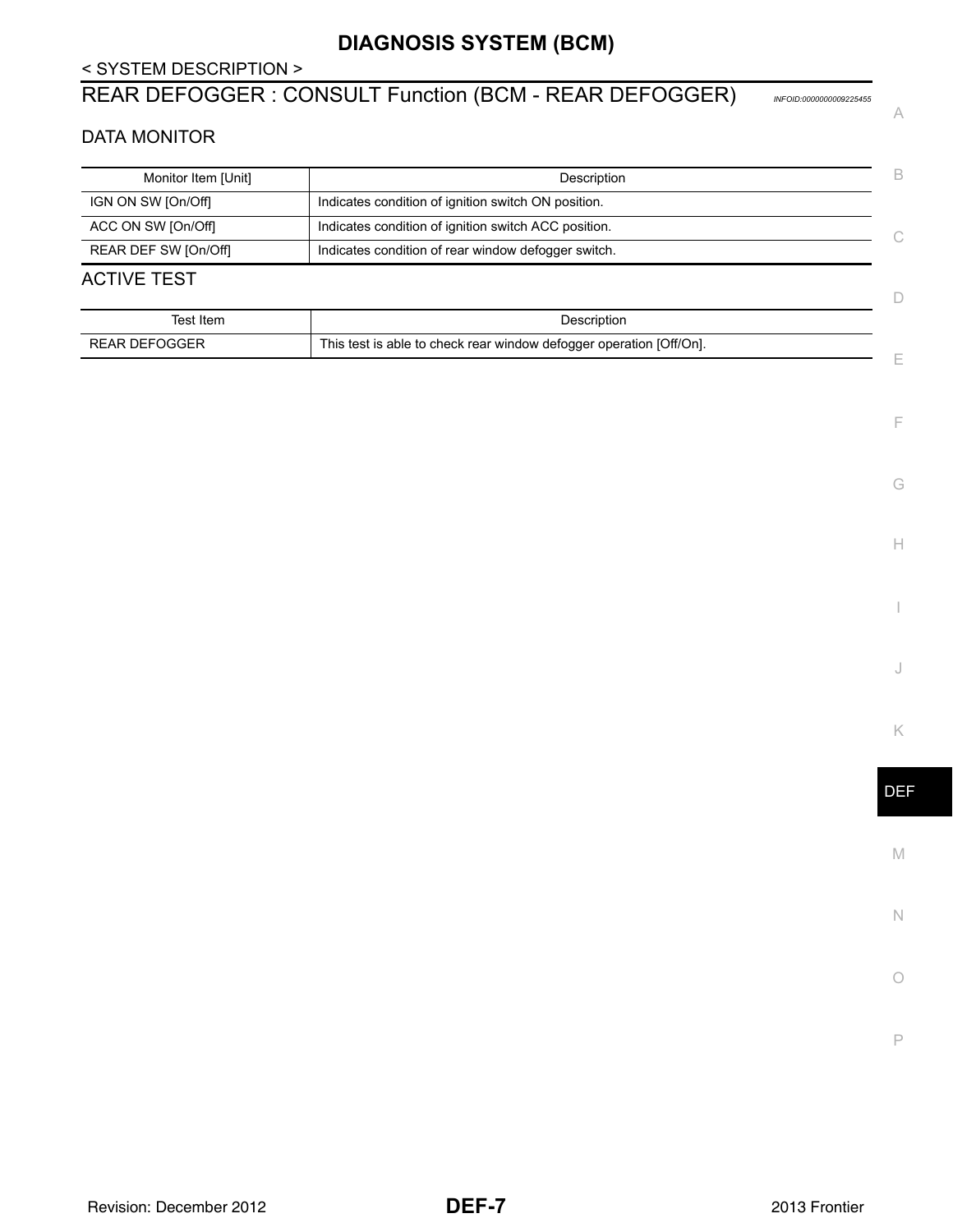### < DTC/CIRCUIT DIAGNOSIS >

## <span id="page-7-1"></span><span id="page-7-0"></span>DTC/CIRCUIT DIAGNOSIS REAR WINDOW DEFOGGER SWITCH

## <span id="page-7-2"></span>Description *INFOID:0000000008789547*

• The rear window defogger is operated by turning the rear window defogger switch ON.

• Turns the indicator lamp in the rear window defogger switch ON when operating the rear window defogger.

## <span id="page-7-3"></span>Component Function Check *INFOID:0000000008789548*

1. CHECK REAR WINDOW DEFOGGER SWITCH FUNCTION

Check that the indicator lamp of rear window defogger illuminates with rear window defogger switch ON. Is the inspection result normal?

- YES >> Rear window defogger switch function is OK.
- NO >> Refer to [DEF-8, "Diagnosis Procedure".](#page-7-4)

## <span id="page-7-4"></span>Diagnosis Procedure *INFOID:00000008789549*

Regarding Wiring Diagram information, refer to [DEF-27, "Wiring Diagram"](#page-26-2).

## 1. CHECK REAR WINDOW DEFOGGER SWITCH REQUEST SIGNAL

- 1. Turn ignition switch ON.
- 2. Check voltage between front air control harness connector and ground.

| <b>Terminals</b>                   |          |        |                          |             |  |
|------------------------------------|----------|--------|--------------------------|-------------|--|
| $^{(+)}$                           |          |        | Condition of rear window | Voltage (V) |  |
| Front air control connec-<br>tor   | Terminal | $(-)$  | defogger switch          | (Approx.)   |  |
| M49<br>(with manual A/C type 2)    | 11       |        | ΟN                       | 0           |  |
| M50<br>(with manual A/C type 1)    | 16       | Ground | <b>OFF</b>               | 5           |  |
| M <sub>52</sub><br>(with auto A/C) |          |        |                          |             |  |

### Is the inspection result normal?

YES >> Refer to GI-49, "Intermittent Incident".<br>NO >> GO TO 2.

>> GO TO 2.

2. CHECK REAR WINDOW DEFOGGER SWITCH VOLTAGE SIGNAL

- 1. Turn ignition switch OFF.
- 2. Disconnect front air control.
- 3. Turn ignition switch ON.
- 4. Check voltage between front air control harness connector and ground.

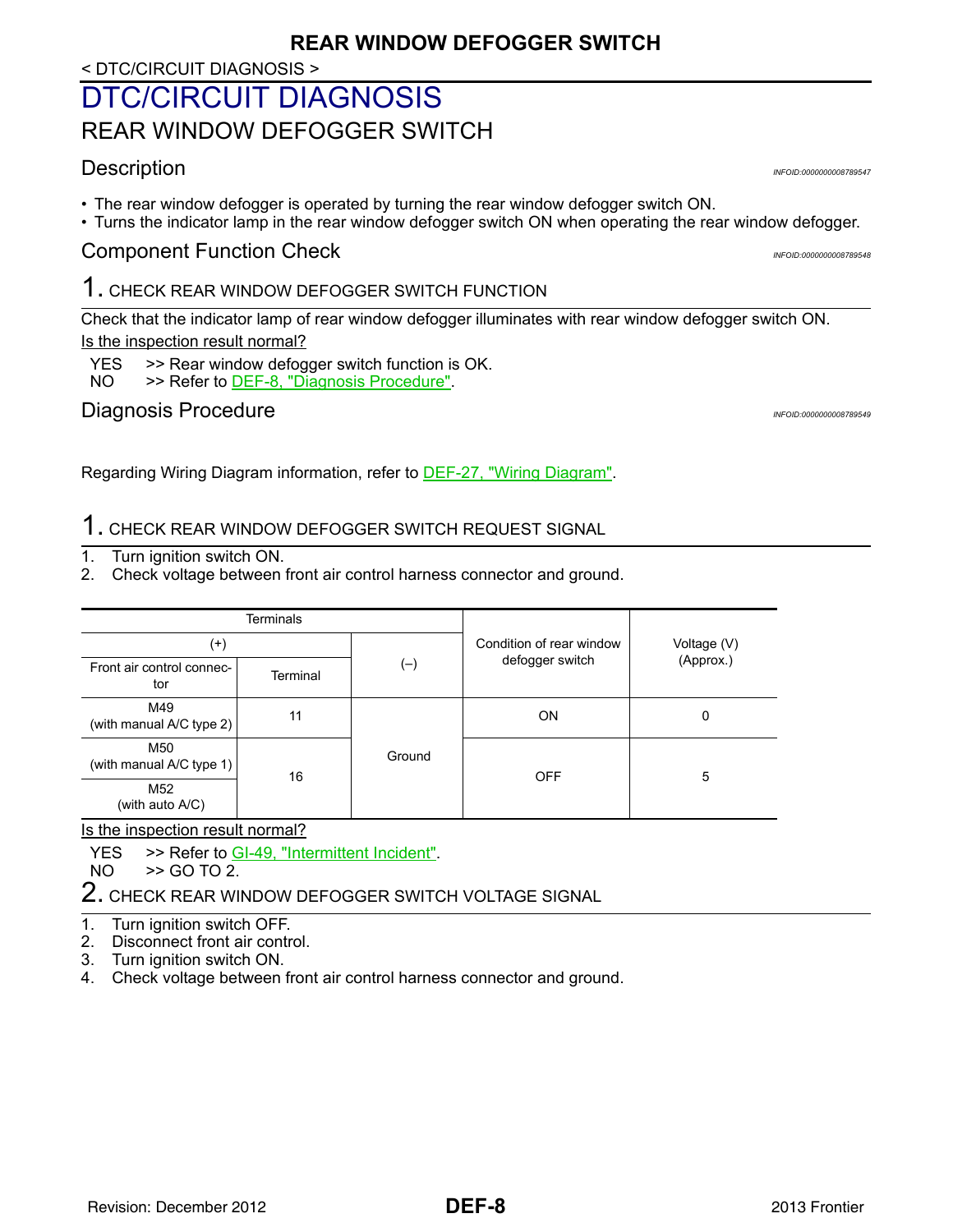## **REAR WINDOW DEFOGGER SWITCH**

### < DTC/CIRCUIT DIAGNOSIS >

|                                                                                | <b>Terminals</b> |                                                                                                                    |                              |          |                                                                                                      |    |  |  |
|--------------------------------------------------------------------------------|------------------|--------------------------------------------------------------------------------------------------------------------|------------------------------|----------|------------------------------------------------------------------------------------------------------|----|--|--|
|                                                                                | $(+)$            |                                                                                                                    |                              |          | Voltage (V)<br>(Approx.)                                                                             |    |  |  |
| Front air control connector                                                    |                  | Terminal                                                                                                           | $(-)$                        |          |                                                                                                      |    |  |  |
| M49<br>(with manual A/C type 2)                                                |                  | 11                                                                                                                 |                              |          |                                                                                                      |    |  |  |
| M50<br>(with manual A/C type 1)                                                |                  | 16                                                                                                                 | Ground                       |          | 5                                                                                                    |    |  |  |
| M <sub>52</sub><br>(with auto A/C)                                             |                  |                                                                                                                    |                              |          |                                                                                                      | D  |  |  |
| Is the inspection result normal?                                               |                  |                                                                                                                    |                              |          |                                                                                                      |    |  |  |
| <b>YES</b><br><b>NO</b><br>$>>$ GO TO 3.                                       |                  | >> Replace front air control. Refer to VTL-7, "Removal and Installation".                                          |                              |          |                                                                                                      |    |  |  |
| 3. CHECK HARNESS CONTINUITY                                                    |                  |                                                                                                                    |                              |          |                                                                                                      |    |  |  |
| Turn ignition switch OFF.<br>1.<br>Disconnect BCM harness connector M19.<br>2. |                  |                                                                                                                    |                              |          |                                                                                                      |    |  |  |
| tor.                                                                           |                  |                                                                                                                    |                              |          | Check continuity between BCM harness connector M19 terminal 41 and front air control harness connec- |    |  |  |
| <b>BCM</b> connector                                                           | <b>Terminal</b>  |                                                                                                                    | Front air control connector  | Terminal | Continuity                                                                                           | G  |  |  |
|                                                                                |                  |                                                                                                                    | M49 (with manual A/C type 2) | 11       |                                                                                                      |    |  |  |
| M19                                                                            | 41               |                                                                                                                    | M50 (with manual A/C type 1) |          | Yes                                                                                                  | H. |  |  |
|                                                                                |                  |                                                                                                                    | M52 (with auto A/C)          | 16       |                                                                                                      |    |  |  |
| Check continuity between BCM harness connector M19 terminal 41 and ground.     |                  |                                                                                                                    |                              |          |                                                                                                      |    |  |  |
|                                                                                |                  |                                                                                                                    |                              |          |                                                                                                      |    |  |  |
| <b>BCM</b> connector                                                           |                  | Terminal                                                                                                           |                              |          | Continuity                                                                                           |    |  |  |
| M19                                                                            |                  | 41                                                                                                                 | Ground                       |          | <b>No</b>                                                                                            |    |  |  |
| 3.<br>4.<br>Is the inspection result normal?                                   |                  |                                                                                                                    |                              |          |                                                                                                      |    |  |  |
| <b>YES</b><br><b>NO</b>                                                        |                  | >> Replace BCM. Refer to <b>BCS-49. "Removal and Installation"</b> .<br>>> Repair or replace harness as necessary. |                              |          |                                                                                                      |    |  |  |

M

N

O

P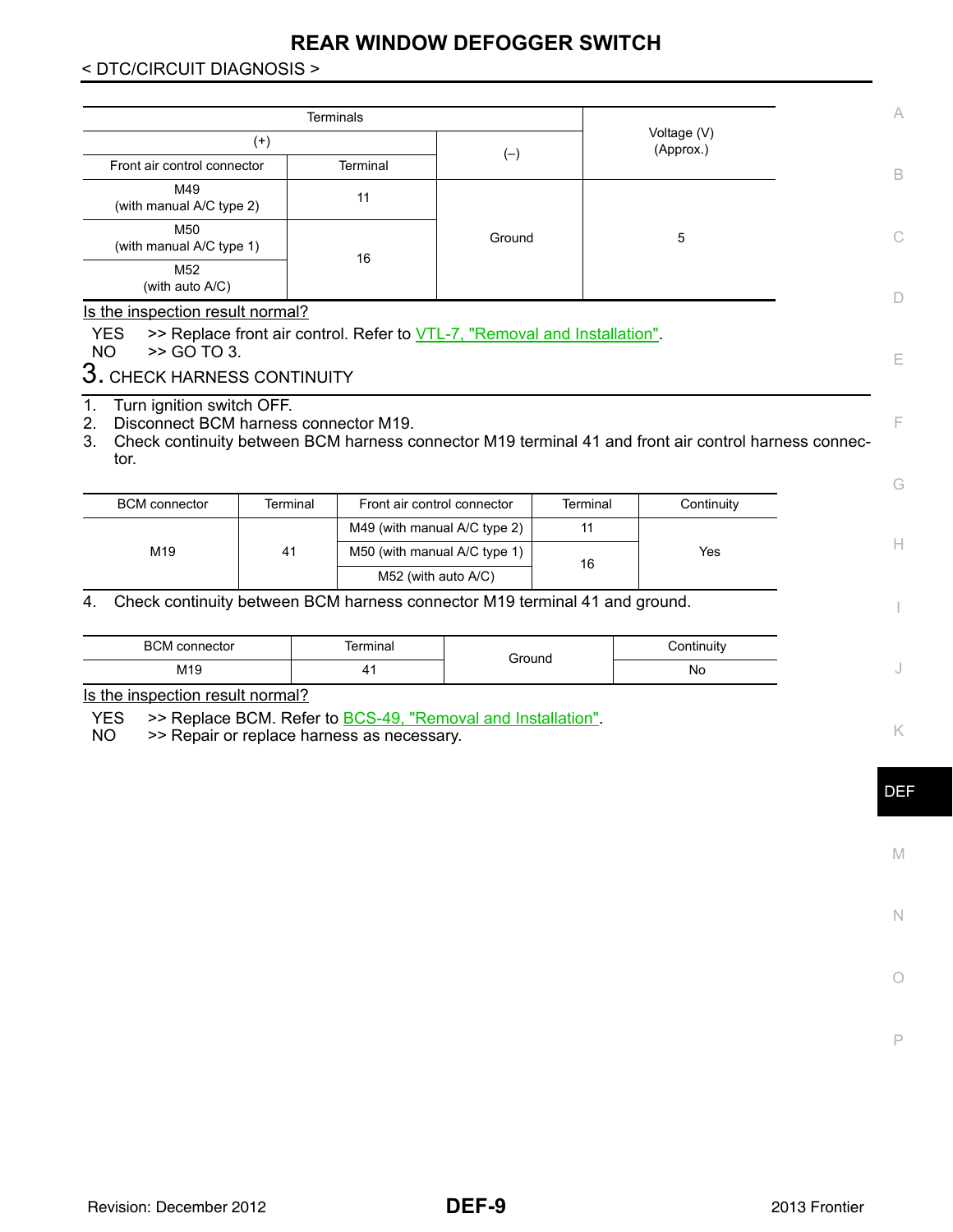### **REAR WINDOW DEFOGGER RELAY**

### < DTC/CIRCUIT DIAGNOSIS >

## <span id="page-9-0"></span>REAR WINDOW DEFOGGER RELAY

## <span id="page-9-1"></span>Description *INFOID:0000000008789550*

Power is supplied to the rear window defogger with BCM control.

### <span id="page-9-2"></span>Component Function Check *INFOID:0000000008789551*

## 1. CHECK REAR WINDOW DEFOGGER RELAY POWER SUPPLY CIRCUIT

Check that an operation noise of rear window defogger relay (located in IPDM E/R) can be heard when turning the rear window defogger switch ON.

Is the inspection result normal?

- YES >> Rear window defogger relay power supply circuit is OK.
- NO >> Refer to [DEF-10, "Diagnosis Procedure"](#page-9-3).

## <span id="page-9-3"></span>Diagnosis Procedure *INFOID:0000000008789552*

Regarding Wiring Diagram information, refer to [DEF-27, "Wiring Diagram"](#page-26-2).

## 1.CHECK FUSES

Check if any of the following fuses in the IPDM E/R are blown.

| <b>COMPONENT PARTS</b> | <b>AMPERE</b> | FUSE NO.    |
|------------------------|---------------|-------------|
| <b>IPDM E/R</b>        | 15A           | 46          |
| <b>IPDM E/R</b>        | 15A           | $4^{\circ}$ |

Is the inspection result normal?

YES >> GO TO 2.

NO >> If fuse is blown, be sure to eliminate cause of malfunction before installing new fuse.

### 2. CHECK REAR WINDOW DEFOGGER RELAY POWER SUPPLY CIRCUIT

1. Turn ignition switch ON.

2. Check voltage between IPDM E/R harness connector E124 terminal 60 and ground.

|                         | <b>Terminals</b> |        |                                      |                          |
|-------------------------|------------------|--------|--------------------------------------|--------------------------|
| $^{(+)}$                |                  |        | Condition of rear<br>window defogger | Voltage (V)<br>(Approx.) |
| IPDM E/R con-<br>nector | Terminal         | $(-)$  | switch                               |                          |
| E124                    | 60               | Ground | ON                                   | Battery voltage          |
|                         |                  |        | OFF                                  |                          |



#### Is the inspection result normal?

YES >> GO TO 3.

NO >> Replace IPDM E/R. Refer to PCS-28, "Removal and Installation of IPDM E/R".

## 3. CHECK INTERMITTENT INCIDENT

Check intermittent incident.

### Refer to GI-49, "Intermittent Incident".

Is the inspection result normal?

- YES >> Check the following.
	- Battery power supply circuit
		- IPDM E/R
- NO >> Repair or replace the malfunctioning parts.

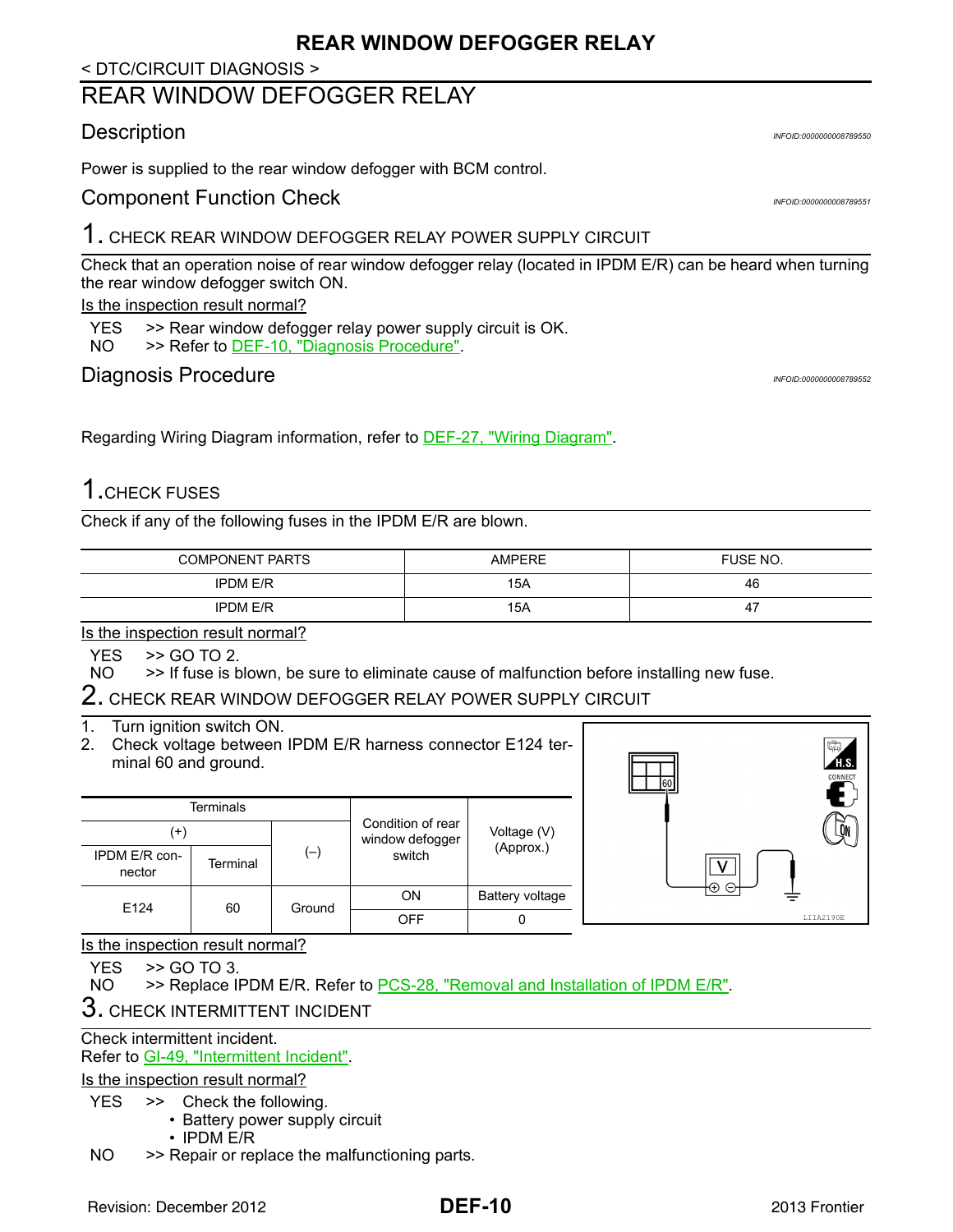#### <span id="page-10-3"></span><span id="page-10-2"></span><span id="page-10-1"></span><span id="page-10-0"></span>**REAR WINDOW DEFOGGER POWER SUPPLY AND GROUND CIRCUIT** < DTC/CIRCUIT DIAGNOSIS > REAR WINDOW DEFOGGER POWER SUPPLY AND GROUND CIRCUIT A Description *INFOID:0000000008789553* Heats the heating wire with the power supply from the rear window defogger relay to prevent the rear window B from fogging up. Component Function Check *INFOID:0000000008789554* C 1. CHECK REAR WINDOW DEFOGGER  $\Box$ Check that the heating wire of rear window defogger is heated when turning the rear window defogger switch ON. Is the inspection result normal? E YES >> Rear window defogger is OK. NO >> Refer to [DEF-11, "Diagnosis Procedure".](#page-10-3) Diagnosis Procedure *INFOID:0000000008789555* F Regarding Wiring Diagram information, refer to **DEF-27, "Wiring Diagram"**. G 1. CHECK POWER SUPPLY CIRCUIT H 1. Turn ignition switch ON. **ERIS.** CONNECT CON 2. Check voltage between rear window defogger harness connector B165 terminal 1 and ground. I **Terminals** Condition of rear (+) J Voltage (V) window Rear window  $\begin{vmatrix} -1 & -1 \\ 0 & -1 \end{vmatrix}$  (-) A A (Approx.) defogger switch **Terminal** connector K B165 1 Ground ON Battery voltage ALLIA0177ZZ OFF | 0 DEF Is the inspection result normal?  $YFS \implies GOTO 2.$ NO >> GO TO 3. M  $2$ . CHECK GROUND CIRCUIT 1. Turn ignition switch OFF. **EED COFF** 2. Disconnect rear window defogger. N 3. Check continuity between rear window defogger harness connector B210 terminal 2 and ground. O Rear window defogger connector Terminal Ground Continuity<br>B210 2 Ground Yes Ω B210 2 Yes Is the inspection result normal? P  $YES$   $>>$  GO TO 4.<br>NO  $>>$  Repair or >> Repair or replace harness as necessary. ALLIA0178Z  $3_\cdot$  check harness continuity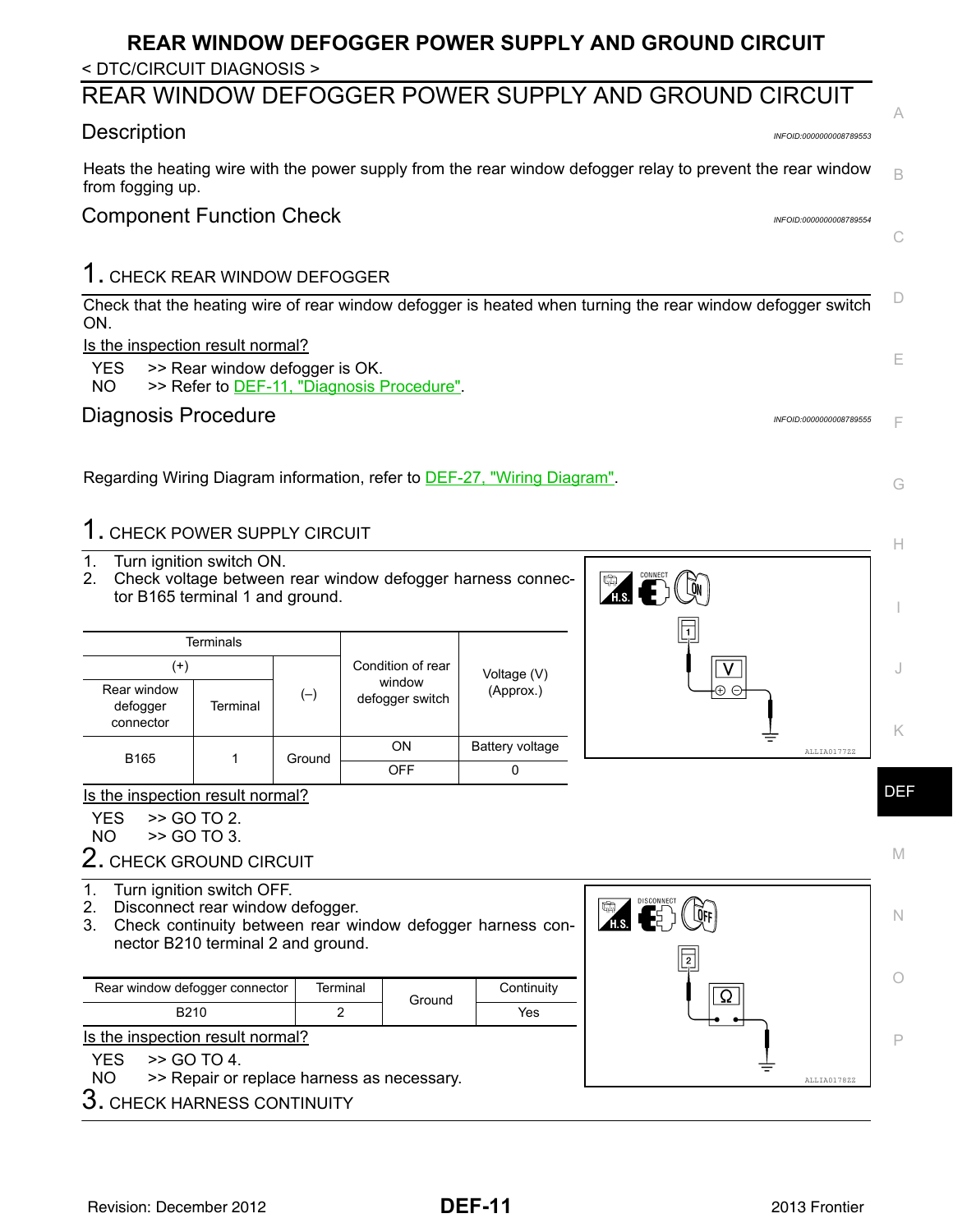## **REAR WINDOW DEFOGGER POWER SUPPLY AND GROUND CIRCUIT**

< DTC/CIRCUIT DIAGNOSIS >

- 1. Disconnect IPDM E/R.
- 2. Check continuity between rear window defogger harness connector B165 (A) terminal 1 and IPDM E/R harness connector E124 (B) terminal 60.

| Rear window defog-<br>ger connector | Terminal | <b>IPDM E/R</b><br>connector | Terminal | Continuity |
|-------------------------------------|----------|------------------------------|----------|------------|
| B <sub>165</sub> (A)                |          | E124(B)                      | 60       | Yes        |

3. Check continuity between rear window defogger harness connector B165 (A) terminal 1 and ground.

| Rear window defog-<br>ger connector | Terminal | Ground | Continuity |
|-------------------------------------|----------|--------|------------|
| B <sub>165</sub> (A)                |          |        | No         |

Is the inspection result normal?

YES >> GO TO 5.

NO >> Replace or repair harness.

4. CHECK FILAMENT

Check filament.

Refer to [DEF-12, "Component Inspection"](#page-11-0).

Is the inspection result normal?

YES >> Refer to GI-49, "Intermittent Incident".<br>NO >> Repair filament, Refer to DEF-41, "Fila

>> Repair filament. Refer to [DEF-41, "Filament Repair"](#page-40-3).

5. CHECK INTERMITTENT INCIDENT

Check intermittent incident.

Refer to GI-49, "Intermittent Incident".

#### Is the inspection result normal?

#### YES >> Check the following.

- Battery power supply circuit
- IPDM E/R
- NO >> Repair or replace the malfunctioning parts.

### <span id="page-11-0"></span>Component Inspection *INFOID:0000000008789556*

## 1. CHECK FILAMENT

Check the filament for damage or open circuits. Refer to [DEF-41, "Filament Check"](#page-40-2).

Is the inspection result normal?

YES >> Inspection End.

NO >> Repair filament. Refer to [DEF-41, "Filament Repair"](#page-40-3).

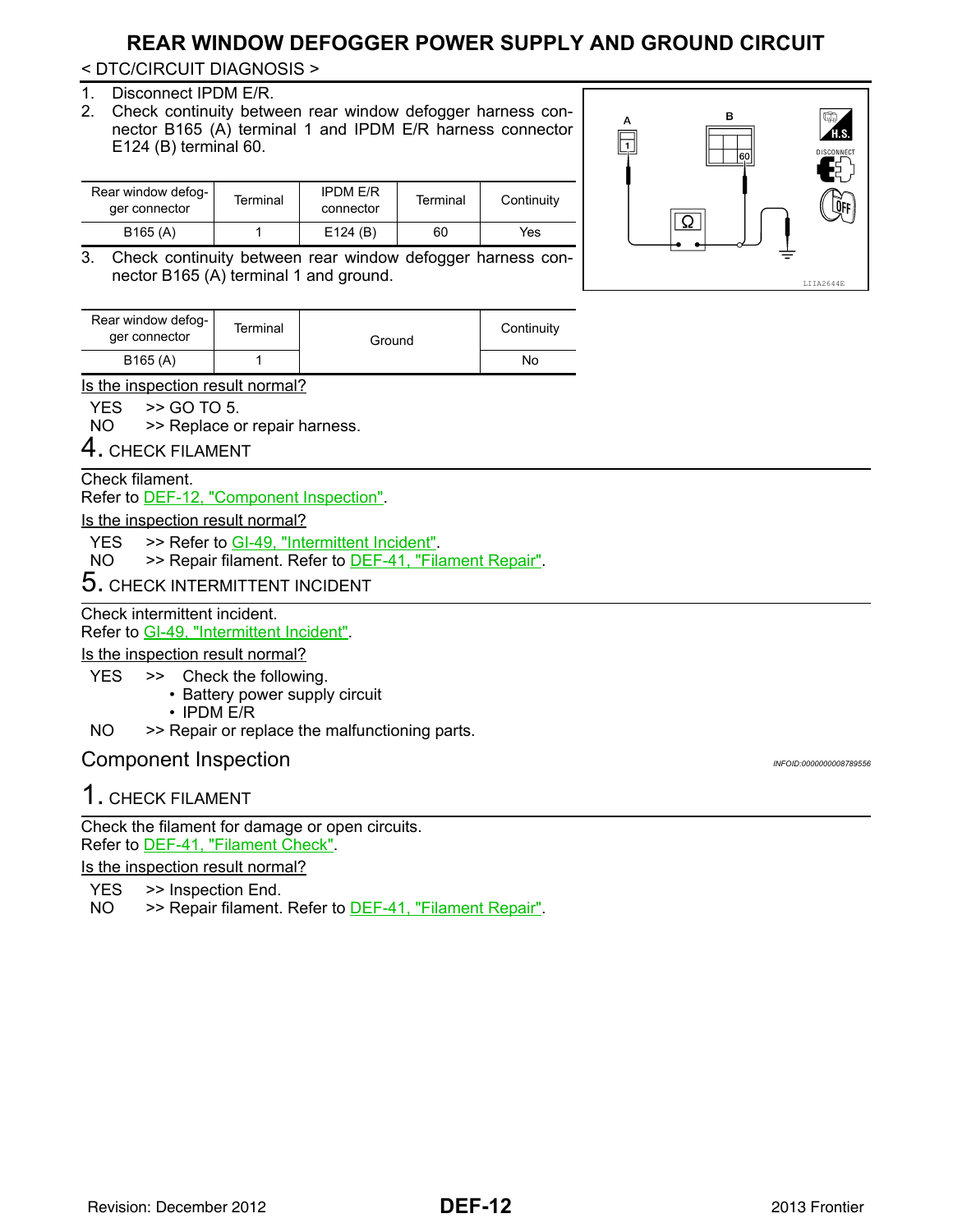## **REAR WINDOW DEFOGGER FEEDBACK SIGNAL**

<span id="page-12-2"></span><span id="page-12-1"></span><span id="page-12-0"></span>

| < DTC/CIRCUIT DIAGNOSIS >                                                                                                         |   |
|-----------------------------------------------------------------------------------------------------------------------------------|---|
| REAR WINDOW DEFOGGER FEEDBACK SIGNAL                                                                                              | A |
| <b>Description</b><br>INFOID:0000000009249648                                                                                     |   |
| Turns the indicator lamp in the rear window defogger switch ON when operating the rear window defogger.                           | R |
| <b>Component Function Check</b><br>INFOID:0000000009249649                                                                        |   |
| 1. CHECK REAR WINDOW DEFOGGER SWITCH FUNCTION                                                                                     |   |
| Check that the indicator lamp of rear window defogger illuminates with rear window defogger switch ON.                            |   |
| Is the inspection result normal?                                                                                                  | D |
| YES.<br>>> Rear window defogger feedback signal function is OK.<br>>> Refer to DEF-13, "Diagnosis Procedure (Manual A/C)".<br>NO. |   |
| Diagnosis Procedure (Manual A/C)<br>INFOID:0000000009249650                                                                       | F |
|                                                                                                                                   |   |
| Regarding Wiring Diagram information, refer to <b>DEF-27, "Wiring Diagram"</b> .                                                  | F |

## <span id="page-12-3"></span>1. CHECK REAR WINDOW DEFOGGER SWITCH INDICATOR CIRCUIT

Check voltage between front air control harness connector and ground.

| <b>Terminals</b>                 |          |        |                          |                 |   |
|----------------------------------|----------|--------|--------------------------|-----------------|---|
| $^{(+)}$                         |          |        | Condition of rear window | Voltage (V)     |   |
| Front air control connec-<br>tor | Terminal | $(-)$  | defogger switch          | (Approx.)       |   |
| M49<br>(with manual A/C type 2)  | 25       | Ground | <b>ON</b>                | Battery voltage |   |
| M50<br>(with manual A/C type 1)  | 10       |        | <b>OFF</b>               | 0               | U |

Is the inspection result normal?

 $YES$  >> Replace front air control. Refer to  $VTL-7$ , "Removal and Installation".<br>NO >> Repair or replace harness as necessary.

>> Repair or replace harness as necessary.

DEF

M

N

 $\bigcirc$ 

P

K

G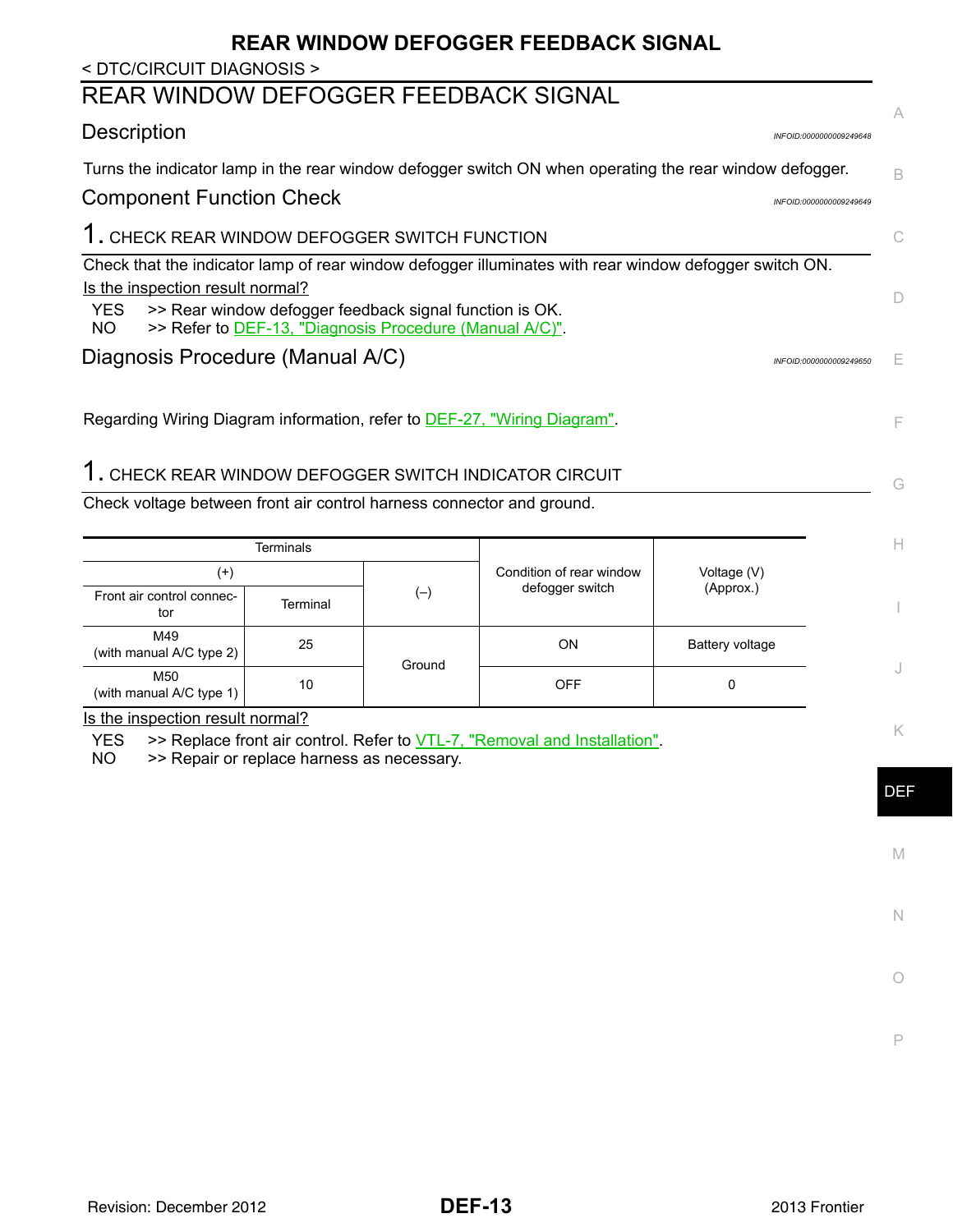### **DOOR MIRROR DEFOGGER LH**

### < DTC/CIRCUIT DIAGNOSIS >

## <span id="page-13-0"></span>DOOR MIRROR DEFOGGER LH

### <span id="page-13-1"></span>Description *INFOID:0000000008789557*

Heats the heating wire with the power supply from the heated mirrorr relay to prevent the door mirror from fogging up.

## <span id="page-13-2"></span>Component Function Check *INFOID:0000000008789558*

## 1. CHECK DOOR MIRROR DEFOGGER LH

Check that heating wire of door mirror defogger LH is heated when turning the rear window defogger switch ON.

Is the inspection result normal?

- YES >> Door mirror defogger is OK.
- NO >> Refer to [DEF-14, "Diagnosis Procedure"](#page-13-3).

## <span id="page-13-3"></span>Diagnosis Procedure *INFOID:00000008789555*

Regarding Wiring Diagram information, refer to [DEF-27, "Wiring Diagram"](#page-26-2).

## 1. CHECK POWER SUPPLY

Check if the following fuse in the IPDM E/R is blown.

| <b>DADTC</b><br>)MP<br>)NH<br>NL | $\cdots$<br>AMPF<br>∼ | F110F<br>$\overline{\phantom{a}}$<br>.<br>IΜ<br>י<br>$\cdot$<br>_____<br>$\sim$ $\sim$ |
|----------------------------------|-----------------------|----------------------------------------------------------------------------------------|
| $\square$<br>эM                  | . .<br>15A            | $\sim$<br>᠇◡<br>$\sim$                                                                 |

Is the inspection result normal?

 $YES$   $>>$  GO TO 2.<br>NO  $>>$  If fuse is b

>> If fuse is blown, be sure to eliminate cause of malfunction before installing new fuse.

## 2. CHECK DOOR MIRROR DEFOGGER POWER SUPPLY CIRCUIT

Check voltage between IPDM E/R harness connector E120 terminal 23 and ground.

| Connector        |              | Terminal                           | Condition                         | Voltage (V)     |
|------------------|--------------|------------------------------------|-----------------------------------|-----------------|
|                  | (-)<br>$(+)$ |                                    |                                   | (Approx.)       |
| E <sub>120</sub> |              | Ground                             | Rear window defogger<br>switch ON | Battery voltage |
| 23               |              | Rear window defogger<br>switch OFF |                                   |                 |



Is the inspection result normal?

 $YES$   $\geq$  GO TO 3.

NO >> Replace IPDM E/R. Refer to PCS-28, "Removal and Installation of IPDM E/R".

3. CHECK DOOR MIRROR DEFOGGER POWER SUPPLY CIRCUIT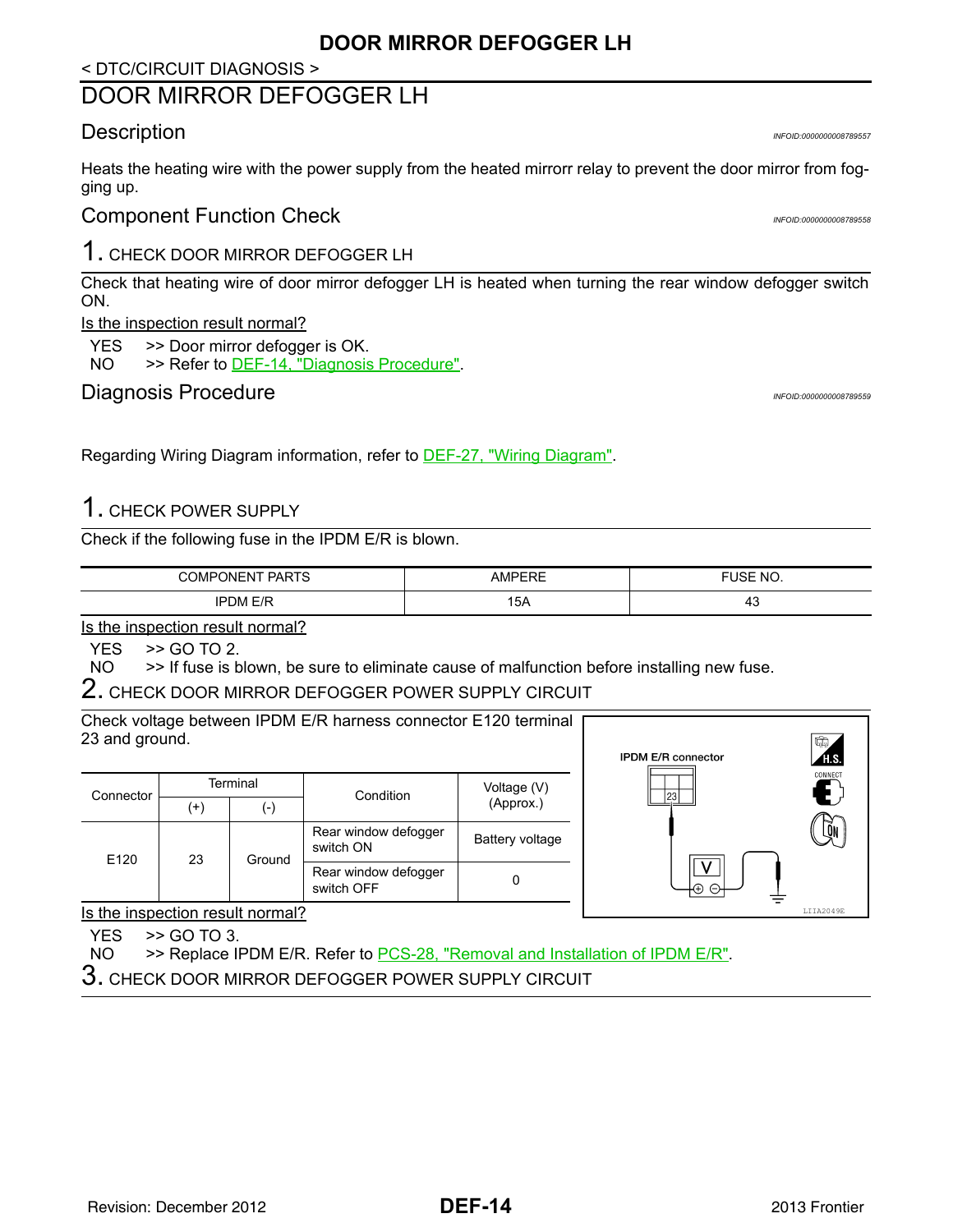## **DOOR MIRROR DEFOGGER LH**

#### < DTC/CIRCUIT DIAGNOSIS >

<span id="page-14-0"></span>1. Turn ignition switch OFF. 2. Disconnect door mirror LH. A 3. Turn ignition switch ON. Door mirror connector 4. Check voltage between door mirror LH harness connector D4 terminal 1 and ground. B **Terminal** Condition **Voltage (V) Connector**  $(+)$  (-) Condition (Approx.) C  $\subset$ Rear window defogger switch ON Battery voltage D<sub>4</sub> 1 Ground LIIA20501 Rear window defogger  $\Box$ switch OFF 0 Is the inspection result normal? E  $YES$   $>>$  GO TO 4.<br>NO  $>>$  Repair or >> Repair or replace harness. **4.** CHECK DOOR MIRROR DEFOGGER GROUND CIRCUIT F Check continuity between door mirror LH harness connector D4 terminal 6 and ground. Door mirror connector G **6 - Ground : Continuity should exist.** Is the inspection result normal? YES >> GO TO 5. H NO >> Repair or replace harness. Ω I LIIA2037E 5. CHECK DOOR MIRROR DEFOGGER LH J Check door mirror defogger LH. Refer to [DEF-15, "Component Inspection".](#page-14-0) Is the inspection result normal? K YES >> Check intermittent incident. Refer to GI-49, "Intermittent Incident". NO >> Replace door mirror. Refer to MIR-17, "Door Mirror Assembly". Component Inspection *INFOID:0000000008789560* DEF 1. CHECK DOOR MIRROR DEFOGGER Check continuity between door mirror LH terminals 1 and 6. M **1 - 6 : Continuity should exist.** Is the inspection result normal? N YES >> Check the condition of the harness and the connector. NO >> Replace malfunctioning door mirror LH. Refer to MIR-17, "Door Mirror Assembly". O  $\overline{\Omega}$ 

AWLIA1760ZZ

P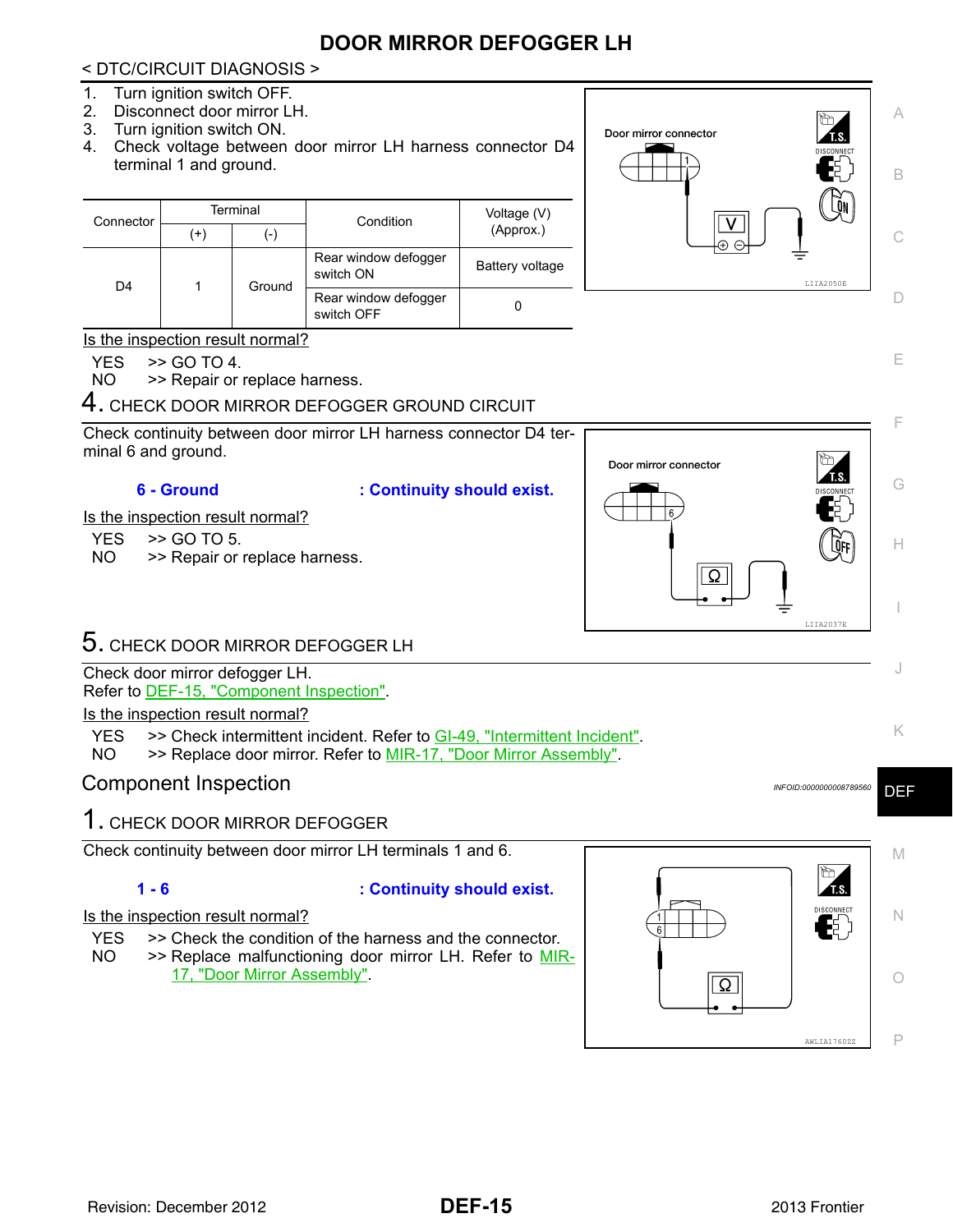### **DOOR MIRROR DEFOGGER RH**

### < DTC/CIRCUIT DIAGNOSIS >

## <span id="page-15-0"></span>DOOR MIRROR DEFOGGER RH

### <span id="page-15-1"></span>Description *INFOID:0000000008789561*

Heats the heating wire with the power supply from the heated mirror relay to prevent the door mirror from fogging up.

## <span id="page-15-2"></span>Component Function Check *INFOID:0000000008789562*

## 1. CHECK DOOR MIRROR DEFOGGER RH

Check that the heating wire of door mirror defogger RH is heated when turning the rear window defogger switch ON.

Is the inspection result normal?

- YES >> Door mirror defogger RH is OK.
- NO >> Refer to [DEF-16, "Diagnosis Procedure"](#page-15-3).

## <span id="page-15-3"></span>Diagnosis Procedure **Information** *INFOID:00000008789563*

Regarding Wiring Diagram information, refer to [DEF-27, "Wiring Diagram"](#page-26-2).

## 1. CHECK POWER SUPPLY

Check if the following fuse in the IPDM E/R is blown.

| <b>PARTS</b><br>่ามENT<br>JMP'<br>$\cdot$<br>∼ | $- - - -$<br>ᄱᇰ<br>∼     | $-1.0 -$<br>$\overline{\phantom{a}}$<br>ואו<br>. .<br>__<br>___ |
|------------------------------------------------|--------------------------|-----------------------------------------------------------------|
| $\overline{1}$                                 | $\overline{\phantom{0}}$ | . .                                                             |
| . JM                                           | 15A                      | ᠇◡                                                              |
|                                                | ____                     | $\sim$                                                          |

Is the inspection result normal?

 $YES$   $>>$  GO TO 2.<br>NO  $>>$  If fuse is b

>> If fuse is blown, be sure to eliminate cause of malfunction before installing new fuse.

## 2. CHECK DOOR MIRROR DEFOGGER POWER SUPPLY CIRCUIT

Check voltage between IPDM E/R harness connector E120 terminal 23 and ground.

| Connector        |                | Terminal                           | Condition                         | Voltage (V)     |
|------------------|----------------|------------------------------------|-----------------------------------|-----------------|
|                  | $(-)$<br>$(+)$ |                                    |                                   | (Approx.)       |
| E <sub>120</sub> |                | Ground                             | Rear window defogger<br>switch ON | Battery voltage |
| 23               |                | Rear window defogger<br>switch OFF |                                   |                 |



Is the inspection result normal?

 $YES$   $\geq$  GO TO 3.

NO >> Replace IPDM E/R. Refer to PCS-28, "Removal and Installation of IPDM E/R".

3. CHECK DOOR MIRROR DEFOGGER POWER SUPPLY CIRCUIT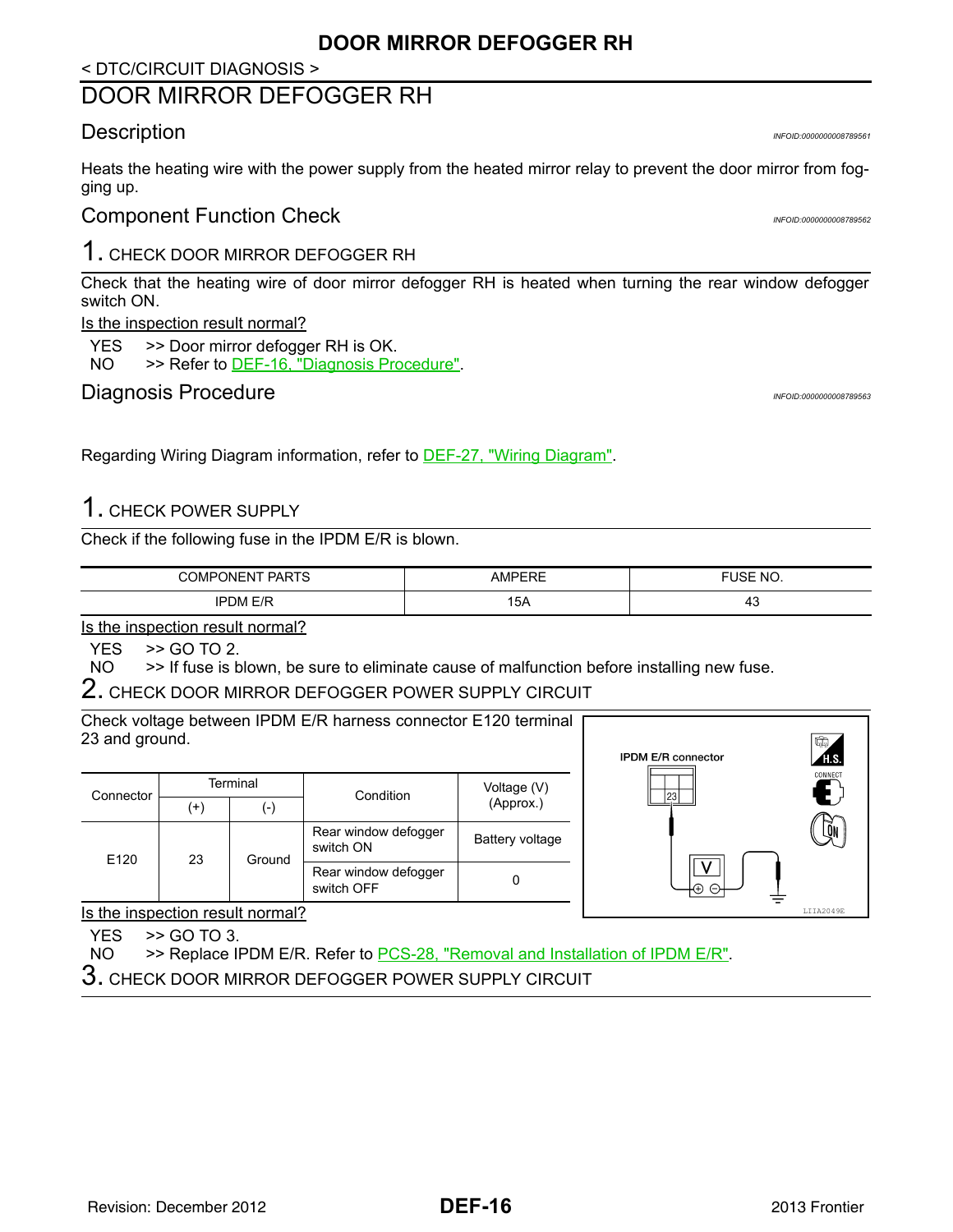## **DOOR MIRROR DEFOGGER RH**

<span id="page-16-0"></span>< DTC/CIRCUIT DIAGNOSIS > 1. Turn ignition switch OFF. 2. Disconnect door mirror RH. A 3. Turn ignition switch ON. Door mirror connector 4. Check voltage between door mirror RH harness connector D107 terminal 1 and ground. B **Terminal** Condition **Voltage (V) Connector**  $(+)$  (-) Condition (Approx.) C  $\subset$ Rear window defogger switch ON Battery voltage D<sub>107</sub> | 1 | Ground LIIA20501 Rear window defogger  $\Box$ switch OFF 0 Is the inspection result normal? E  $YES$   $>>$  GO TO 4. NO >> Repair or replace harness as necessary. **4.** CHECK DOOR MIRROR DEFOGGER GROUND CIRCUIT F Check continuity between door mirror RH harness connector D107 terminal 6 and ground. Door mirror connector G **6 - Ground : Continuity should exist.** Is the inspection result normal?  $YES$   $>>$  GO TO 5.<br>NO  $>>$  Repair or H >> Repair or replace harness. Ω I LIIA2037E 5. CHECK DOOR MIRROR DEFOGGER RH J Check door mirror defogger RH. Refer to **DEF-17, "Component Inspection"**. Is the inspection result normal? K YES >> Check intermittent incident. Refer to GI-49, "Intermittent Incident". NO >> Replace door mirror. Refer to MIR-17, "Door Mirror Assembly". **Component Inspection** *Instegral Component* Instead of *INFOID:000000008789564* DEF 1. CHECK DOOR MIRROR DEFOGGER Check continuity between door mirror RH terminals 1 and 6. M **1 - 6 : Continuity should exist.** Is the inspection result normal? N YES >> Check the condition of the harness and the connector. NO >> Replace malfunctioning door mirror RH. Refer to MIR-17, "Door Mirror Assembly". O  $\overline{\Omega}$ 

AWLIA1760ZZ

P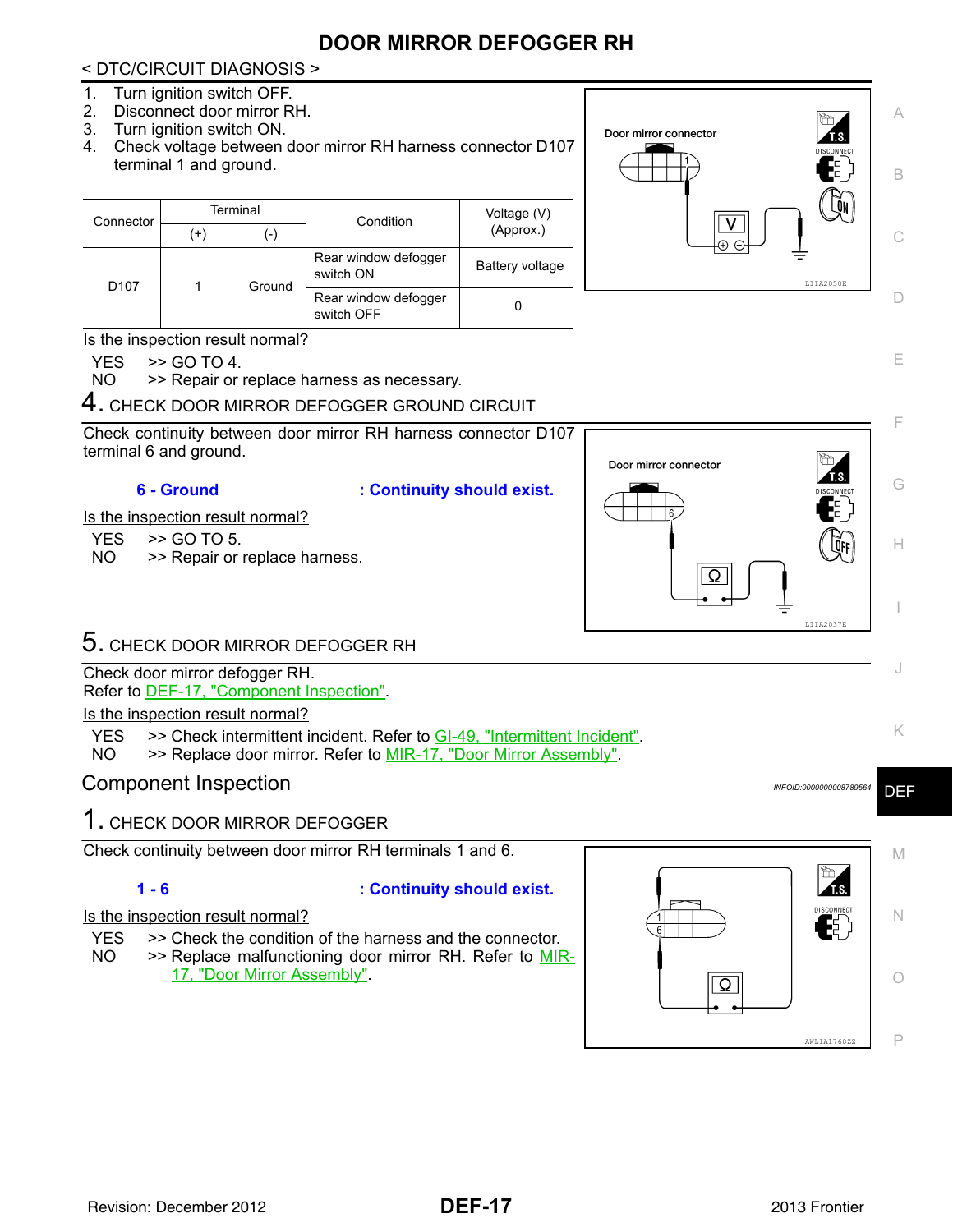### < ECU DIAGNOSIS INFORMATION >

# <span id="page-17-0"></span>ECU DIAGNOSIS INFORMATION

<span id="page-17-1"></span>BCM (BODY CONTROL MODULE)

### <span id="page-17-2"></span>Reference Value *INFOID:0000000009249653*

#### **NOTE:**

The Signal Tech II Tool (J-50190) can be used to perform the following functions. Refer to the Signal Tech II User Guide for additional information.

- Activate and display TPMS transmitter IDs
- Display tire pressure reported by the TPMS transmitter
- Read TPMS DTCs
- Register TPMS transmitter IDs
- Test remote keyless entry keyfob relative signal strength

#### VALUES ON THE DIAGNOSIS TOOL

| Monitor Item         | Condition                                        | Value/Status                  |
|----------------------|--------------------------------------------------|-------------------------------|
|                      | Ignition switch OFF or ON                        | $\bigcirc$ ff                 |
| ACC ON SW            | Ignition switch ACC                              | On                            |
|                      | A/C switch OFF                                   | Off                           |
| AIR COND SW          | A/C switch ON                                    | On                            |
| AIR PRESS FL         | Front left tire air pressure value               | kPa, kg/cm <sup>2</sup> , psi |
| <b>AIR PRESS FR</b>  | Front right tire air pressure value              | kPa, kg/cm <sup>2</sup> , psi |
| <b>AIR PRESS RL</b>  | Rear left tire air pressure value                | kPa, kg/cm <sup>2</sup> , psi |
| AIR PRESS RR         | Rear right tire air pressure value               | kPa, kg/cm <sup>2</sup> , psi |
| <b>BRAKE SW</b>      | Brake pedal released                             | Off                           |
|                      | Brake pedal applied                              | On                            |
| <b>BUCKLE SW</b>     | Seat belt buckle unfastened                      | Off                           |
|                      | Seat belt buckle fastened                        | On                            |
| <b>BUZZER</b>        | Buzzer in combination meter OFF                  | Off                           |
|                      | Buzzer in combination meter ON                   | On                            |
| <b>CARGO LAMP SW</b> | Cargo lamp switch OFF                            | Off                           |
|                      | Cargo lamp switch ON                             | On                            |
| <b>CDL LOCK SW</b>   | Door lock/unlock switch does not operate         | Off                           |
|                      | Press door lock/unlock switch to the LOCK side   | On                            |
|                      | Door lock/unlock switch does not operate         | Off                           |
| <b>CDL UNLOCK SW</b> | Press door lock/unlock switch to the UNLOCK side | On                            |
| <b>DOOR SW-AS</b>    | Front door RH closed                             | Off                           |
|                      | Front door RH opened                             | On                            |
|                      | Front door LH closed                             | Off                           |
| DOOR SW-DR           | Front door LH opened                             | On                            |
| <b>DOOR SW-RL</b>    | Rear door LH closed                              | Off                           |
|                      | Rear door LH opened                              | On                            |
|                      | Rear door RH closed                              | Off                           |
| DOOR SW-RR           | Rear door RH opened                              | On                            |
|                      | Blower motor fan switch OFF                      | Off                           |
| <b>FAN ON SIG</b>    | Blower motor fan switch ON                       | On                            |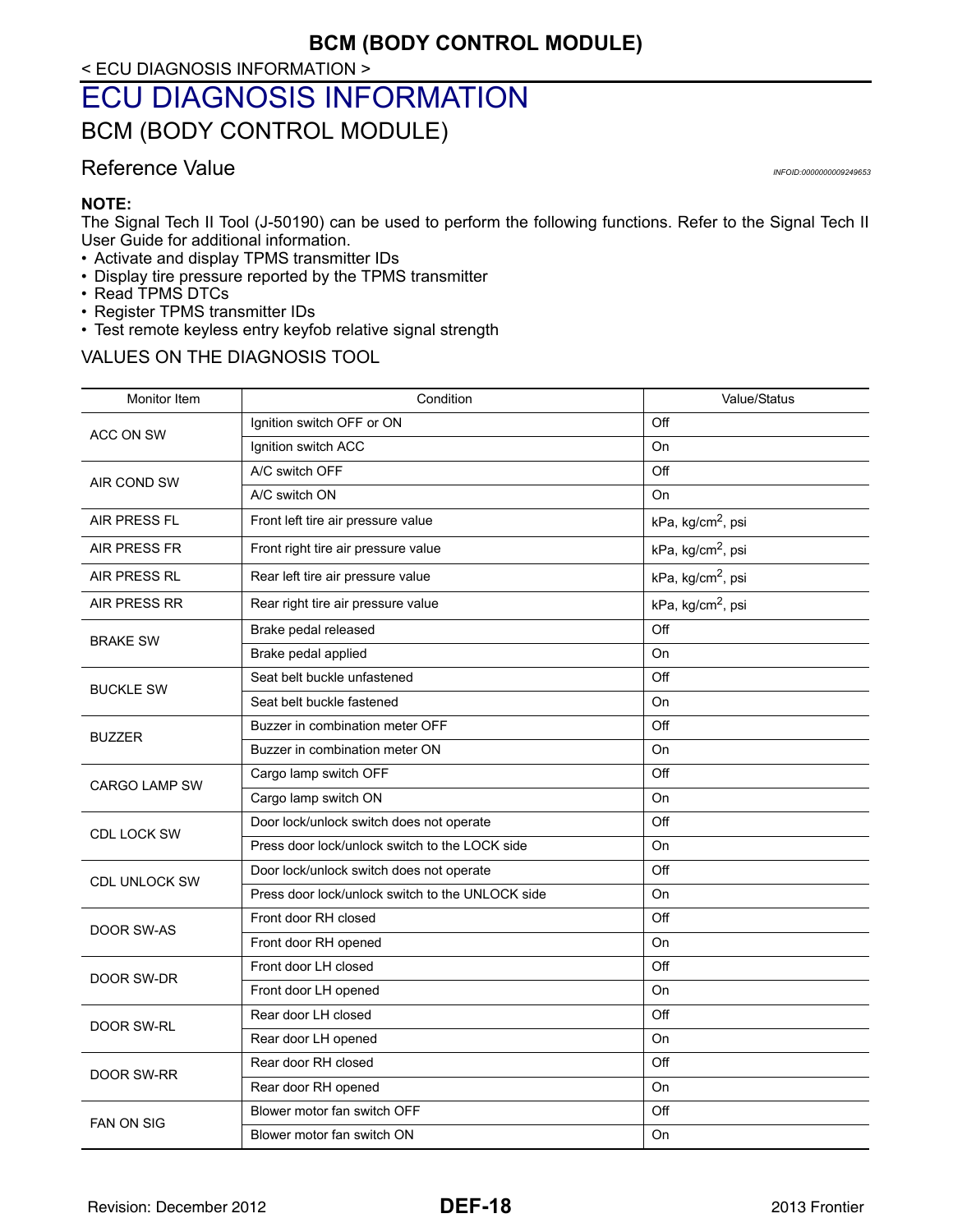### < ECU DIAGNOSIS INFORMATION >

| Monitor Item          | Condition                                           | Value/Status |            |
|-----------------------|-----------------------------------------------------|--------------|------------|
| FR FOG SW             | Front fog lamp switch OFF                           | Off          |            |
|                       | Front fog lamp switch ON                            | On           |            |
| FR WASHER SW          | Front washer switch OFF                             | Off          | В          |
|                       | Front washer switch ON                              | On           |            |
| FR WIPER LOW          | Front wiper switch OFF                              | Off          |            |
|                       | Front wiper switch LO                               | On           |            |
| FR WIPER HI           | Front wiper switch OFF                              | Off          |            |
|                       | Front wiper switch HI                               | On           | D          |
| FR WIPER INT          | Front wiper switch OFF                              | Off          |            |
|                       | Front wiper switch INT                              | On           |            |
| FR WIPER STOP         | Any position other than front wiper stop position   | Off          | Е          |
|                       | Front wiper stop position                           | On           |            |
| <b>HAZARD SW</b>      | When hazard switch is not pressed                   | Off          |            |
|                       | When hazard switch is pressed                       | On           |            |
| <b>HEAD LAMP SW 1</b> | Headlamp switch OFF                                 | Off          |            |
|                       | Headlamp switch 1st                                 | On           | G          |
| <b>HEAD LAMP SW 2</b> | Headlamp switch OFF                                 | Off          |            |
|                       | Headlamp switch 1st                                 | On           | н          |
| HI BEAM SW            | High beam switch OFF                                | Off          |            |
|                       | High beam switch HI                                 | On           |            |
| <b>ID REGST FL1</b>   | ID registration of front left tire incomplete       | <b>YET</b>   |            |
|                       | ID registration of front left tire complete         | <b>DONE</b>  |            |
| <b>ID REGST FR1</b>   | ID registration of front right tire incomplete      | <b>YET</b>   |            |
|                       | ID registration of front right tire complete        | <b>DONE</b>  |            |
| <b>ID REGST RL1</b>   | ID registration of rear left tire incomplete        | <b>YET</b>   |            |
|                       | ID registration of rear left tire complete          | <b>DONE</b>  | Κ          |
| <b>ID REGST RR1</b>   | ID registration of rear right tire incomplete       | <b>YET</b>   |            |
|                       | ID registration of rear right tire complete         | <b>DONE</b>  |            |
| <b>IGN ON SW</b>      | Ignition switch OFF or ACC                          | Off          | <b>DEF</b> |
|                       | Ignition switch ON                                  | On           |            |
| <b>IGN SW CAN</b>     | Ignition switch OFF or ACC                          | Off          | M          |
|                       | Ignition switch ON                                  | On           |            |
| INT VOLUME            | Wiper intermittent dial is in a dial position 1 - 7 | $1 - 7$      |            |
| KEY CYL LK-SW         | Door key cylinder LOCK position                     | Off          | N          |
|                       | Door key cylinder other than LOCK position          | On           |            |
| <b>KEY CYL UN-SW</b>  | Door key cylinder UNLOCK position                   | Off          | Ω          |
|                       | Door key cylinder other than UNLOCK position        | On           |            |
| <b>KEY ON SW</b>      | Mechanical key is removed from key cylinder         | Off          |            |
|                       | Mechanical key is inserted to key cylinder          | On           | P          |
| <b>KEYLESS LOCK</b>   | LOCK button of key fob is not pressed               | Off          |            |
|                       | LOCK button of key fob is pressed                   | On           |            |
| <b>KEYLESS PANIC</b>  | PANIC button of key fob is not pressed              | Off          |            |
|                       | PANIC button of key fob is pressed                  | On           |            |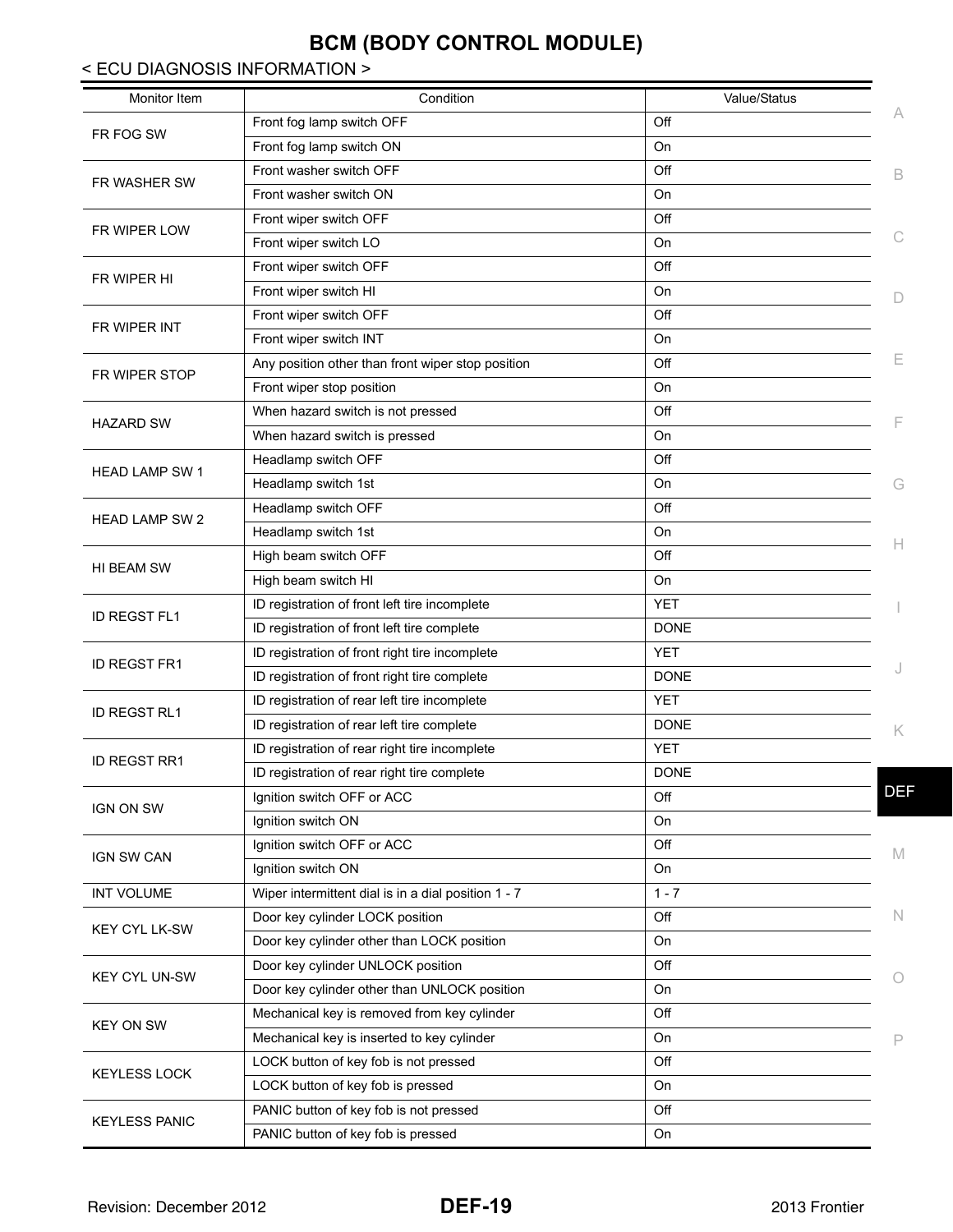### < ECU DIAGNOSIS INFORMATION >

| Monitor Item          | Condition                                               | Value/Status                      |
|-----------------------|---------------------------------------------------------|-----------------------------------|
| <b>KEYLESS UNLOCK</b> | UNLOCK button of key fob is not pressed                 | Off                               |
|                       | UNLOCK button of key fob is pressed                     | On                                |
| <b>LIGHT SW 1ST</b>   | Lighting switch OFF                                     | Off                               |
|                       | Lighting switch 1st                                     | On                                |
| OIL PRESS SW          | Ignition switch OFF or ACC<br>Engine running            | Off                               |
|                       | Ignition switch ON                                      | On                                |
|                       | Other than lighting switch PASS                         | Off                               |
| <b>PASSING SW</b>     | Lighting switch PASS                                    | On                                |
| <b>REAR DEF SW</b>    | Rear window defogger switch OFF                         | Off                               |
|                       | Rear window defogger switch ON                          | On                                |
| <b>TURN SIGNAL L</b>  | Turn signal switch OFF                                  | Off                               |
|                       | Turn signal switch LH                                   | On                                |
| <b>TURN SIGNAL R</b>  | Turn signal switch OFF                                  | Off                               |
|                       | Turn signal switch RH                                   | On                                |
| <b>VEHICLE SPEED</b>  | While driving                                           | Equivalent to speedometer reading |
| <b>WARNING LAMP</b>   | Low tire pressure warning lamp in combination meter OFF | Off                               |
|                       | Low tire pressure warning lamp in combination meter ON  | On                                |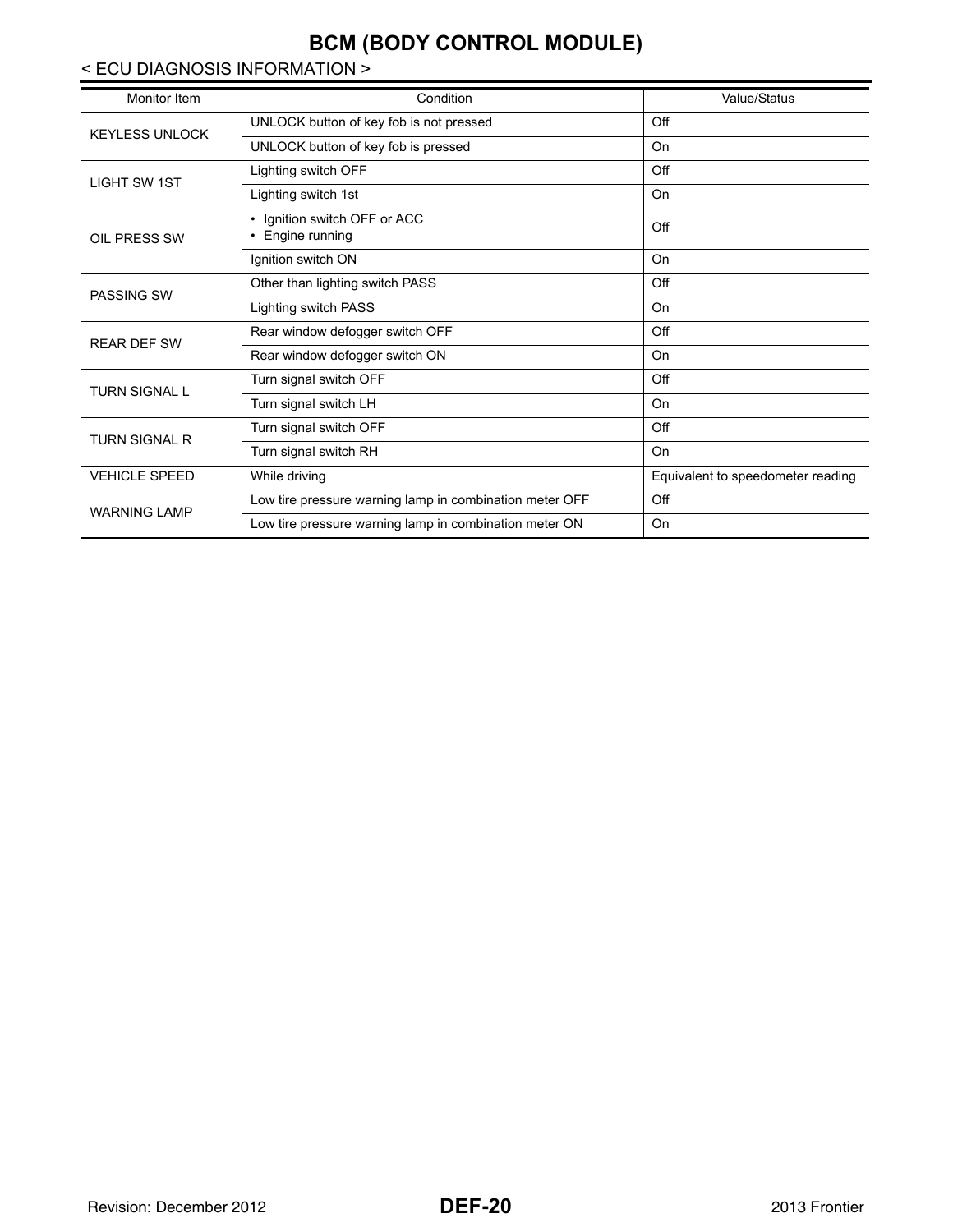< ECU DIAGNOSIS INFORMATION >

## <span id="page-20-0"></span>Terminal Layout *INFOID:0000000009249654*

A



<span id="page-20-1"></span>Physical Values *INFOID:0000000009249655*

LIIA2443E

P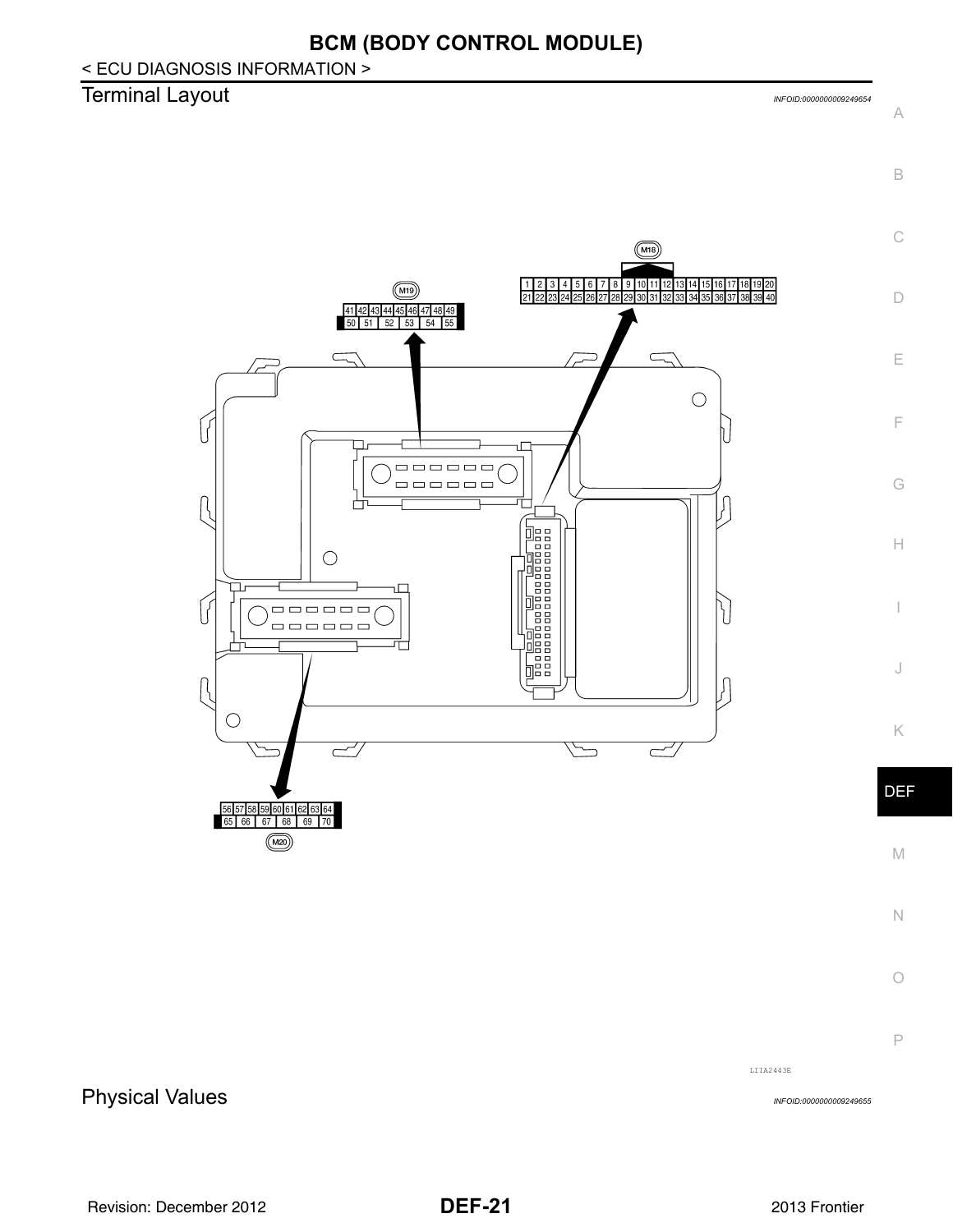### < ECU DIAGNOSIS INFORMATION >

|                | Wire      |                                             | Signal           |                    | Measuring condition                                | Reference value or waveform                         |
|----------------|-----------|---------------------------------------------|------------------|--------------------|----------------------------------------------------|-----------------------------------------------------|
| Terminal       | color     | Item                                        | input/<br>output | Ignition<br>switch | Operation or condition                             | (Approx.)                                           |
| $\mathbf{1}$   | <b>BR</b> | Ignition keyhole illumi-                    | Output           | <b>OFF</b>         | Door is locked (SW OFF)                            | Battery voltage                                     |
|                |           | nation                                      |                  |                    | Door is unlocked (SW ON)                           | 0V                                                  |
| 2              | P         | Combination switch<br>input 5               | Input            | ON                 | Lighting, turn, wiper OFF<br>Wiper dial position 4 | (V)<br>+5ms<br>SKIA5291E                            |
| 3              | <b>SB</b> | Combination switch<br>input 4               | Input            | <b>ON</b>          | Lighting, turn, wiper OFF<br>Wiper dial position 4 | (V)<br>h<br>4<br>2<br>$\Omega$<br>+5ms<br>SKIA5292E |
| 4              | $\vee$    | Combination switch<br>input 3               | Input            | ON                 | Lighting, turn, wiper OFF<br>Wiper dial position 4 | (V)<br>+5ms<br>SKIA5291E                            |
| 5              | Г         | Combination switch<br>input 2               |                  |                    |                                                    |                                                     |
| 6              | R.        | Combination switch<br>input 1               | Input            | ON                 | Lighting, turn, wiper OFF<br>Wiper dial position 4 | (V)<br>$\frac{2}{0}$<br>+5ms<br>SKIA5292E           |
| $\overline{7}$ | <b>GR</b> | Front door lock as-                         |                  |                    | ON (open, 2nd turn)                                | Momentary 1.5V                                      |
|                |           | sembly LH (key cylin-<br>der switch) unlock | Input            |                    | OFF (closed)                                       | 0V                                                  |
|                |           | Front door lock as-                         |                  | <b>OFF</b>         | On (open)                                          | Momentary 1.5V                                      |
| 8              | <b>SB</b> | sembly LH (key cylin-<br>der switch) lock   | Input            |                    | OFF (closed)                                       | 0V                                                  |
| 9              | LG        | Brake sw                                    | Input            | <b>OFF</b>         | OFF (brake pedal is not de-<br>pressed)            | 0V                                                  |
|                |           |                                             |                  |                    | ON (brake pedal is de-<br>pressed)                 | Battery voltage                                     |
| 11             | G/B       | Ignition switch (ACC<br>or ON)              | Input            | ACC or<br>ON       | Ignition switch ACC or ON                          | Battery voltage                                     |
|                |           | Front door switch RH<br>(AII)               |                  |                    | ON (open)                                          | 0V                                                  |
| 12             | LG        | Rear door switch up-<br>per RH (King Cab)   | Input            | <b>OFF</b>         | OFF (closed)                                       | Battery voltage                                     |
|                |           | Rear door switch low-<br>er RH (King Cab)   |                  |                    |                                                    |                                                     |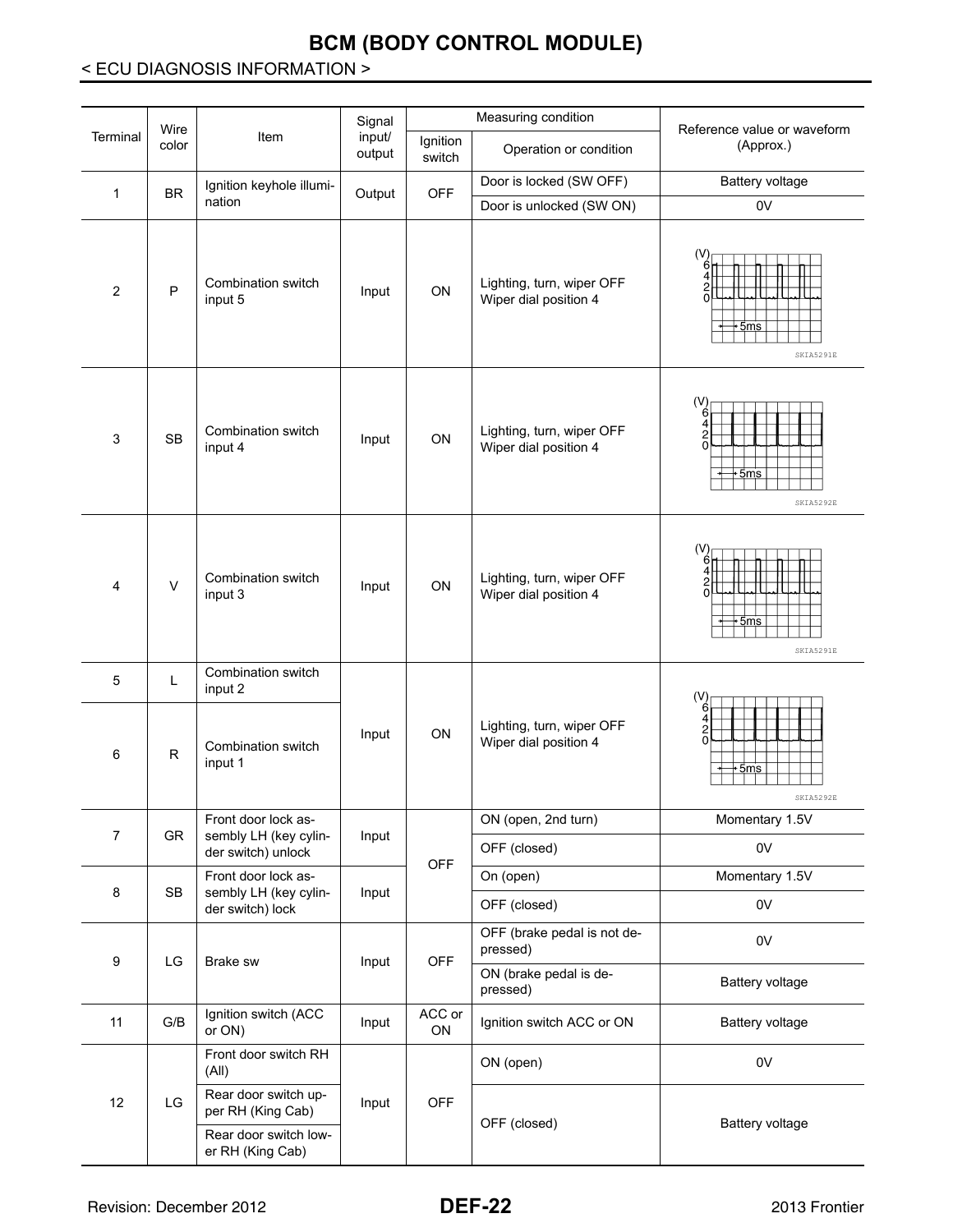### < ECU DIAGNOSIS INFORMATION >

|          |               |                                                      | Signal           |                         | Measuring condition                                                                              |                                                                                  |
|----------|---------------|------------------------------------------------------|------------------|-------------------------|--------------------------------------------------------------------------------------------------|----------------------------------------------------------------------------------|
| Terminal | Wire<br>color | Item                                                 | input/<br>output | Ignition<br>switch      | Operation or condition                                                                           | Reference value or waveform<br>A<br>(Approx.)                                    |
|          |               | Rear door switch RH                                  |                  |                         | ON (open)                                                                                        | 0V                                                                               |
| 13       | L             | (Crew Cab)                                           | Input            | <b>OFF</b>              | OFF (closed)                                                                                     | B<br><b>Battery voltage</b>                                                      |
| 15       | W             | Tire pressure warning<br>check connector             | Input            | <b>OFF</b>              |                                                                                                  | 5V<br>С                                                                          |
| 18       | <b>BR</b>     | Remote keyless entry<br>receiver (Ground)            | Output           | <b>OFF</b>              |                                                                                                  | 0V                                                                               |
| 19       | $\vee$        | Remote keyless entry<br>receiver (power sup-<br>ply) | Output           | <b>OFF</b>              | Ignition switch OFF                                                                              | D<br>E<br>—i50 msl<br>LIIA1893E<br>F                                             |
| 20       | G             | Remote keyless entry<br>receiver signal (Sig-        | Input            | <b>OFF</b>              | Stand-by (keyfob buttons re-<br>leased)                                                          | (V)<br>G<br>2<br>O<br>+50 ms<br>H.<br>LIIA1894E                                  |
|          |               | nal)                                                 |                  |                         | When remote keyless entry<br>receiver receives signal from<br>keyfob (keyfob buttons<br>pressed) | $V_6$<br>$\overline{\mathbf{c}}$<br>$\Omega$<br>J<br>+50 ms<br>LIIA1895E         |
| 21       | <b>GR</b>     | NATS antenna amp.                                    | Input            | OFF $\rightarrow$<br>ON | Ignition switch (OFF $\rightarrow$ ON)                                                           | Κ<br>Just after turning ignition switch<br>ON: Pointer of tester should<br>move. |
| 23       | ${\mathsf G}$ | Security indicator<br>lamp                           | Output           | <b>OFF</b>              | Goes OFF $\rightarrow$ illuminates (Ev-<br>ery 2.4 seconds)                                      | DEF<br>Battery voltage $\rightarrow$ 0V                                          |
| 25       | <b>BR</b>     | NATS antenna amp.                                    | Input            | OFF $\rightarrow$<br>ON | Ignition switch (OFF $\rightarrow$ ON)                                                           | Just after turning ignition switch<br>ON: Pointer of tester should<br>M<br>move. |
| 27       | W             | Compressor ON sig-                                   | Input            | ON                      | A/C switch OFF                                                                                   | 5V                                                                               |
|          |               | nal                                                  |                  |                         | A/C switch ON                                                                                    | 0V<br>N                                                                          |
| 28       | ${\sf R}$     | Front blower monitor                                 | Input            | ON                      | Front blower motor OFF                                                                           | Battery voltage                                                                  |
|          |               |                                                      |                  |                         | Front blower motor ON                                                                            | 0V                                                                               |
| 29       | G             | Hazard switch                                        | Input            | <b>OFF</b>              | ON                                                                                               | $\bigcirc$<br>0V                                                                 |
|          |               |                                                      |                  |                         | <b>OFF</b>                                                                                       | 5V                                                                               |
| 31       | GR            | Cargo lamp switch                                    | Input            | <b>OFF</b>              | ON                                                                                               | 0V<br>P                                                                          |
|          |               |                                                      |                  |                         | OFF                                                                                              | Battery voltage                                                                  |

Revision: December 2012 **DEF-23** 2013 Frontier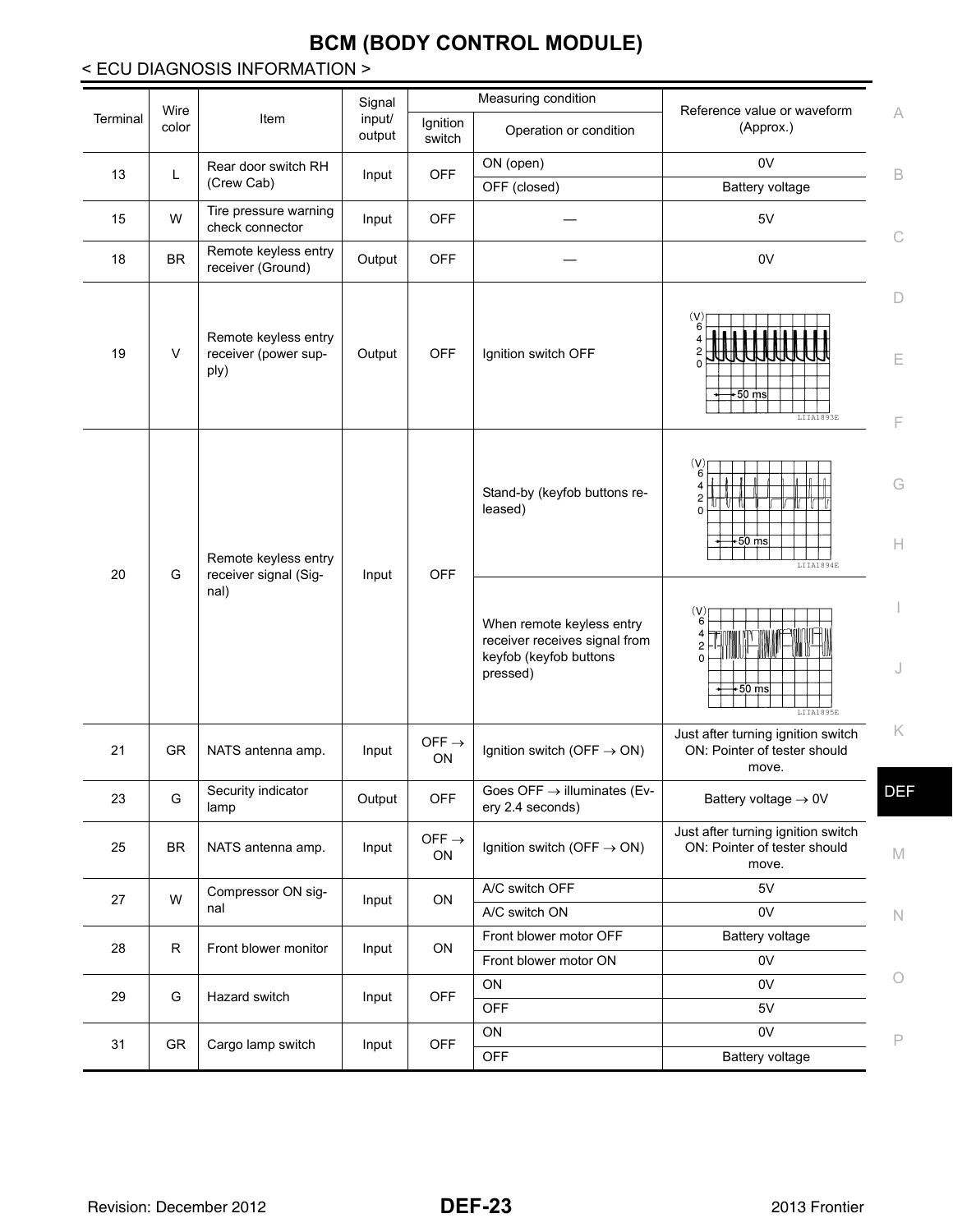### < ECU DIAGNOSIS INFORMATION >

|          |               |                                           | Signal           |                    | Measuring condition                                |                                                                   |
|----------|---------------|-------------------------------------------|------------------|--------------------|----------------------------------------------------|-------------------------------------------------------------------|
| Terminal | Wire<br>color | Item                                      | input/<br>output | Ignition<br>switch | Operation or condition                             | Reference value or waveform<br>(Approx.)                          |
| 32       | $\circ$       | Combination switch<br>output 5            | Output           | ON                 | Lighting, turn, wiper OFF<br>Wiper dial position 4 | (V<br>∗5ms<br>SKIA5291E                                           |
| 33       | GR            | Combination switch<br>output 4            | Output           | ON                 | Lighting, turn, wiper OFF<br>Wiper dial position 4 | (V)<br>6<br>4<br>$\overline{c}$<br>$\Omega$<br>∙5ms<br>SKIA5292E  |
| 34       | G             | Combination switch<br>output 3            | Output           | ON                 | Lighting, turn, wiper OFF<br>Wiper dial position 4 | (V<br>5ms<br>SKIA5291E                                            |
| 35       | <b>BR</b>     | Combination switch<br>output 2            |                  |                    |                                                    |                                                                   |
| 36       | LG            | Combination switch<br>output 1            | Output           | ON                 | Lighting, turn, wiper OFF<br>Wiper dial position 4 | (V)<br>6<br>$\frac{4}{2}$<br>$\Omega$<br><u>+5ms</u><br>SKIA5292E |
| 37       | B             | Key switch                                | Input            | <b>OFF</b>         | Key inserted<br>Key removed                        | <b>Battery voltage</b><br>0V                                      |
| 38       | W/R           | Ignition switch (ON)                      | Input            | ON                 |                                                    | Battery voltage                                                   |
| 39       | L             | CAN-H                                     |                  |                    |                                                    |                                                                   |
| 40       | $\mathsf{P}$  | CAN-L                                     | —                | —                  |                                                    |                                                                   |
|          |               | Rear window defogger                      |                  |                    | Rear window defogger switch<br>ON                  | 0V                                                                |
| 41       | Υ             | switch                                    | Input            | ON                 | Rear window defogger switch<br><b>OFF</b>          | 5V                                                                |
|          |               |                                           |                  |                    | ON (lock)                                          | 0V                                                                |
| 45       | V             | Lock switch                               | Input            | OFF                | <b>OFF</b>                                         | <b>Battery voltage</b>                                            |
| 46       | LG            | Unlock switch                             | Input            | OFF                | ON (unlock)<br><b>OFF</b>                          | 0V<br><b>Battery voltage</b>                                      |
|          |               | Front door switch LH<br>(AII)             |                  |                    | ON (open)                                          | 0V                                                                |
| 47       | GR            | Rear door switch up-<br>per LH (King Cab) | Input            | <b>OFF</b>         | OFF (closed)                                       | Battery voltage                                                   |
|          |               | Rear door switch low-<br>er LH (King Cab) |                  |                    |                                                    |                                                                   |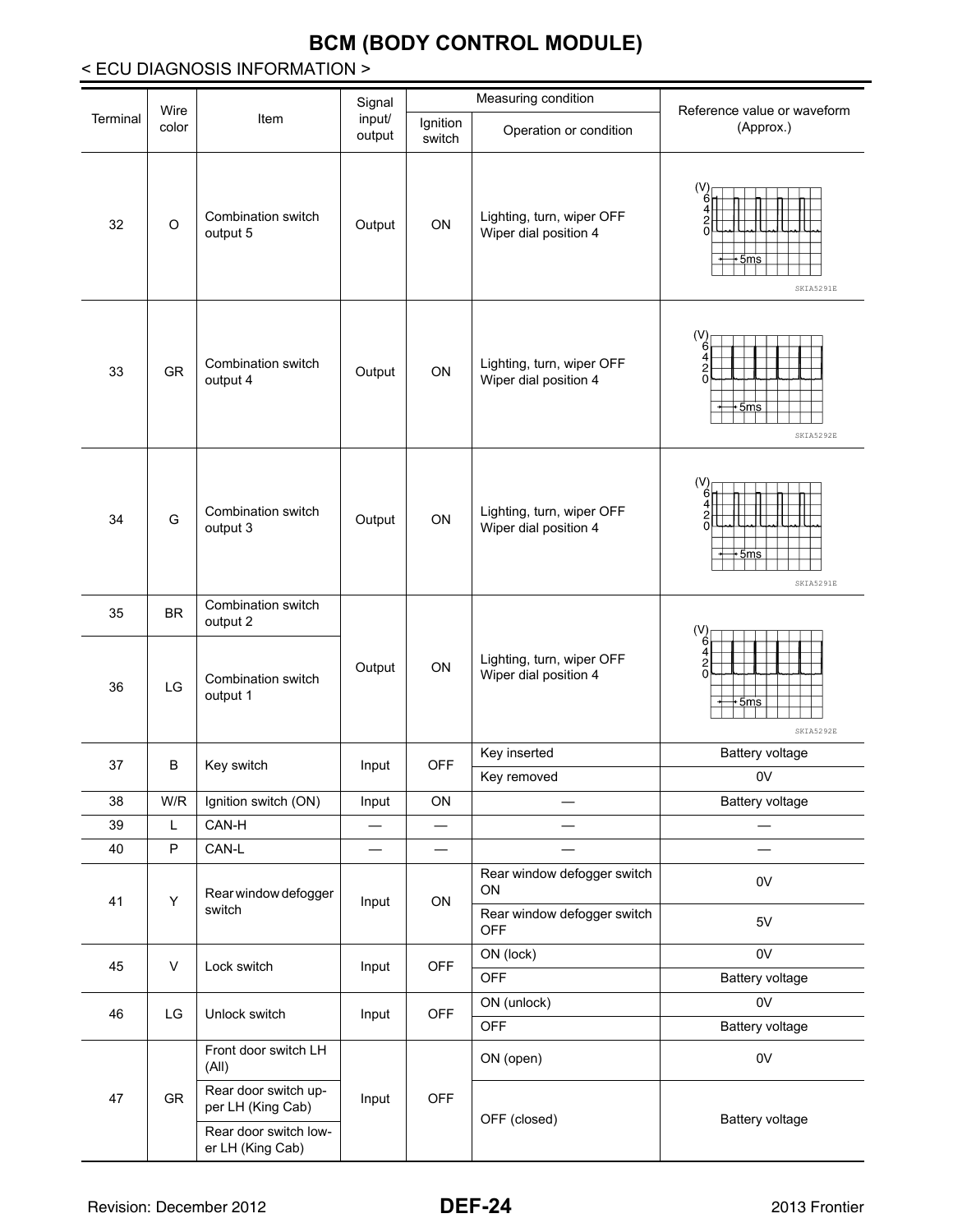### < ECU DIAGNOSIS INFORMATION >

|          | Wire                   |                                | Signal           |                    | Measuring condition                                |                                  | Reference value or waveform                                                                 |                           |
|----------|------------------------|--------------------------------|------------------|--------------------|----------------------------------------------------|----------------------------------|---------------------------------------------------------------------------------------------|---------------------------|
| Terminal | color                  | Item                           | input/<br>output | Ignition<br>switch |                                                    | Operation or condition           | (Approx.)                                                                                   | A                         |
| 48       | $\mathsf{P}$           | Rear door switch LH            | Input            | <b>OFF</b>         | ON (open)                                          |                                  | 0V                                                                                          | B                         |
|          |                        | (Crew Cab)                     |                  |                    | OFF (closed)                                       |                                  | Battery voltage                                                                             |                           |
|          |                        |                                |                  |                    | Any door open (ON)                                 |                                  | 0V                                                                                          |                           |
| 50       | $\mathsf{P}$           | Cargo lamp                     | Output           | <b>OFF</b>         | All doors closed (OFF)                             |                                  | Battery voltage                                                                             | C                         |
| 51       | $\circ$                | Trailer turn signal<br>(right) | Output           | ON                 | Turn right ON                                      |                                  | (V)<br>15<br>10<br>--------<br>$\Omega$<br>$\overline{\ast}$<br>500 ms<br>SKIA3009J         | D<br>E                    |
| 52       | LG                     | Trailer turn signal (left)     | Output           | ON                 | Turn left ON                                       |                                  | (V)<br>15<br>10<br>$\frac{5}{0}$<br>$\frac{}{\ast}$<br>500 ms<br>SKIA3009J                  | F<br>G                    |
| 56       | R/Y                    | Battery saver output           | Output           | <b>OFF</b>         | 15 minutes after ignition<br>switch is turned OFF  |                                  | 0V                                                                                          | H                         |
|          |                        |                                |                  | ON                 |                                                    |                                  | Battery voltage                                                                             |                           |
| 57       | R/Y                    | Battery power supply           | Input            |                    |                                                    |                                  | Battery voltage                                                                             |                           |
| 58       | W                      | Optical sensor                 | Input            | ON                 | When optical sensor is illumi-<br>nated<br>minated | When optical sensor is not illu- | 3.1V or more<br>0.6V or less                                                                | J                         |
|          |                        | Front door lock as-            |                  |                    | OFF (neutral)                                      |                                  | 0V                                                                                          |                           |
| 59       | <b>GR</b>              | sembly LH (unlock)             | Output           | <b>OFF</b>         | ON (unlock)                                        |                                  | Battery voltage                                                                             | Κ                         |
| 60       | $\mathsf{L}\mathsf{G}$ | Turn signal (left)             | Output           | ON                 | Turn left ON                                       |                                  | $\begin{array}{c} (V) \\ 15 \end{array}$<br>10<br>Ó<br>┱<br>$\bf{+}$<br>500 ms<br>SKIA3009J | <b>DEF</b><br>$\mathbb M$ |
| 61       | G                      | Turn signal (right)            | Output           | ON                 | Turn right ON                                      |                                  | $^{(V)}_{15}$<br>10<br>5<br><sup>0</sup><br>┱<br>╄┥<br>500 ms<br>SKIA3009J                  | N<br>$\bigcirc$<br>P      |
| 63       | <b>BR</b>              | Interior room/map<br>lamp      | Output           | <b>OFF</b>         | Any door<br>switch                                 | ON (open)<br>OFF (closed)        | 0V<br>Battery voltage                                                                       |                           |
|          |                        | All door lock actuators        |                  |                    | OFF (neutral)                                      |                                  | 0V                                                                                          |                           |
| 65       | $\mathsf V$            | (lock)                         | Output           | <b>OFF</b>         | ON (lock)                                          |                                  | Battery voltage                                                                             |                           |
|          |                        |                                |                  |                    |                                                    |                                  |                                                                                             |                           |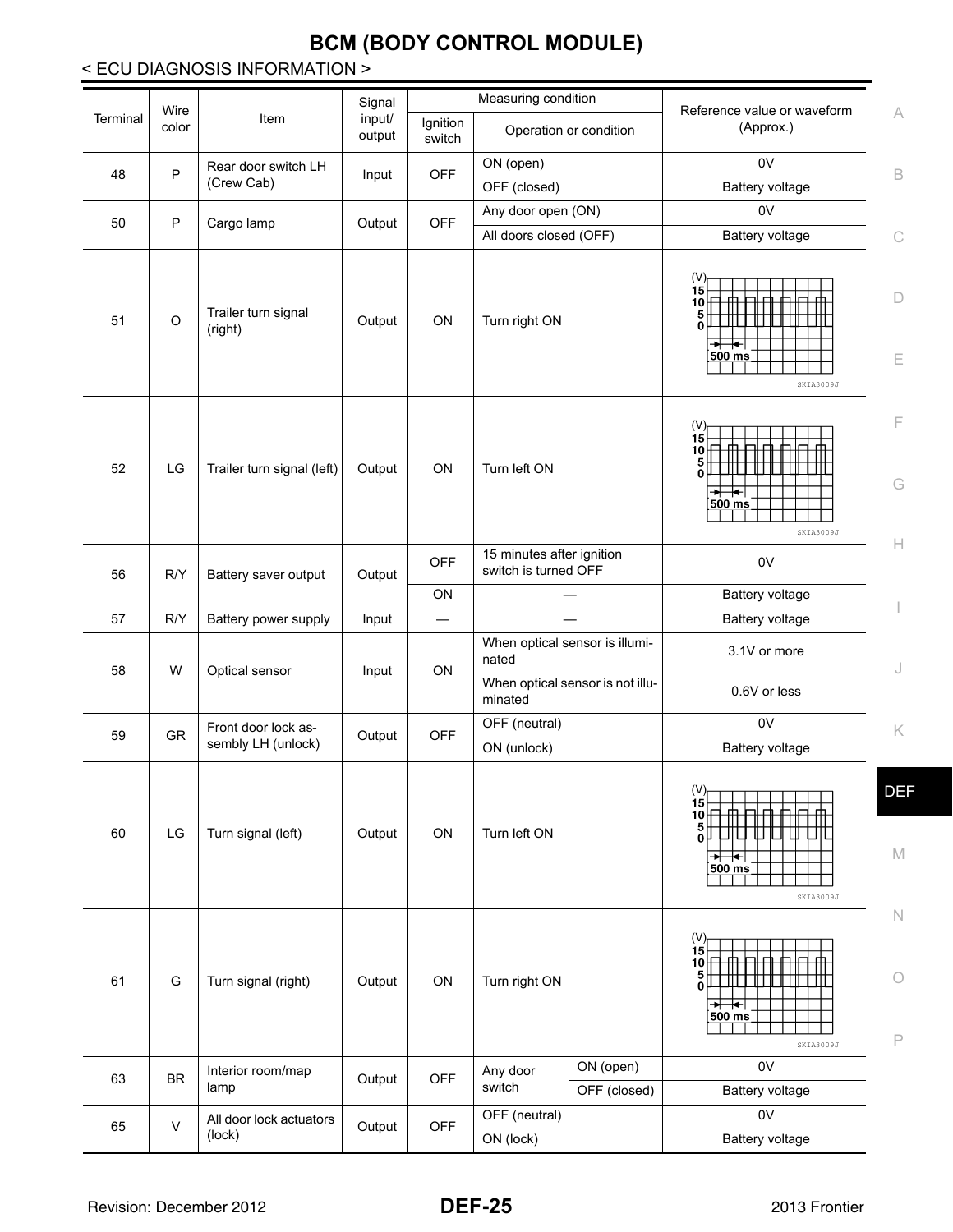### < ECU DIAGNOSIS INFORMATION >

|                 | Wire                                          |                                                         | Signal           |                                                     | Measuring condition                                                   | Reference value or waveform                         |    |
|-----------------|-----------------------------------------------|---------------------------------------------------------|------------------|-----------------------------------------------------|-----------------------------------------------------------------------|-----------------------------------------------------|----|
| Terminal        | color                                         | Item                                                    | input/<br>output | Ignition<br>switch                                  | Operation or condition                                                | (Approx.)                                           |    |
|                 |                                               | Front door lock actua-                                  |                  |                                                     | OFF (neutral)                                                         | 0V                                                  |    |
| 66              | L                                             | tor RH, rear door lock<br>actuators LH/RH (un-<br>lock) | Output           | <b>OFF</b>                                          | ON (unlock)                                                           | Battery voltage                                     |    |
| 67              | B                                             | Ground                                                  | Input            | ON                                                  |                                                                       | 0V                                                  |    |
|                 |                                               |                                                         |                  |                                                     | Ignition switch ON                                                    | <b>Battery voltage</b>                              |    |
|                 |                                               |                                                         |                  |                                                     | Within 45 seconds after igni-<br>tion switch OFF                      | Battery voltage                                     |    |
| 68 <sup>1</sup> | Power window power<br>$\circ$<br>supply (RAP) | Output                                                  |                  | More than 45 seconds after ig-<br>nition switch OFF | 0V                                                                    |                                                     |    |
|                 |                                               |                                                         |                  |                                                     | When front door LH or RH is<br>open or power window timer<br>operates | 0V                                                  |    |
|                 |                                               |                                                         |                  |                                                     | Ignition switch ON                                                    | <b>Battery voltage</b>                              |    |
|                 |                                               |                                                         |                  |                                                     | Within 45 seconds after igni-<br>tion switch OFF                      | Battery voltage                                     |    |
| $68^{2}$        | <b>SB</b>                                     | Power window power<br>supply (RAP)                      | Output           |                                                     |                                                                       | More than 45 seconds after ig-<br>nition switch OFF | 0V |
|                 |                                               |                                                         |                  |                                                     | When front door LH or RH is<br>open or power window timer<br>operates | 0V                                                  |    |
| 69              | P                                             | Power window power<br>supply (BAT)                      | Output           | <b>OFF</b>                                          |                                                                       | <b>Battery voltage</b>                              |    |
| 70              | W                                             | Battery power supply                                    | Input            | <b>OFF</b>                                          |                                                                       | Battery voltage                                     |    |

1: King cab (with power door lock system)

2: Crew cab (without power door lock system)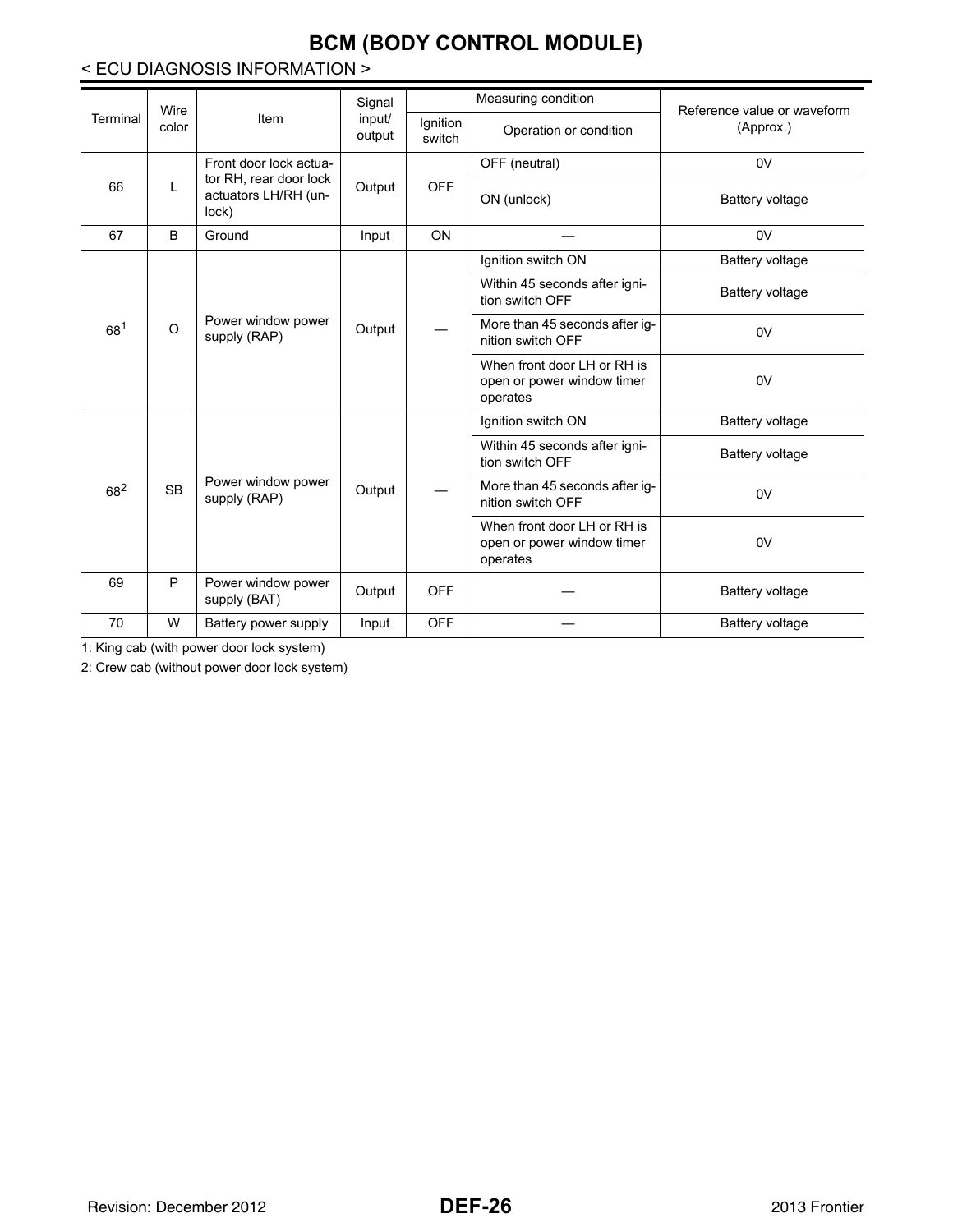## <span id="page-26-1"></span><span id="page-26-0"></span>WIRING DIAGRAM REAR WINDOW DEFOGGER

## <span id="page-26-2"></span>**Wiring Diagram** *INFOID:000000008789568*



A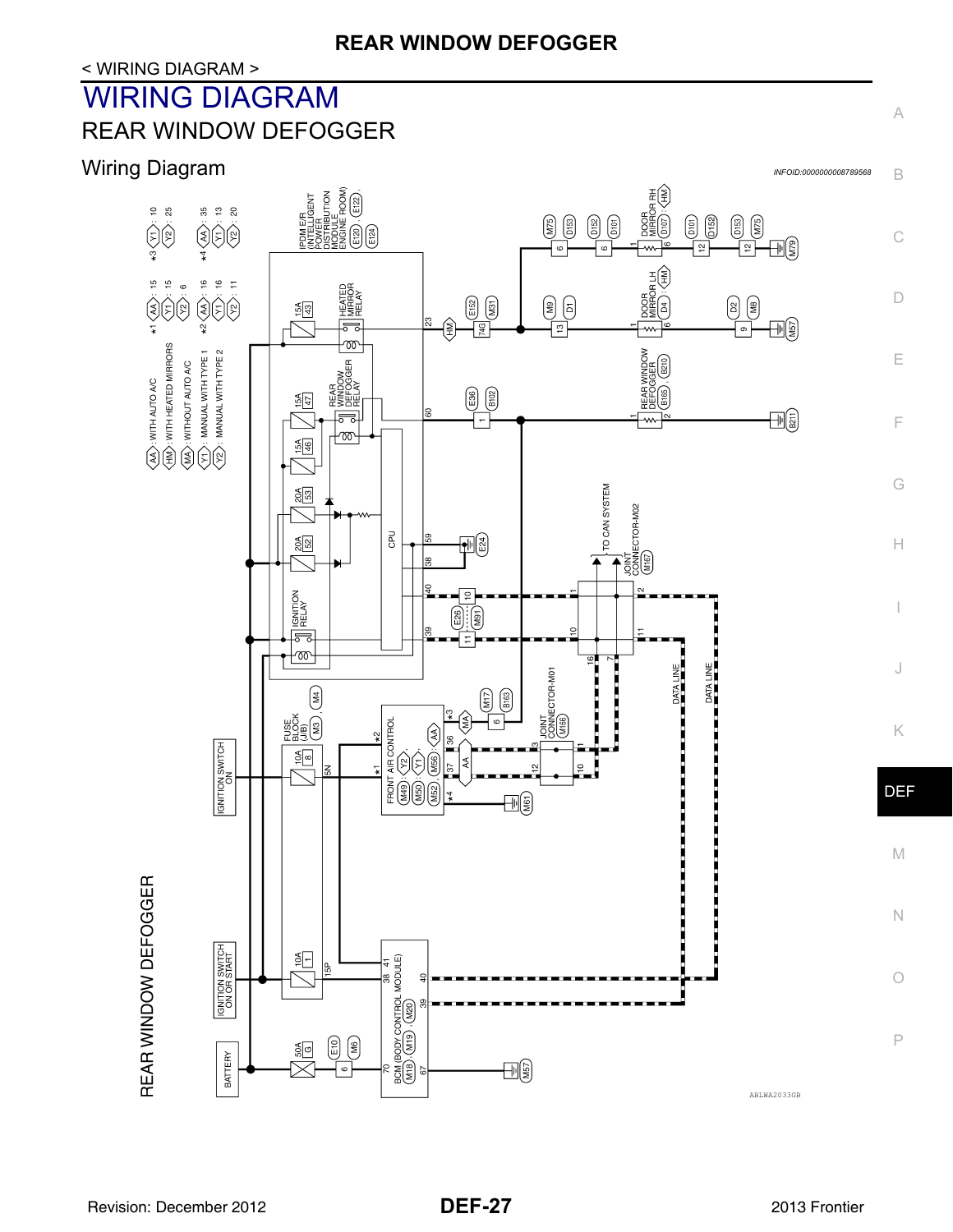#### < WIRING DIAGRAM >



AWLIA0409GB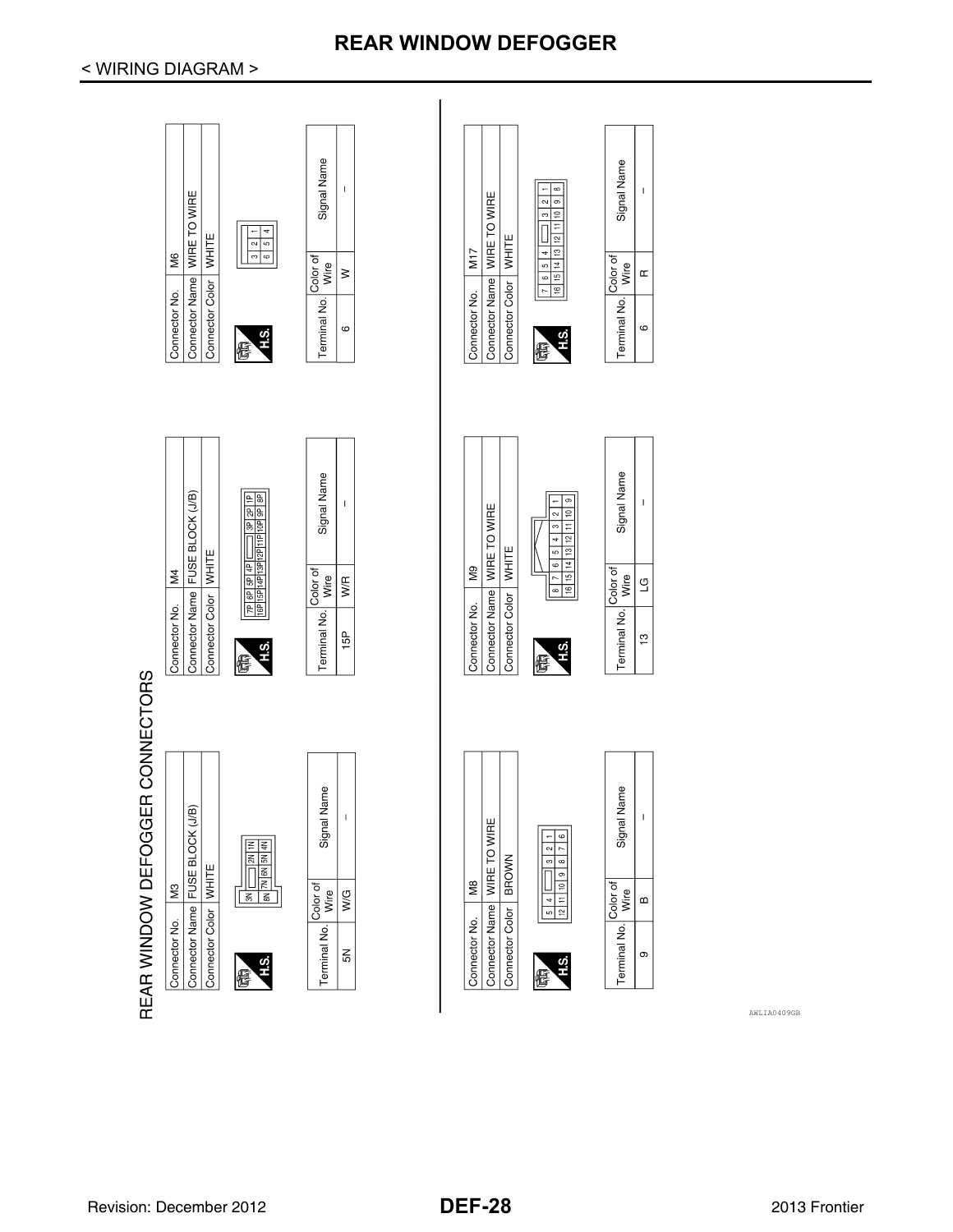| ਰ<br><b>BCM (BODY CONTR</b><br>MODULE)<br>WHITE<br>M18<br>Connector Name<br>Connector Color<br>Connector No.                                                                                                                                                                                                                                                                                                                                                                                                                                                                     | Connector Color   WHITE<br>Connector Name<br>Connector No.                                                                                      | BCM (BODY CONTROL<br>MODULE)<br>M <sub>19</sub>                                                                                                                                                                                                                                                                                                                                                                                                                                                            | Connector No.                                                                                                                            | <b>M20</b><br>Connector Color<br>Connector Name                                                                                                                                      | BCM (BODY CONTROL<br>MODULE)<br><b>BLACK</b>                                                                                                                                                                                                                                                                     |   |
|----------------------------------------------------------------------------------------------------------------------------------------------------------------------------------------------------------------------------------------------------------------------------------------------------------------------------------------------------------------------------------------------------------------------------------------------------------------------------------------------------------------------------------------------------------------------------------|-------------------------------------------------------------------------------------------------------------------------------------------------|------------------------------------------------------------------------------------------------------------------------------------------------------------------------------------------------------------------------------------------------------------------------------------------------------------------------------------------------------------------------------------------------------------------------------------------------------------------------------------------------------------|------------------------------------------------------------------------------------------------------------------------------------------|--------------------------------------------------------------------------------------------------------------------------------------------------------------------------------------|------------------------------------------------------------------------------------------------------------------------------------------------------------------------------------------------------------------------------------------------------------------------------------------------------------------|---|
| $\begin{array}{ c c c c c }\n\hline\n16 & 17 & 18 & 19 & 20 \\ \hline\n36 & 37 & 38 & 39 & 40\n\end{array}$<br>13 14 15<br>$ 33 $ 34 $ 35 $<br>31 32<br>$\tilde{c}$<br>$\overline{E}$<br>$\tilde{a}$<br>28 29 30<br>Ő<br>$\infty$<br>21 22 23 24 25 26 27<br>$\circ$<br>5<br>$\ddot{\phantom{0}}$<br>$\overline{\phantom{0}}$<br>Ω<br>Η<br>$\overline{a}$<br>倨<br>Ξ                                                                                                                                                                                                              | H.S.<br>信                                                                                                                                       | <u>  41  42  43  45  46  47  48  49 </u><br>   50    51    52    53    54    55                                                                                                                                                                                                                                                                                                                                                                                                                            | EHS.<br>倨                                                                                                                                |                                                                                                                                                                                      |                                                                                                                                                                                                                                                                                                                  |   |
| $\overline{\mathbf{Q}}$<br>Signal Nam<br>IGN SW<br>CAN-H<br>CAN-L<br>Color of<br>Wire<br>W/R<br>$\mathbf{a}$<br>┙<br>Terminal No.<br>$_{38}$<br>$\overline{40}$<br>$_{39}$                                                                                                                                                                                                                                                                                                                                                                                                       | Terminal No.<br>$\frac{1}{4}$                                                                                                                   | REAR DEFOGGER SW<br>Signal Name<br>Color of<br>≻                                                                                                                                                                                                                                                                                                                                                                                                                                                           | Terminal No.<br>$\overline{2}$<br>67                                                                                                     | Color of<br>≥<br>m                                                                                                                                                                   | GND (POWER)<br>Signal Name<br>BAT (F/L)                                                                                                                                                                                                                                                                          |   |
| 540 530 520 510<br>z1G 20G   19G   18G   17G   16G   14G   13G   12G   11G <br>  30G   29G   28G   27G   26G   26G   24G   22G   22G<br>a 34G 33G 32G 31G<br>a 44G 43G 42G<br>64G 63G 62G<br>75G 74G 73G 72G 71G<br>80G 79G 78G 77G 76G<br>5G 4G 3G 2G 1G<br>10G 9G 8G 7G 6G<br>41G 40G 39G 38G 37G 36G 35G<br>50G 49G 48G 47G 46G 45G<br>61G 60G 59G 58G 57G 56G 55G<br>70G 69G 68G 67G 66G 65G<br>Signal Name<br>Connector Name WIRE TO WIRE<br>WHITE<br>M <sub>31</sub><br>Color of<br>Wire<br><u>و</u><br>Connector Color<br>Connector No.<br>Terminal No.<br>74G<br>ЗH<br>倨 | Connector Name<br>Connector Color<br>Connector No.<br>$\overline{12}$<br>$26\,$<br>Terminal No.<br>$\rm ^{2}$<br>25<br>Η<br>6<br><u>GH</u><br>倨 | REAR DEFOGGER<br>REQUEST<br>RR DEF STATUS<br>FRONT AIR CONTROL<br>(MANUAL WITH TYPE 2)<br>$\overline{\mathbf{c}}$<br> 15<br>Signal Name<br>$\overline{z}$<br>$\overline{\mathbf{e}}$<br>$\overline{a}$<br>GND<br>H<br>ΘŃ<br>LO.<br>$\overset{\circ}{=}$<br>$\circ$<br>$\overline{\mathbf{e}}$<br>$\begin{array}{ c c c c c c c c } \hline 1 & 12 & 10 & 9 & 8 & 7 & 6 \\ \hline 1 & 25 & 24 & 23 & 22 & 21 & 20 & 1 \\ \hline \end{array}$<br><b>BLACK</b><br>M49<br>Color of<br>Wire<br>WG<br>m<br>Œ<br>≻ | Connector Color<br>Connector No.<br>Terminal No.<br>$\frac{1}{2}$<br>$\frac{15}{2}$<br>$\tilde{=}$<br>$\frac{6}{5}$<br>ЭH,<br>倨<br>$\Xi$ | $\frac{13}{26}\left \frac{12}{24}\right \frac{10}{23}\left \frac{9}{22}\right \frac{8}{21}$<br><b>BLACK</b><br><b>M50</b><br>Color of<br>WG<br>$\boldsymbol{\omega}$<br>Œ<br>$\succ$ | $ \frac{4}{7}$<br>REAR DEFOGGER<br>REQUEST<br>61<br>Connector Name FRONT AIR CONTROL<br>(MANUAL WITH TYPE 1)<br>RR DEF STATUS<br>$\sim$<br>16<br>Signal Name<br>$\infty$<br>$\overline{+}$<br>E<br>GND<br>ΘŃ<br>$\frac{1}{2}$<br>ю<br>$\overline{\bullet}$<br>$\frac{19}{2}$<br>$\frac{20}{3}$<br>$\overline{r}$ |   |
| K<br><b>DEF</b><br>M<br>$\mathbb N$<br>$\bigcirc$                                                                                                                                                                                                                                                                                                                                                                                                                                                                                                                                | J                                                                                                                                               | G<br>$\mathbb H$                                                                                                                                                                                                                                                                                                                                                                                                                                                                                           | E<br>F                                                                                                                                   | $\Box$                                                                                                                                                                               | B<br>С                                                                                                                                                                                                                                                                                                           | A |

Revision: December 2012 **DEF-29** 2013 Frontier

< WIRING DIAGRAM >

ABLIA4524GB

P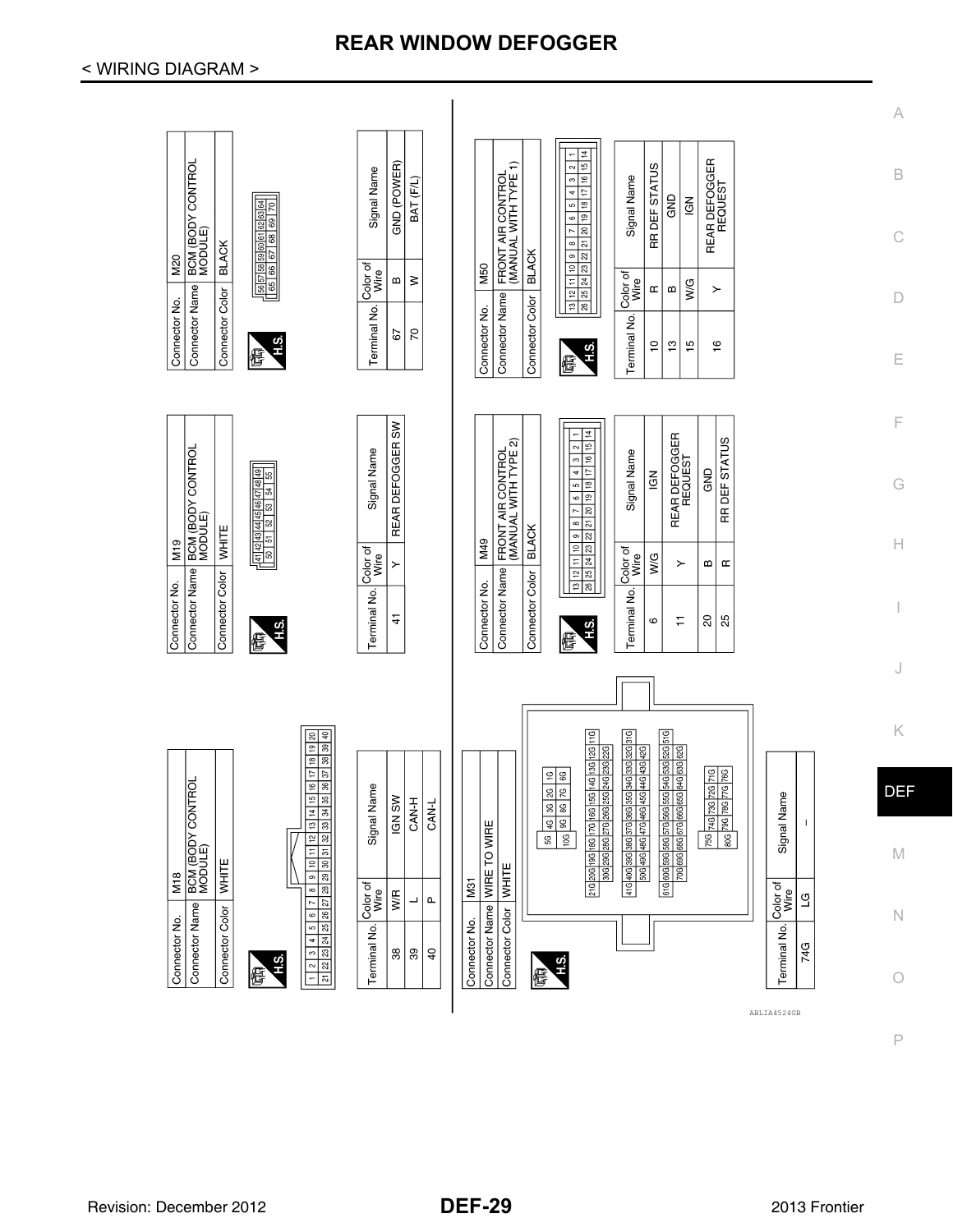## < WIRING DIAGRAM >





| Connector Name   FRONT AIR CONTROL<br>  (WITH AUTO A/C)<br>Connector Color |                                                              | <b>BLACK</b> |  |                         |  |
|----------------------------------------------------------------------------|--------------------------------------------------------------|--------------|--|-------------------------|--|
| vi<br>H<br>厚                                                               | 35   34   33   32   31   30   29   28   27<br>$\overline{4}$ |              |  | 43 42 41 40 39 38 37 36 |  |
|                                                                            | .<br>-<br>-                                                  |              |  |                         |  |

 $\frac{1}{\sqrt{25}}$ 

Connector No.

| Signal Name                                | GND | CAN-L | <b>H-N-H</b> |
|--------------------------------------------|-----|-------|--------------|
|                                            | m   |       |              |
| Terminal No. Color of<br>Terminal No. Wire | ధ్య | 86    | 57           |

| M52           | Connector Name   FRONT AIR CONTROL<br>(WITH AUTO A/C) |                         |  |
|---------------|-------------------------------------------------------|-------------------------|--|
| Connector No. |                                                       | Connector Color   BLACK |  |



| Signal Name                        | $\leq$        | REAR DEFROST<br>REQUEST |  |
|------------------------------------|---------------|-------------------------|--|
|                                    | $\frac{6}{2}$ |                         |  |
| ierminal No. Color of <sup>1</sup> | 10            | ڢ                       |  |



Connector Color WHITE

Connector No. M91



| Signal Name            | I | I |  |
|------------------------|---|---|--|
|                        |   |   |  |
| rerminal No. Color of' |   |   |  |

ABLIA4525GB

| Signal Name           | Ī |        | ı |             |  |
|-----------------------|---|--------|---|-------------|--|
|                       | Q | Ó      | Δ |             |  |
| Terminal No. Color of |   | $\sim$ |   | $\tilde{=}$ |  |

 $\mathbf{I}$ 

 $\overline{\phantom{0}}$ 

 $\overset{\circ}{\mathbf{e}}$ 



Connector Name JOINT CONNECTOR-M02

Connector No. M167

Connector Color BLUE

∣≘ ╔

 $\begin{array}{|c|c|c|c|c|c|c|c|} \hline 9 & 8 & 7 & 6 & 5 & 4 & 3 & 2 \\ \hline 19 & 18 & 17 & 16 & 15 & 14 & 13 & 12 \\ \hline \end{array}$ 

<u>ৱি</u>

**FH.S.** 

僵

| Signal Name           | ı |          | ı           |               |
|-----------------------|---|----------|-------------|---------------|
|                       | ۵ | $\alpha$ |             |               |
| Terminal No. Color of |   | ო        | $\tilde{a}$ | $\frac{1}{2}$ |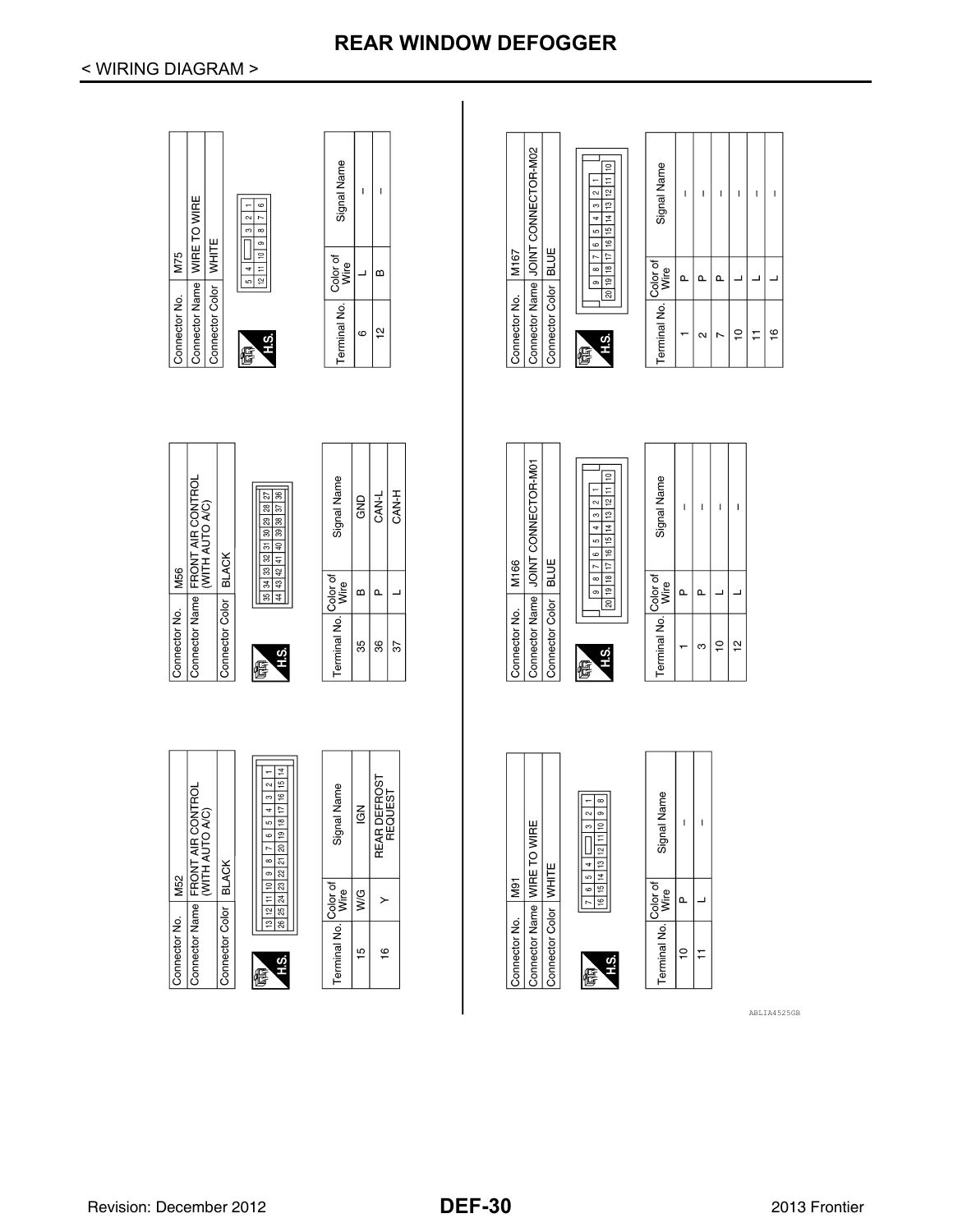#### B **IPDM E/R (INTELLIGENT<br>POWER DISTRIBUTION<br>MODULE ENGINE ROOM)** GND (POWER) Signal Name Signal Name RR DEF C  $\overline{1}$ WIRE TO WIRE  $\begin{array}{|c|c|} \hline 59 & 58 & 57 \\ \hline 62 & 61 & 60 \\ \hline \end{array}$ WHITE D  $\mathbb{F}$ **BLACK** E124 E36 Color of Color of GR GR ∞ Connector Name Connector Color Connector Name Connector Color Connector No. Connector No. E Terminal No. Terminal No. 59  $\mbox{60}$ F<sub>15</sub> HI<sub>S</sub> 傉 倨 G IPDM E/R (INTELLIGENT<br>POWER DISTRIBUTION<br>MODULE ENGINE ROOM) GND (SIGNAL) Signal Name Signal Name CAN-H  $\vert$  6 CAN-L  $\frac{6}{15}$ Connector Name WIRE TO WIRE  $\bar{\mathbf{I}}$  $\overline{1}$ 42 41 40 39 38 37<br>48 47 46 45 44 43 H  $\begin{array}{|c|c|c|c|c|c|c|} \hline & 2 & 3 & 4 & 5 \\ \hline 8 & 9 & 10 & 11 & 12 & 13 & 14 \\ \hline \end{array}$ Connector Color | WHITE WHITE E122 **E26** Color of Color of m o. L,  $\mathbf{L}$  $\mathbf{a}$ Connector Name Connector Color Connector No. Connector No. Terminal No. Terminal No.  $\vert$  0 ΙĖ  $38\,$ |္က  $\overline{a}$ **FHS. FH.S.** 医 信 K IPDM E/R (INTELLIGENT<br>POWER DISTRIBUTION<br>MODULE ENGINE ROOM) **HEATED MIRROR** Signal Name Signal Name DEF  $\mathbf I$ Connector Name WIRE TO WIRE  $\begin{array}{|c|c|c|}\hline 21 & 20 & 19 \\ \hline 24 & 23 & 22 \\ \hline \end{array}$  $\begin{array}{|c|c|c|}\n\hline\n1 & 2 & 3 \\
4 & 5 & 6\n\end{array}$ M Connector Color WHITE WHITE E120  $E10$ Color of<br>Wire Color of  $\overline{c}$  $\geq$ Connector Name Connector Color N Connector No. Connector No. Terminal No. Terminal No.  $\mathbb S$ **FH.S.**  $\circ$ **FHS.** 偱 偱 O

< WIRING DIAGRAM >

Revision: December 2012 **DEF-31** 2013 Frontier

ABLIA4526GB

F

A

I

J

P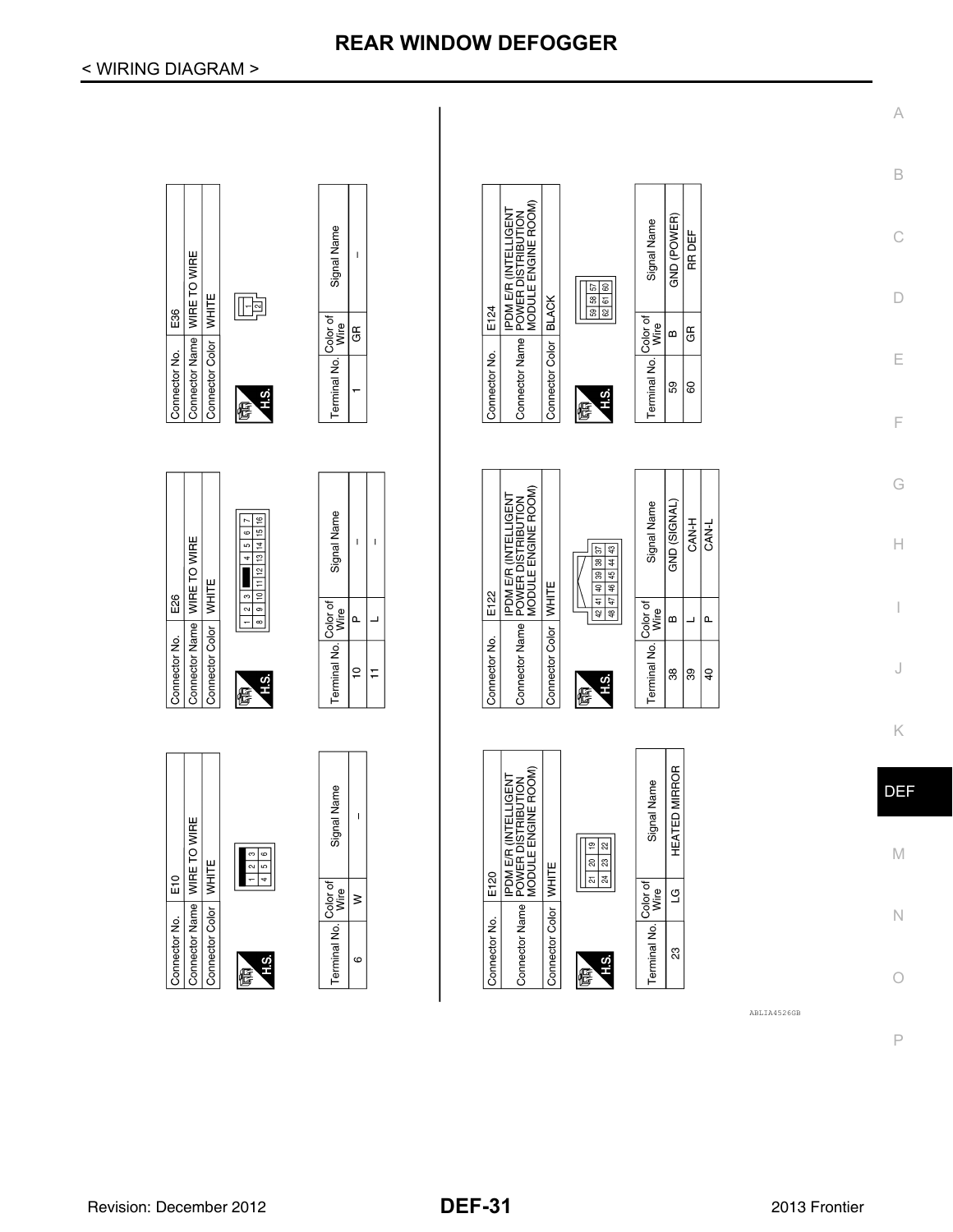

#### < WIRING DIAGRAM >

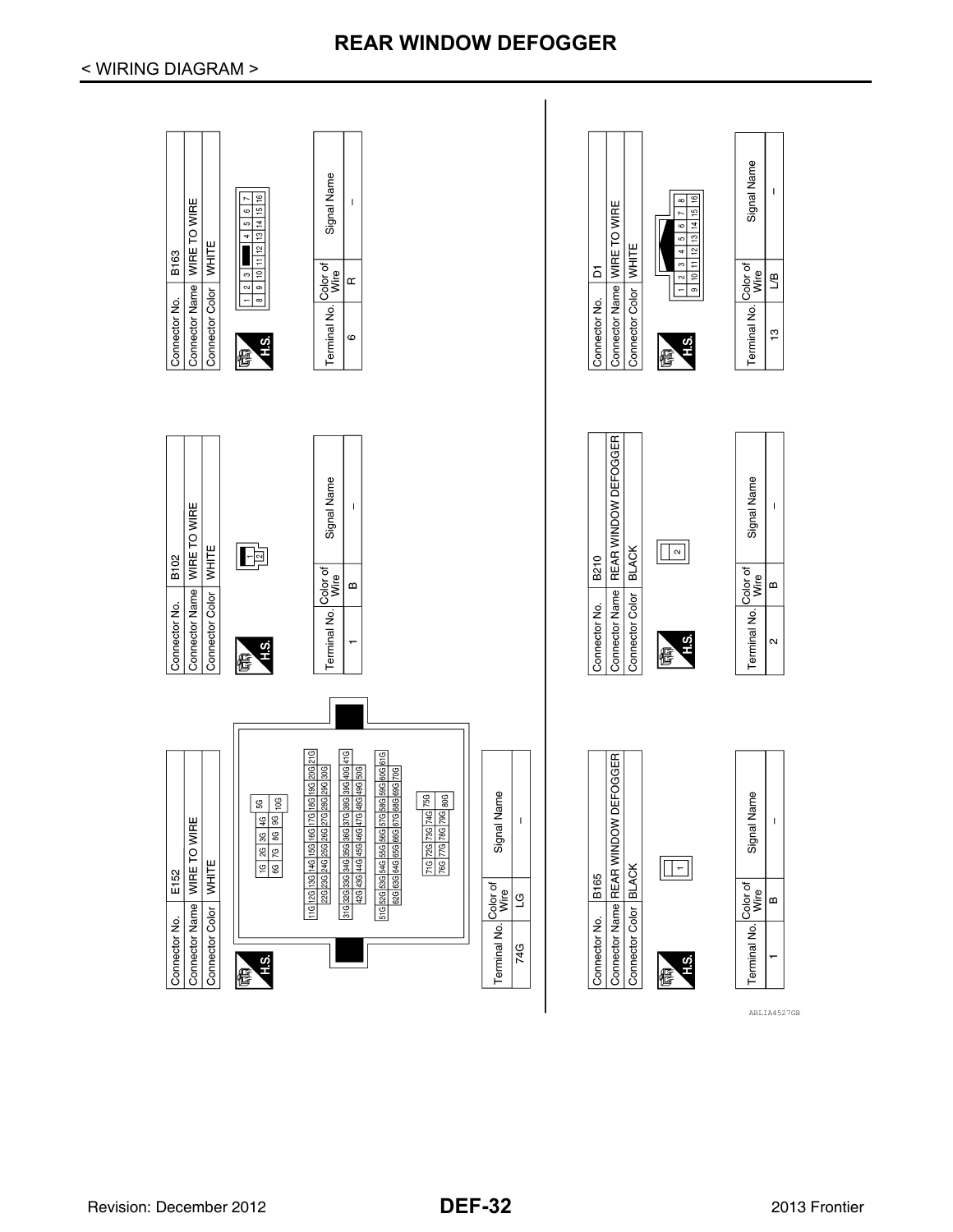#### Signal Name Signal Name  $\mathbf{I}$  $\mathbf{I}$  $\begin{array}{|c|c|c|c|c|c|c|c|} \hline 1 & 2 & 3 & \text{mm} & 4 & 5 \\ \hline 6 & 7 & 8 & 9 & 10 & 11 & 12 \\ \hline \end{array}$  $\bar{\Gamma}$  $\bar{1}$  $\begin{array}{|c|c|c|c|c|c|}\n\hline\n1 & 2 & 3 & 4 & 5 \\
\hline\n6 & 7 & 8 & 9 & 10 & 11 & 12\n\end{array}$ Connector Name WIRE TO WIRE Connector Name WIRE TO WIRE Connector Color WHITE Connector Color | WHITE **D153 D101** Color of Terminal No. Color of දු  $\boldsymbol{\omega}$  $\pmb{\mathsf{m}}$ ┙ Connector No. Connector No. Terminal No.  $\frac{1}{2}$  $\tilde{a}$  $\circ$  $\circ$ fils. **/H.S.** le 医 DOOR MIRROR LH<br>(WITH HEATED MIRROR) Signal Name Signal Name  $\mathbf{I}$  $\overline{1}$  $\begin{array}{|c|c|c|c|c|c|}\hline 5 & 4 & \text{---} & 3 & 2 & 1 \\ \hline 12 & 11 & 10 & 9 & 8 & 7 & 6 \\ \hline \end{array}$  $\mathbf{I}$  $\mathbf I$ Connector Name WIRE TO WIRE ່ທ  $\epsilon$ Connector Color WHITE **BLACK** D<sub>152</sub> Color of<br>Wire Color of |동  $\overline{\mathbb{S}}$  $\omega$  $\boldsymbol{\underline{\omega}}$  $\overline{\phantom{0}}$ Connector Name Connector Color Connector No. Connector No. Terminal No. Terminal No.  $\tilde{a}$  $\circ$  $\circ$ ÷ **FH.S.**  $7+5$ 医 傉 Connector Name DOOR MIRROR RH<br>(WITH HEATED MIRROR) Signal Name Signal Name  $\overline{1}$  $\bar{\rm I}$  $\mathbf I$ Connector Name WIRE TO WIRE  $\begin{array}{|c|c|c|c|c|}\n\hline\n1 & 2 & 3 & \hline\n6 & 7 & 8 & 9 & 10 & 11 & 12 \\
\hline\n\end{array}$ .<br>မာ  $\begin{array}{|c|c|c|c|}\hline 7 & 8 & 9 & 10 \ \hline \end{array}$ Connector Color BROWN  $\overline{a}$ **BLACK LOLO**  $\overline{\phantom{0}}$ Color of Color of<br>Wire  $\overline{a}$  $\sim$  $\overline{\mathbb{S}}$  $\omega$  $\pmb{\mathsf{m}}$ 6 Connector Color Connector No. Connector No. Terminal No. Terminal No.  $\circ$  $\circ$  $\overline{ }$ H<sub>IS</sub>

ABLIA4528GB

P

O

C

A

B

D

E

F

G

 $\mathbb H$ 

I

J

K

DEF

M

N

信

**FH.S.** 僵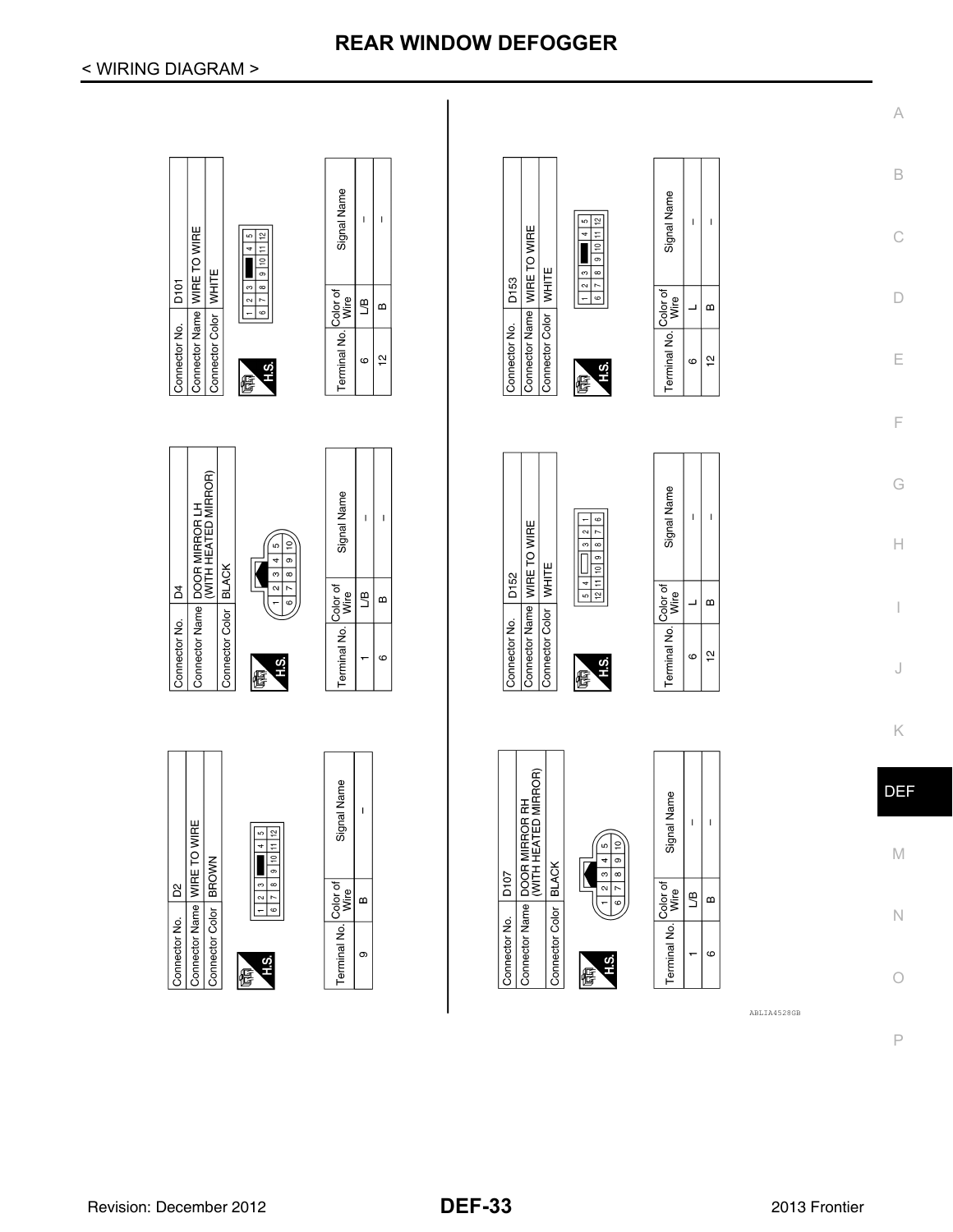### **REAR WINDOW DEFOGGER AND DOOR MIRROR DEFOGGER DO NOT OPER-ATE.**

< SYMPTOM DIAGNOSIS >

## <span id="page-33-0"></span>SYMPTOM DIAGNOSIS

## <span id="page-33-1"></span>REAR WINDOW DEFOGGER AND DOOR MIRROR DEFOGGER DO NOT OPERATE.

<span id="page-33-2"></span>Diagnosis Procedure *Diagnosis* Procedure

1. CHECK REAR WINDOW DEFOGGER SWITCH

Check rear window defogger switch. Refer to [DEF-8, "Component Function Check".](#page-7-3)

Is the inspection result normal?

 $YES$   $>>$  GO TO 2<br>NO  $>>$  Repair or

>> Repair or replace the malfunctioning parts.

2. CHECK REAR WINDOW DEFOGGER RELAY

Check rear window defogger relay.

Refer to [DEF-10, "Component Function Check"](#page-9-2).

Is the inspection result normal?

 $YES$   $>>$  GO TO 3<br>NO  $>>$  Repair or

>> Repair or replace the malfunctioning parts.

3. CHECK REAR WINDOW DEFOGGER POWER SUPPLY AND GROUND CIRCUIT

Check rear window defogger power supply and ground circuit. Refer to [DEF-11, "Component Function Check".](#page-10-2)

Is the inspection result normal?

- YES >> Check intermittent incident. Refer to GI-49, "Intermittent Incident".
- NO >> Repair or replace the malfunctioning parts.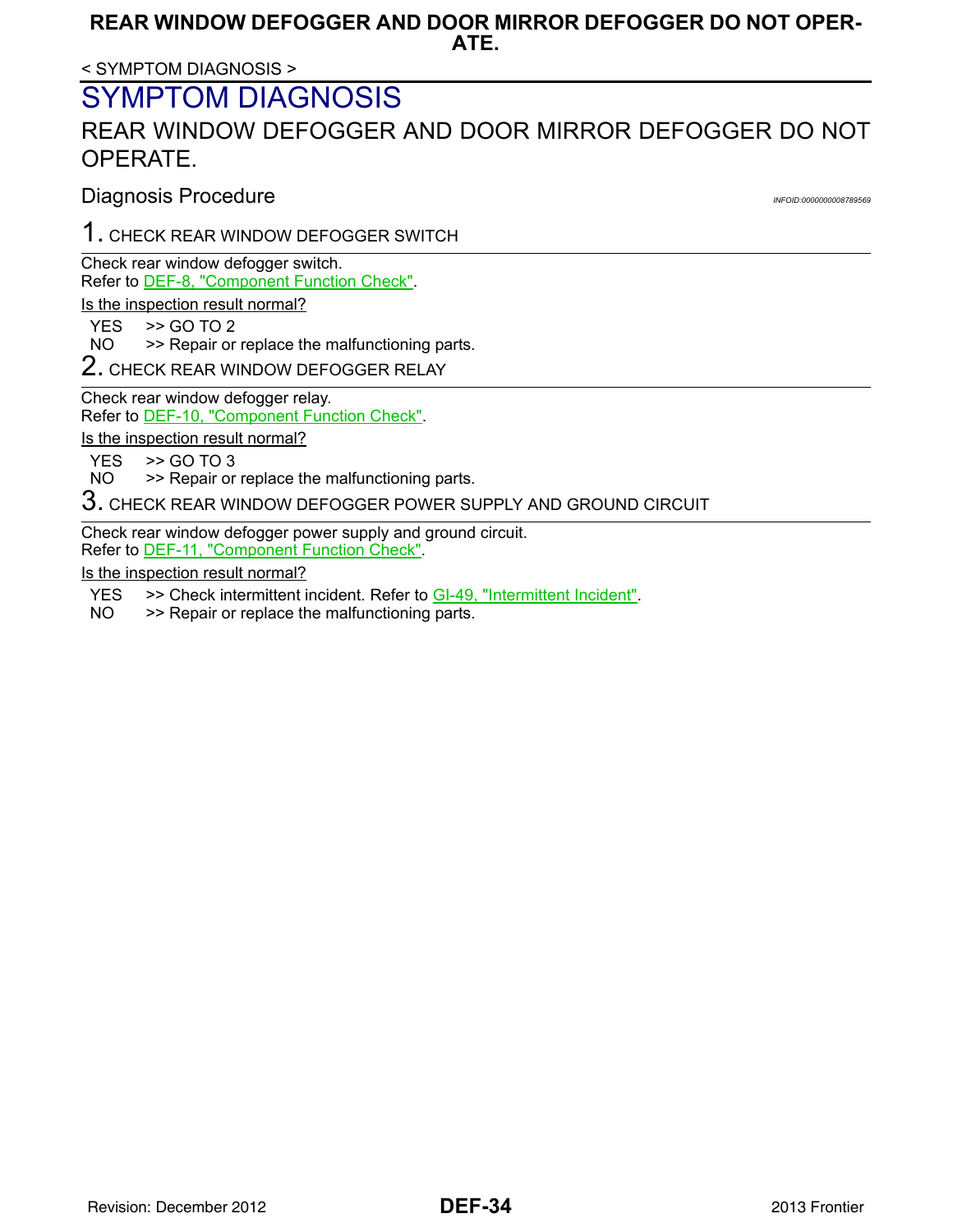### **REAR WINDOW DEFOGGER DOES NOT OPERATE BUT BOTH OF DOOR MIR-ROR DEFOGGER OPERATE.**

< SYMPTOM DIAGNOSIS >

## <span id="page-34-0"></span>REAR WINDOW DEFOGGER DOES NOT OPERATE BUT BOTH OF DOOR MIRROR DEFOGGER OPERATE.

<span id="page-34-1"></span>

| <b>Diagnosis Procedure</b>                                                                                                                      | INFOID:0000000008789570 | B           |
|-------------------------------------------------------------------------------------------------------------------------------------------------|-------------------------|-------------|
| 1. CHECK REAR WINDOW DEFOGGER POWER SUPPLY AND GROUND CIRCUIT                                                                                   |                         |             |
| Check rear window defogger power supply and ground circuit.<br>Refer to DEF-11. "Component Function Check".<br>Is the inspection result normal? |                         | $\mathbb C$ |
| <b>YES</b><br>>> Refer to GI-49, "Intermittent Incident".<br>>> Repair or replace the malfunctioning parts.<br><b>NO</b>                        |                         | $\Box$      |
|                                                                                                                                                 |                         | E           |
|                                                                                                                                                 |                         | F           |
|                                                                                                                                                 |                         | G           |
|                                                                                                                                                 |                         | $\mathbb H$ |
|                                                                                                                                                 |                         |             |
|                                                                                                                                                 |                         | $\bigcup$   |
|                                                                                                                                                 |                         | K           |
|                                                                                                                                                 |                         | <b>DEF</b>  |
|                                                                                                                                                 |                         | $\mathbb M$ |
|                                                                                                                                                 |                         | $\mathbb N$ |
|                                                                                                                                                 |                         | $\bigcirc$  |
|                                                                                                                                                 |                         | $\mathsf P$ |
|                                                                                                                                                 |                         |             |

A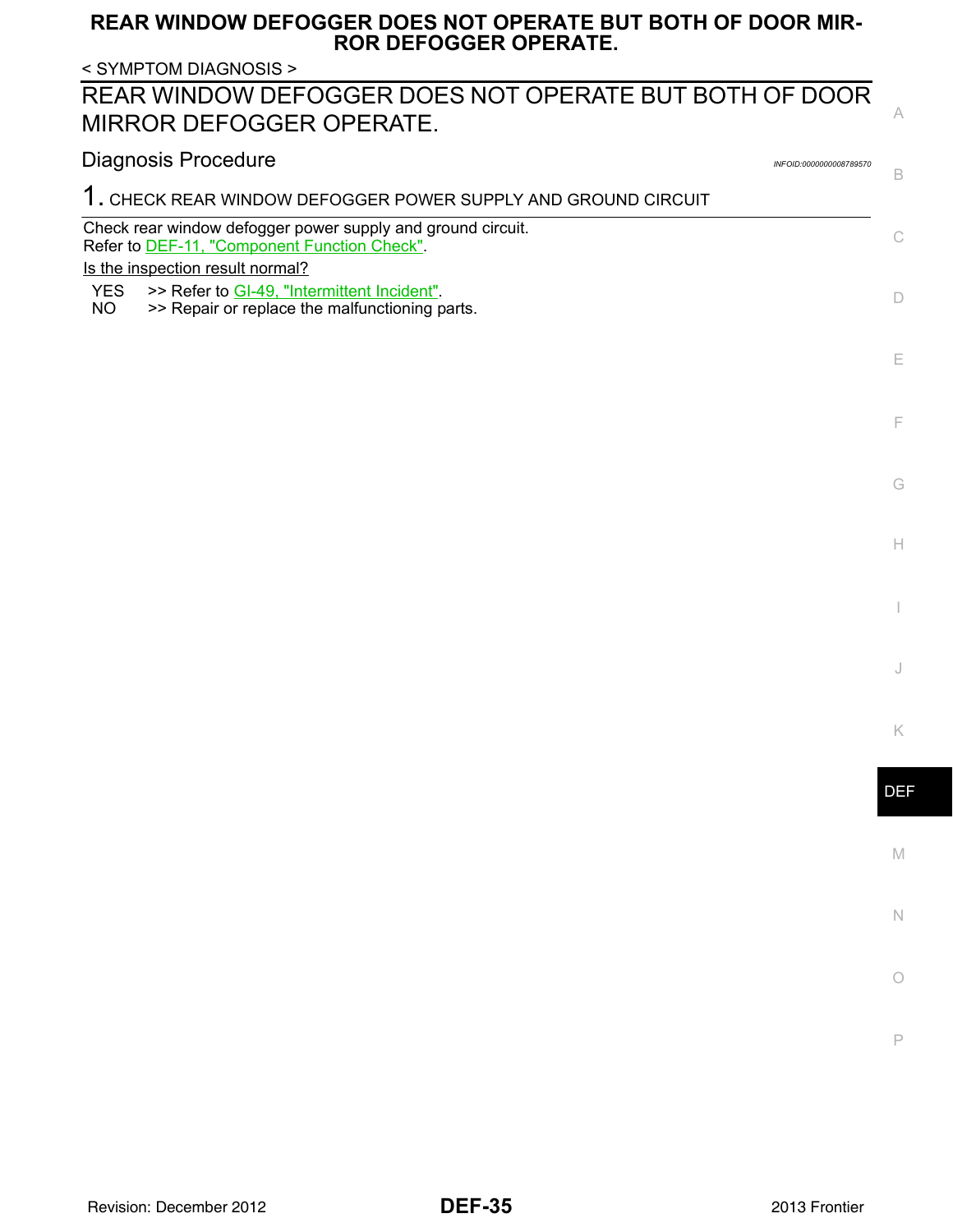### **BOTH DOORS MIRROR DEFOGGER DON'T OPERATE BUT REAR WINDOW DEFOGGER OPERATES**

< SYMPTOM DIAGNOSIS >

## <span id="page-35-0"></span>BOTH DOORS MIRROR DEFOGGER DON'T OPERATE BUT REAR WIN-DOW DEFOGGER OPERATES

<span id="page-35-1"></span>Diagnosis Procedure *Diagnosis* Procedure

1. CHECK BOTH DOOR MIRROR DEFOGGER

1. Check door mirror LH. Refer to [DEF-14, "Component Function Check"](#page-13-2).

2. Check door mirror RH. Refer to [DEF-16, "Component Function Check".](#page-15-2)

Is the inspection result normal?

YES >> Check intermittent incident. Refer to GI-49, "Intermittent Incident".

NO >> Repair or replace the malfunctioning parts.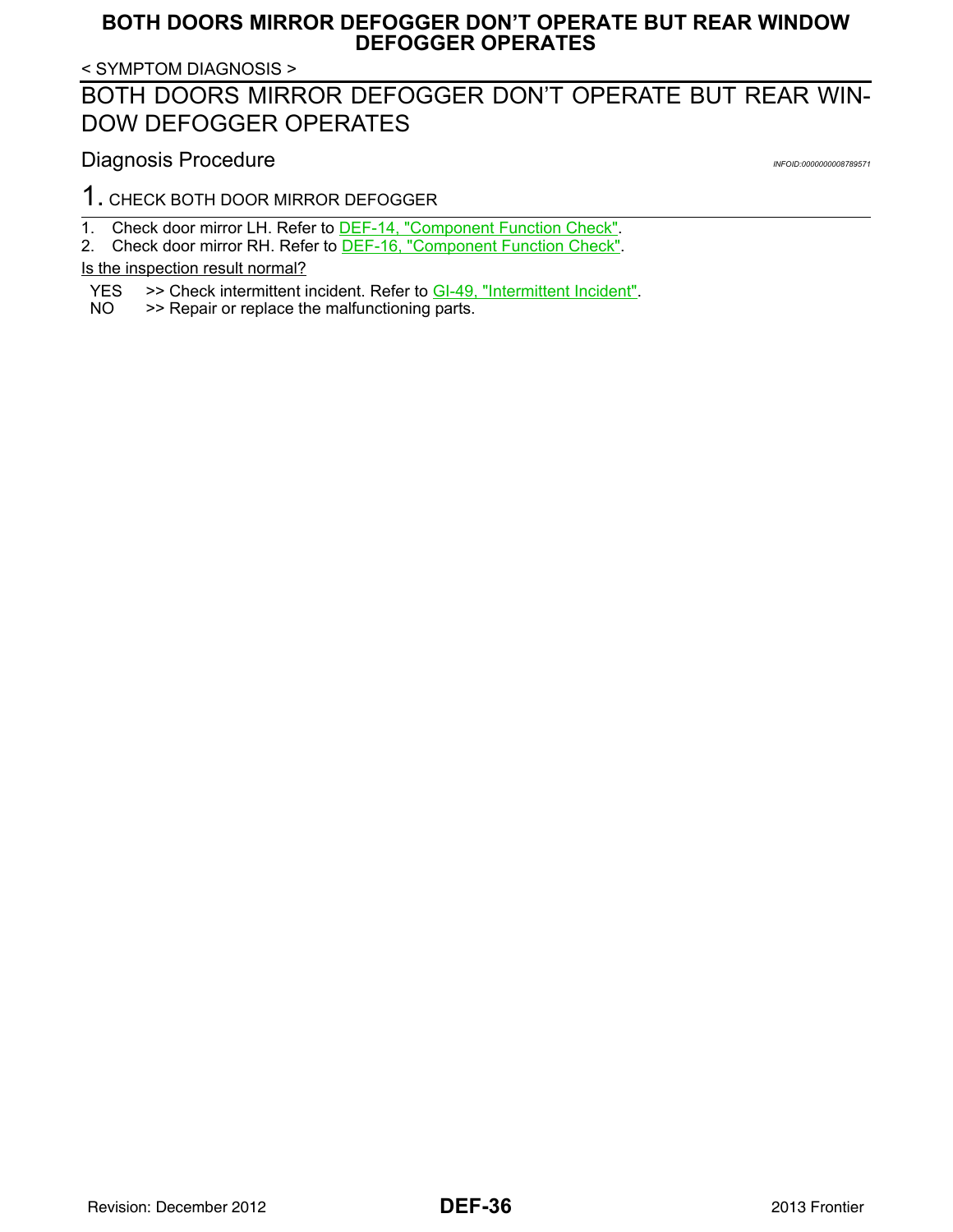## **DRIVER SIDE DOOR MIRROR DEFOGGER DOES NOT OPERATE.**

< SYMPTOM DIAGNOSIS >

## <span id="page-36-0"></span>DRIVER SIDE DOOR MIRROR DEFOGGER DOES NOT OPERATE.

<span id="page-36-1"></span>

| Diagnosis Procedure                                                                                                | INFOID:0000000008789572 |    |
|--------------------------------------------------------------------------------------------------------------------|-------------------------|----|
| 1. CHECK DOOR MIRROR DEFOGGER LH                                                                                   |                         | R  |
| Check door mirror defogger LH.<br>Refer to DEF-14, "Component Function Check".                                     |                         |    |
| Is the inspection result normal?                                                                                   |                         | C  |
| >> Refer to GI-49, "Intermittent Incident".<br><b>YES</b><br>>> Repair or replace the malfunctioning parts.<br>NO. |                         | I) |
|                                                                                                                    |                         | F  |

DEF

M

N

O

P

F

A

G

 $\mathbb H$ 

I

J

K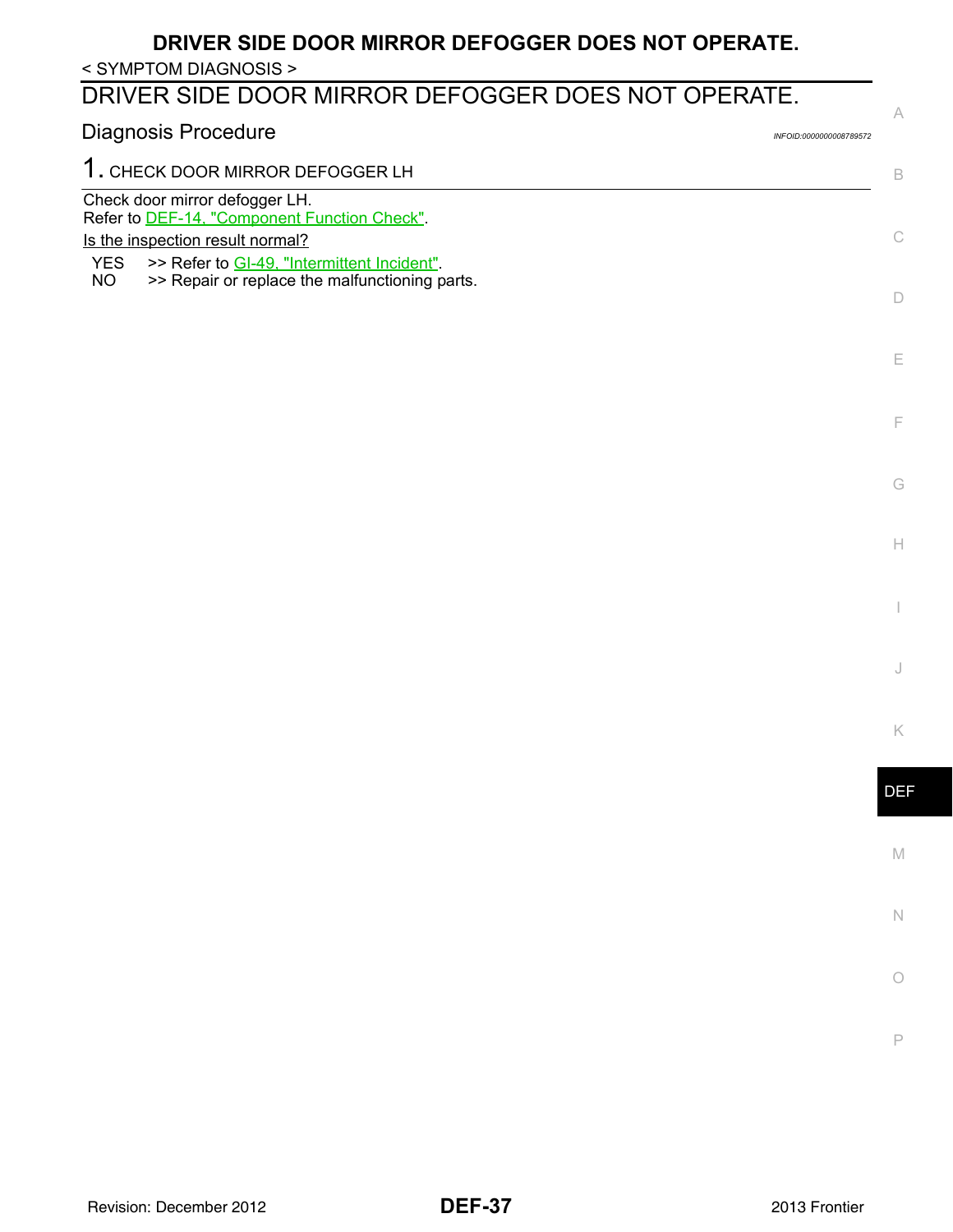## **PASSENGER SIDE DOOR MIRROR DEFOGGER DOES NOT OPERATE.**

< SYMPTOM DIAGNOSIS >

## <span id="page-37-0"></span>PASSENGER SIDE DOOR MIRROR DEFOGGER DOES NOT OPERATE.

<span id="page-37-1"></span>Diagnosis Procedure **Integral of the Contract Oriental Contract Oriental Contract Oriental INFOID:0000000008789573** 

1. CHECK DOOR MIRROR DEFOGGER RH

Check door mirror defogger RH.

Refer to **DEF-16, "Component Function Check"**.

Is the inspection result normal?

YES >> Refer to GI-49, "Intermittent Incident".

NO >> Repair or replace the malfunctioning parts.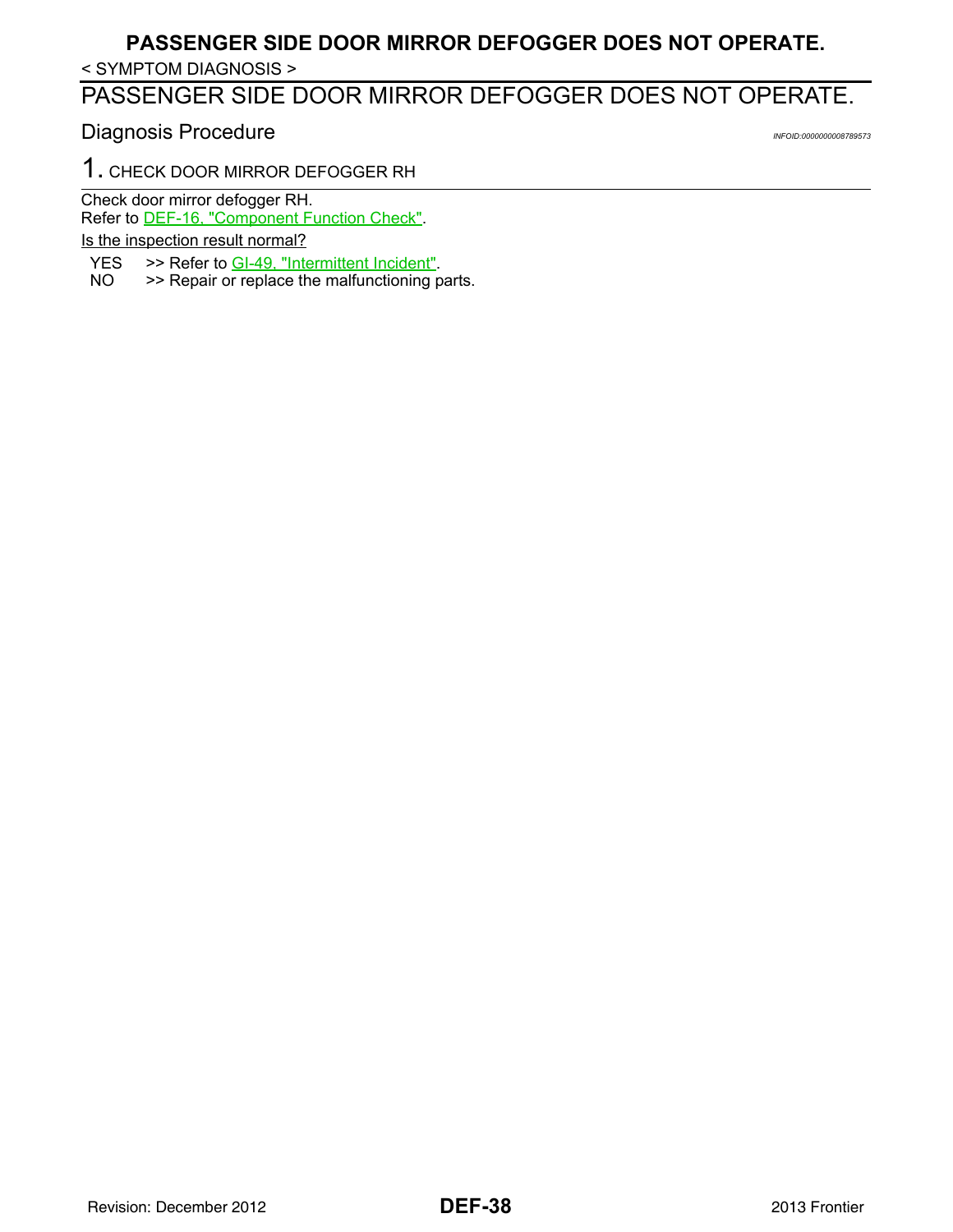### **REAR WINDOW DEFOGGER SWITCH DOES NOT LIGHT, BUT REAR WINDOW DEFOGGER OPERATES**

<span id="page-38-1"></span><span id="page-38-0"></span>

| < SYMPTOM DIAGNOSIS >                                                                     |    |
|-------------------------------------------------------------------------------------------|----|
| REAR WINDOW DEFOGGER SWITCH DOES NOT LIGHT, BUT REAR WIN-<br><b>DOW DEFOGGER OPERATES</b> |    |
| Diagnosis Procedure<br>INFOID:0000000008789574                                            | B  |
| 1. CHECK REAR WINDOW DEFOGGER SWITCH                                                      |    |
| Check that the rear window defogger switch is operating normally.                         | C. |
| Is the inspection result normal?                                                          |    |
| >> Refer to GI-49. "Intermittent Incident".<br>YES.                                       |    |
| >> Refer to DEF-8, "Diagnosis Procedure".<br>NO.                                          |    |
|                                                                                           |    |
|                                                                                           |    |

DEF

M

N

O

P

E

F

G

 $\mathbb H$ 

I

J

K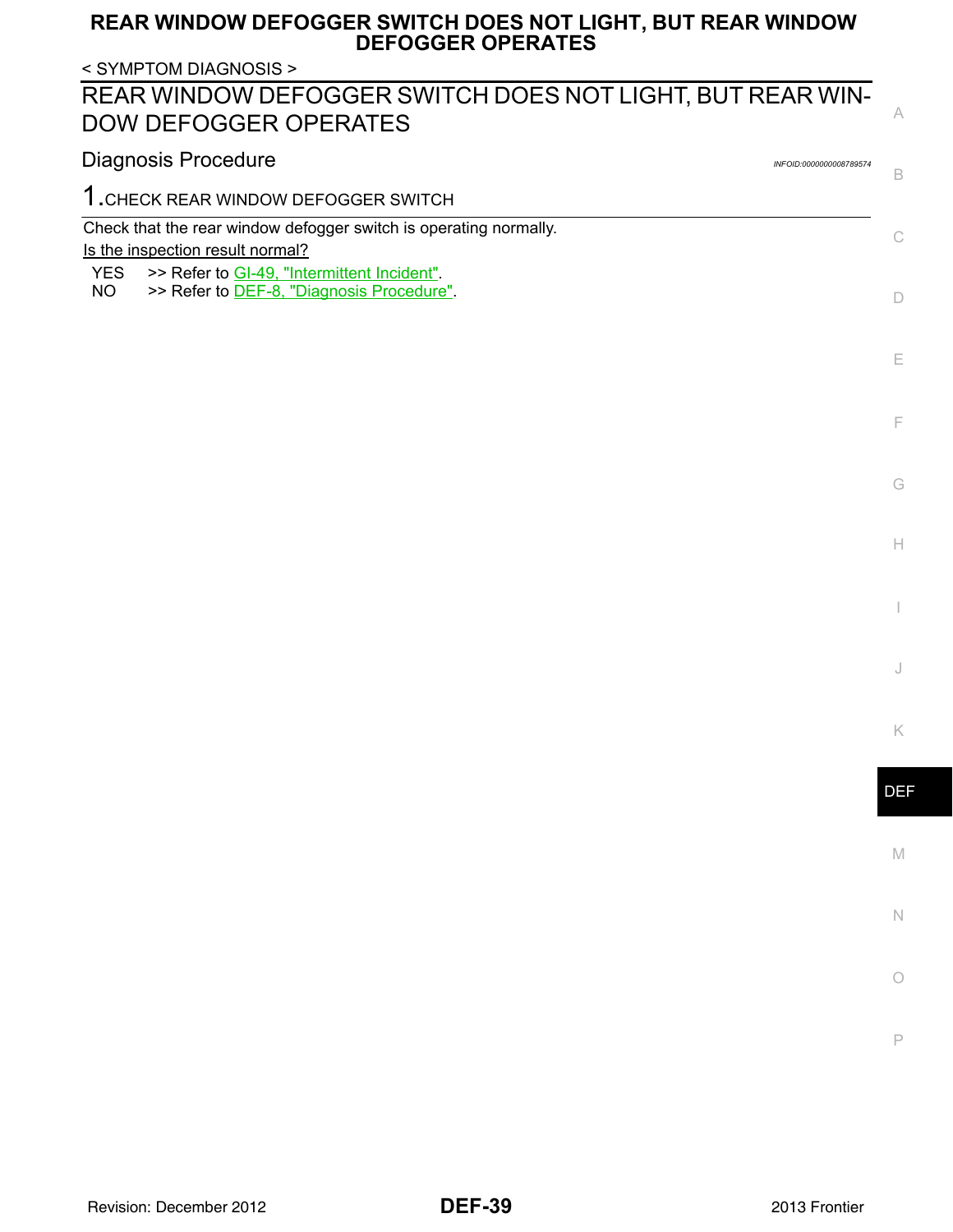### < PRECAUTION >

# <span id="page-39-0"></span>**PRECAUTION**

### <span id="page-39-1"></span>PRECAUTIONS

### <span id="page-39-2"></span>Precaution for Supplemental Restraint System (SRS) "AIR BAG" and "SEAT BELT PRE-TENSIONER" *INFOID:0000000008789575*

The Supplemental Restraint System such as "AIR BAG" and "SEAT BELT PRE-TENSIONER", used along with a front seat belt, helps to reduce the risk or severity of injury to the driver and front passenger for certain types of collision. This system includes seat belt switch inputs and dual stage front air bag modules. The SRS system uses the seat belt switches to determine the front air bag deployment, and may only deploy one front air bag, depending on the severity of a collision and whether the front occupants are belted or unbelted. Information necessary to service the system safely is included in the SR and SB section of this Service Man-

#### ual. **WARNING:**

- **To avoid rendering the SRS inoperative, which could increase the risk of personal injury or death in the event of a collision which would result in air bag inflation, all maintenance must be performed by an authorized NISSAN/INFINITI dealer.**
- **Improper maintenance, including incorrect removal and installation of the SRS, can lead to personal injury caused by unintentional activation of the system. For removal of Spiral Cable and Air Bag Module, see the SR section.**
- **Do not use electrical test equipment on any circuit related to the SRS unless instructed to in this Service Manual. SRS wiring harnesses can be identified by yellow and/or orange harnesses or harness connectors.**

#### PRECAUTIONS WHEN USING POWER TOOLS (AIR OR ELECTRIC) AND HAMMERS

#### **WARNING:**

- **When working near the Airbag Diagnosis Sensor Unit or other Airbag System sensors with the Ignition ON or engine running, DO NOT use air or electric power tools or strike near the sensor(s) with a hammer. Heavy vibration could activate the sensor(s) and deploy the air bag(s), possibly causing serious injury.**
- **When using air or electric power tools or hammers, always switch the Ignition OFF, disconnect the battery, and wait at least 3 minutes before performing any service.**

#### <span id="page-39-3"></span>Handling for Adhesive and Primer *Internal Company and The Information INFOID:000000008789576*

- Do not use an adhesive which is past its usable date. Shelf life of this product is limited to six months after the date of manufacture. Carefully adhere to the expiration or manufacture date printed on the box.
- Keep primers and adhesive in a cool, dry place. Ideally, they should be stored in a refrigerator.
- Open the seal of the primer and adhesive just before application. Discard the remainder.
- Before application, be sure to shake the primer container to stir the contents. If any floating material is found, do not use it.
- If any primer or adhesive contacts the skin, wipe it off with gasoline or equivalent and wash the skin with soap.
- When using primer and adhesive, always observe the precautions in the instruction manual.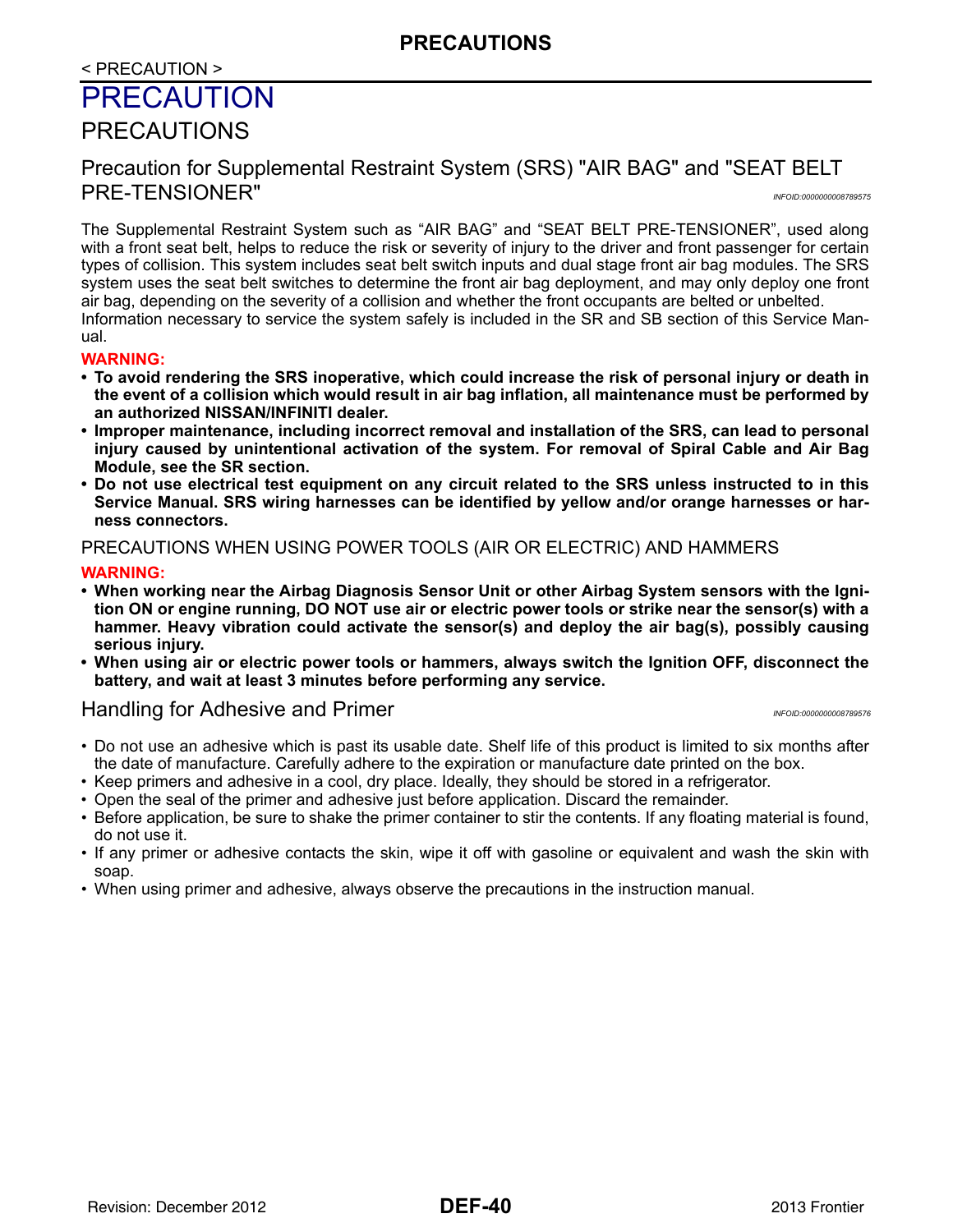## <span id="page-40-0"></span>< REMOVAL AND INSTALLATION > REMOVAL AND INSTALLATION FILAMENT

### <span id="page-40-2"></span><span id="page-40-1"></span>Filament Check *INFOID:0000000008789577*

1. When measuring voltage, wrap tin foil around the top of the negative probe.Then press the foil against the wire with your finger.

2. Attach probe circuit tester (in Volt range) to middle portion of each filament.

- 3. If a filament is burned out, circuit tester registers 0 or battery voltage.
- 4. To locate burned out point, move probe to left and right along filament. Test needle will swing abruptly when probe passes the point.

<span id="page-40-3"></span>

### REPAIR EQUIPMENT

- Conductive silver composition (DuPont No. 4817 or equivalent)
- Ruler 30 cm (11.8 in) long

Revision: December 2012 **DEF-41** 2013 Frontier

### **DEF-41**



Burned out point J  $I = 1$  $[+]$ K DEF  $\ominus$ Ð M 12 volts  $[-]$  $[+]$ N O -Burned out point P 0 volts

SEL265

 $[+]$  $[-]$  $\epsilon$ Ð 6 volts (normal filament) SEL263







A

B

F

G

H

I